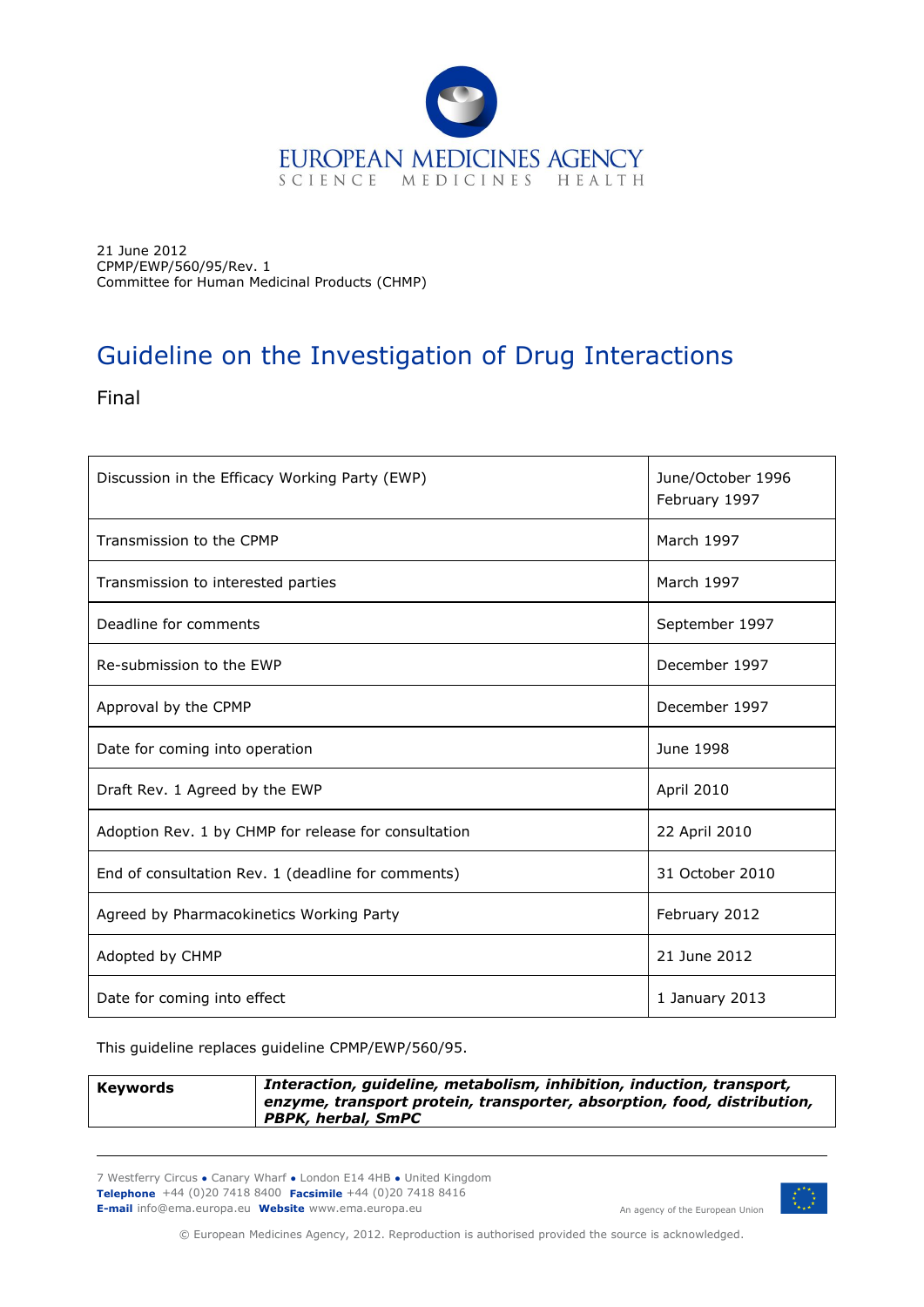# Guideline on the Investigation of Drug Interactions

## **Table of contents**

| 5.1. Effects of food intake on the pharmacokinetics of the investigational drug 7              |
|------------------------------------------------------------------------------------------------|
| 5.2. Effects of other medicinal products on the pharmacokinetics of the investigational drug 8 |
|                                                                                                |
|                                                                                                |
|                                                                                                |
|                                                                                                |
|                                                                                                |
| 5.3. Effects of the investigational drug on the pharmacokinetics of other drugs  15            |
|                                                                                                |
|                                                                                                |
|                                                                                                |
|                                                                                                |
|                                                                                                |
|                                                                                                |
|                                                                                                |
|                                                                                                |
|                                                                                                |
|                                                                                                |
|                                                                                                |
|                                                                                                |
|                                                                                                |
|                                                                                                |
|                                                                                                |
|                                                                                                |
|                                                                                                |
|                                                                                                |
|                                                                                                |
| 6. Herbal medicinal products and specific food products 36                                     |
| 7. Inclusion of information and recommendations in the SmPC 37                                 |
| 7.1. Mechanistic information and prediction of non-studied interactions  38                    |
|                                                                                                |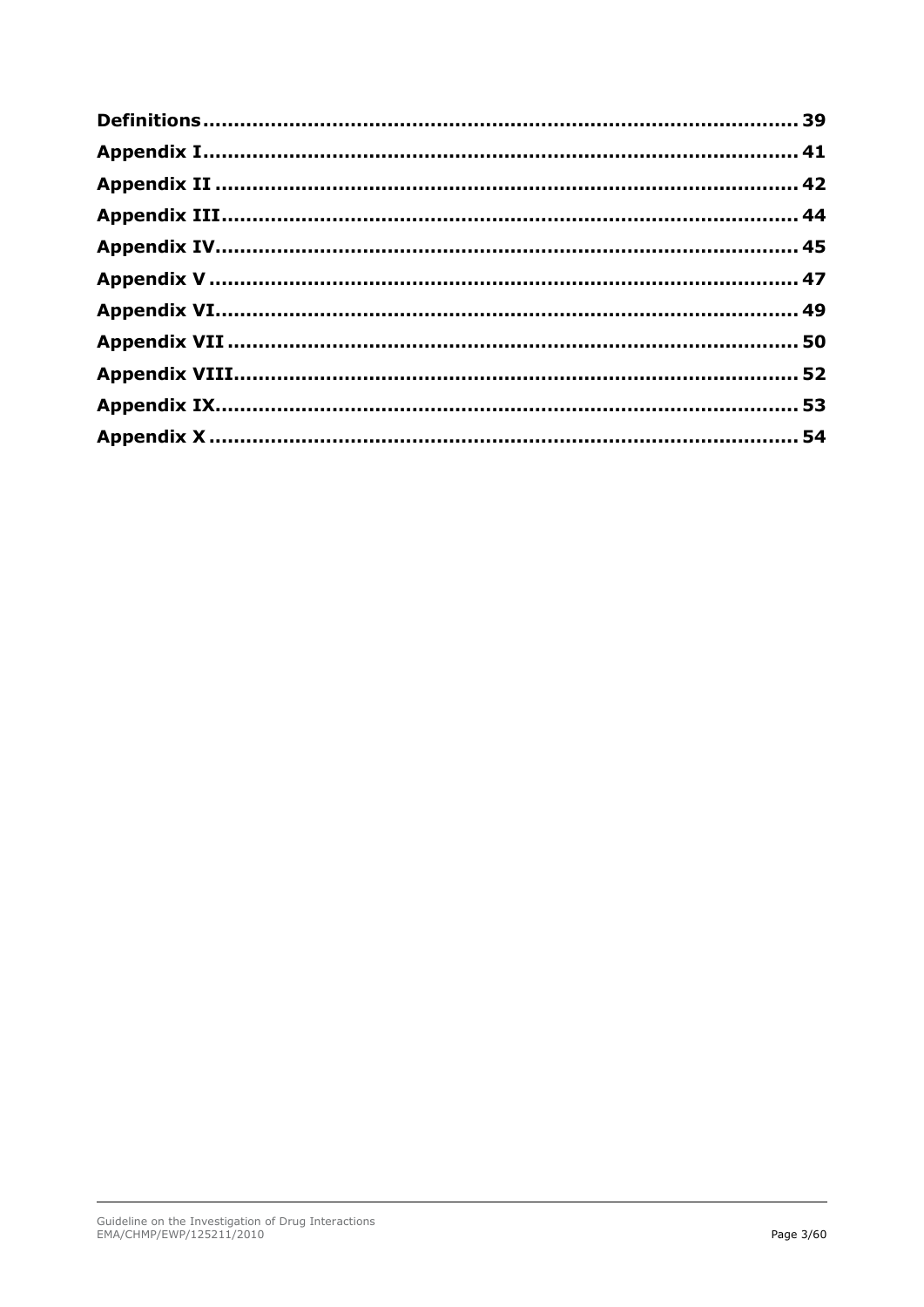## <span id="page-3-0"></span>**Executive summary**

The potential for pharmacokinetic interactions between new medicinal products and already marketed drugs should be evaluated. This applies to both effects of the medicinal product on other drugs as well as the effect of other drugs on the medicinal product. Furthermore the effect of concomitant food intake needs to be investigated. The drug-drug interaction potential is usually investigated through *in vitro* studies followed by *in vivo* studies. The results of interaction studies are used to predict a number of other interactions based on the mechanisms involved. Treatment recommendations are developed based on the clinical relevance of the interactions and the possibility to make dose adjustments or treatment monitoring. This document aims to provide recommendations on all these issues. General recommendations are also provided for herbal medicinal products.

## <span id="page-3-1"></span>**1. Introduction**

Drug-drug interactions are a common problem during drug treatment and give rise to a large number of hospital admissions as a result of medically important, sometimes serious or even fatal adverse events. Drug-drug interactions can also cause partial or complete abolishment of treatment efficacy. The ageing European population, where polypharmacy is more frequent, increases the likelihood of such interactions and underlines the importance of a scientifically sound understanding of the potential for drug-drug interactions for all new chemical entities. A number of drugs have been withdrawn from the market as a result of drug-drug interactions that were only discovered post-marketing. The potential for drug-drug interactions is considered in the benefit-risk evaluation of a medicinal product and can negatively impact on this balance either through increased incidence of adverse events or reduced efficacy.

This guideline outlines a comprehensive, systematic and mechanistic approach to the evaluation of the interaction potential of a drug during its development and offers guidance to ensure that the prescriber receives clear information on the interaction potential as well as practical recommendations on how the interactions should be managed during clinical use.

The first CHMP interaction guideline was adopted in 1997 and this is the first revision of this guideline. During the past 20 years, considerable scientific progress has been made so that today clinically relevant pharmacokinetic drug interactions can be predicted from a limited number of well designed, mechanistically-based *in vitro* and *in vivo* studies. More recently, our understanding of enzyme induction and drug transporter-interactions has progressed so that these interactions can also be anticipated. *In vitro in vivo* extrapolation of drug transporter interaction is currently less mature and requires additional experience and continued scientific developments. Thus, the approach defined for drug-transporter interactions is likely to continue to evolve.

The aim of the interaction studies performed on new medicinal products under development is to gain knowledge of how the new medicinal product affects the safety and efficacy of other medicinal products and vice versa. The potential for interactions is mainly investigated before marketing of a drug. Knowledge about the interaction potential should be gained as early as practically possible to assure safety during clinical phase II and III studies, as well as during clinical use after approval. Additional studies may be needed post-approval to optimize drug safety and to support treatment recommendations in the labeling and variation applications, e.g. for new indications or new dose recommendations. There may also be a need to perform additional studies due to emerging science or as a result of suspected drug interactions reported post marketing. The marketing authorization holder is advised to perform and report interaction studies as needed during the full life-cycle of the medicinal product.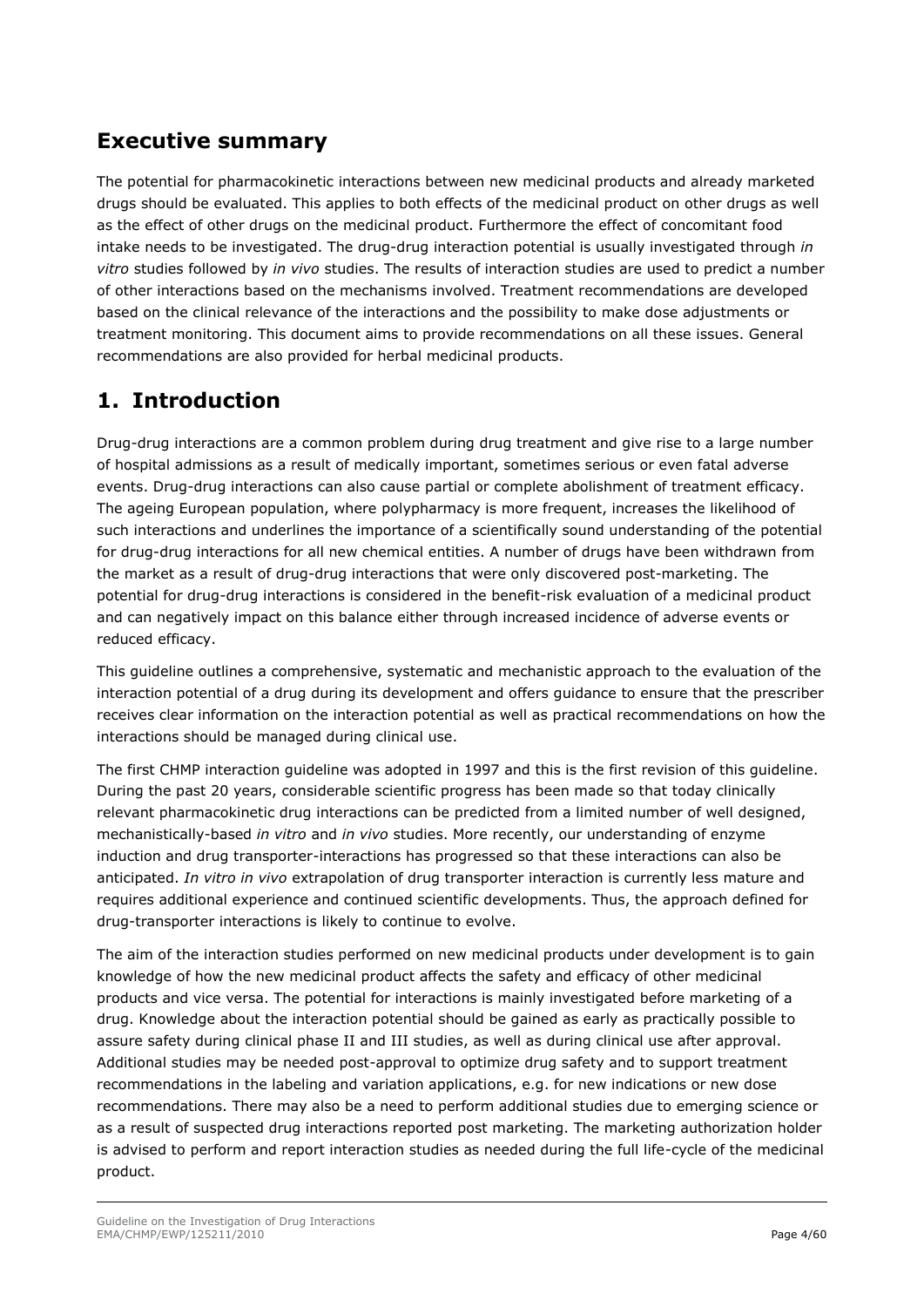This document provides recommendations on the pharmacokinetic and pharmacodynamic drug-drug interaction studies as well as food-drug interaction studies to be conducted including advice on study design, presentation of study results and translation of these results to treatment recommendations in the labeling of the drug. General advice is also given for herbal medicinal products.

It is recognized that the program to adress the interaction potential of an individual drug needs to be tailored to the specific drug. Alternative approaches are acceptable if adequately justified and driven by science and the expected clinical consequence of the interaction.

## <span id="page-4-0"></span>**2. Scope**

The scope of this guideline is to provide advice and recommendations on how to evaluate the potential for drug-food and drug-drug interactions for medicinal products (including herbal medicinal products) and how to translate the results of these evaluations to appropriate treatment recommendations in the labelling.

Interactions with therapeutic proteins including peptides and oligunucleotides, pharmaceutical drugdrug interactions related to physiochemical properties and impact of drugs on clinical chemical laboratory tests are not discussed in this guideline.

## <span id="page-4-1"></span>**3. Legal basis and relevant guidelines**

This guideline should be read in conjunction with the introduction and general principles (4) of the Annex I to Directive 2001/83/EC as amended, as well as European and ICH guidelines for conducting clinical trials, including:

- Pharmacokinetic studies in man (Eudralex vol 3C C3A)
- Guideline on the role of pharmacokinetics in the development of medicinal products in the paediatric population (EMEA/CHMP/EWP/147013/2004)
- Guideline on the evaluation of the pharmacokinetics of medicinal products in patients with impaired hepatic function (CPMP/EWP/2339/02)
- Note for guidance on the evaluation of the pharmacokinetics of medicinal products in patients with impaired renal function (CHMP/EWP/225/02)
- A guideline on summary of product characteristics (SmPC) September 2009(Eudralex vol 2C)
- Guideline on reporting the results of population pharmacokinetic analyses (EMEA/CHMP/EWP/185990/2006)
- Guideline on the use of pharmacogenetic methodologies in the pharmacokinetic evaluation of medicinal products. (EMA/CHMP/37646/2009)
- Guideline on the clinical investigation of the pharmacokinetics of therapeutic proteins (EMEA/CHMP/89249/2004).
- Note for guidance on Modified Release Oral and Transdermal Dosage Forms: Section 2 (Pharmacokinetic and Clinical Evaluation) (CPMP/EWP/280/96)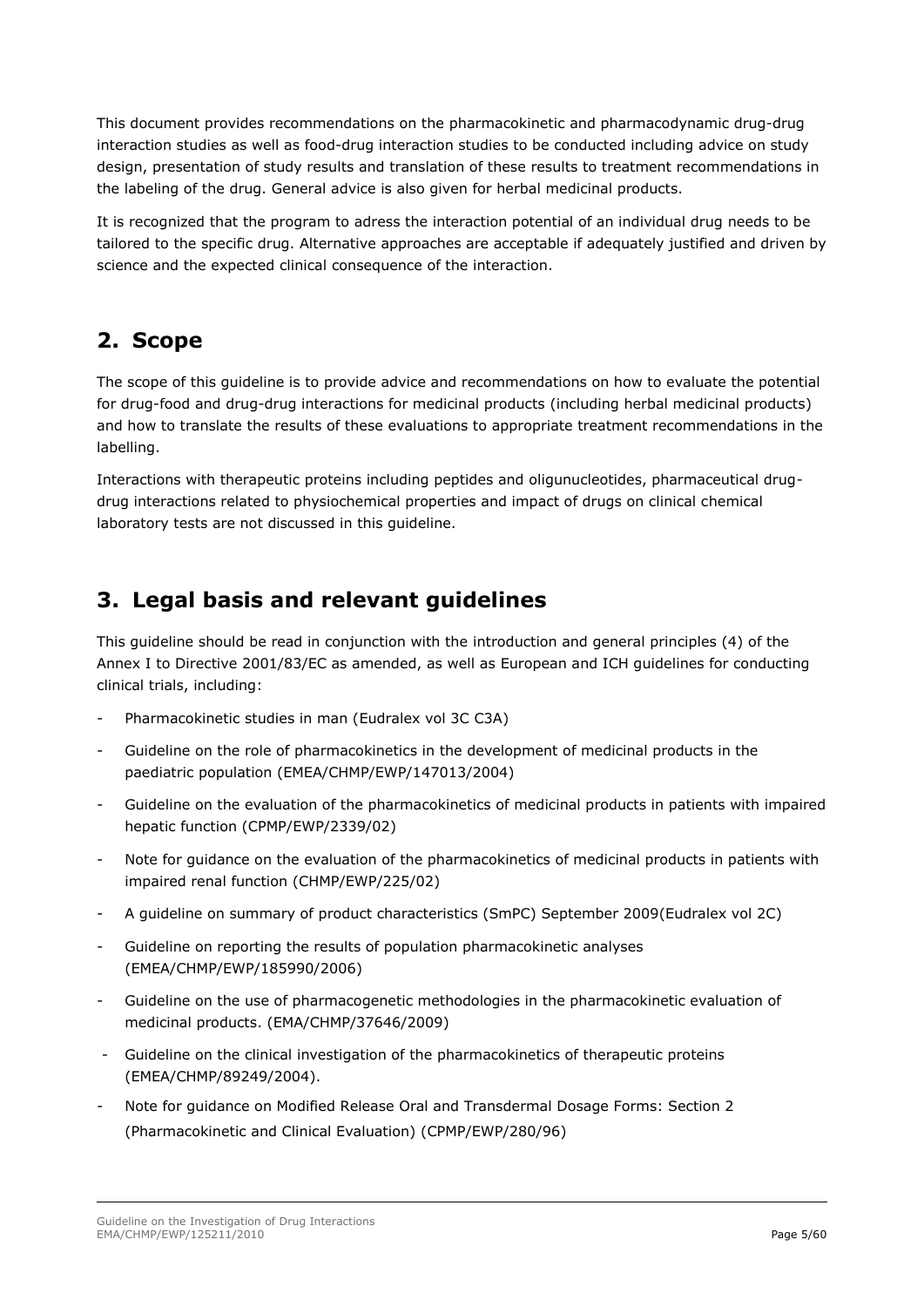- Note for guidance on nonclinical safety studies for the conduct of human clinical trials and marketing authorization for pharmaceuticals ICH M3, CPMP/ICH/286/95
- Note for Guidance on General Considerations for Clinical Trials (ICH E8, CPMP/ICH/291/95)
- Note for Guidance on Guideline for Good Clinical Practice (ICH E6, CPMP/ICH/135/95)
- Structure and Contents on Clinical Study Reports (ICH E3, CPMP/ICH/137/95)

## <span id="page-5-0"></span>**4. Pharmacodynamic interactions**

Pharmacodynamic interactions may be caused by a large variety of mechanisms. It is therefore not possible to give detailed guidance for pharmacodynamic interaction studies. The studies needed should be determined on a case-by-case basis. The potential for pharmacodynamic interactions should be considered for drugs which compete with each other at the pharmacological target and/or have similar or opposing pharmacodynamic (therapeutic or adverse) effects. If such drugs are likely to be used concomitantly, pharmacodynamic interaction studies should be considered. Extensive pharmacological and toxicological knowledge about the drug is important for the planning of pharmacodynamic interaction studies. It is recommended that both in vitro studies and human *in vivo* studies are used to characterize the pharmacodynamic interaction profile.

## <span id="page-5-1"></span>**5. Pharmacokinetic interactions**

Pharmacokinetic interaction studies should generally be performed in humans. Preclinical studies in animals may sometimes be relevant, but due to the marked species differences, direct extrapolation of such results to humans is difficult. Therefore, the wording *in vivo* below means in humans. Similarly *in vitro* studies should be performed using human enzymes and transporters. Deviations from this approach should be well justified and supported by scientific literature.

Potential for pharmacokinetic interactions should be investigated both with respect to the effects of other drugs on the investigational drug and the effects of the investigational drug on other medicinal products. As the study designs and considerations are different, this section is divided into two subsections: "*Effects of other medicinal products on the pharmacokinetics of the investigational drug"* (section 5.2) and *"Effects of the investigational drug on the pharmacokinetics of other drugs"* (section 5.3*).* The wording "investigational drug" is here used for the drug developed by the marketing authorisation applicant or holder reading this document. Sometimes the expressions "victim drug" and "perpetrator drug" are used. The victim drug is the drug affected by the drug-drug interaction, regardless of whether it is the investigational drug or another medicinal product. The perpetrator drug is the drug which affects the pharmacokinetics of the other drug.

Although not mentioned in every subsection of this document, the effects of other medicinal products on the exposure of clinically relevant pharmacologically active metabolites should always be considered. The risk of clinically relevant pharmacokinetic interactions through altered formation or elimination of metabolites should be investigated if available data indicate that an altered metabolite exposure may result in an altered efficacy or safety ("target" as well as "off-target" effects) *in vivo* (see section 5.2.3). The contribution of metabolites to the *in vivo* pharmacological effects of a drug is evaluated taking into account human unbound drug and metabolite exposures *in vivo*, the *in vitro* or *in vivo* pharmacological activities and potencies, and, if available, physiochemical data related to target tissue distribution or data on relative parent drug and metabolite distribution to the target site. Human *in vivo* exposure-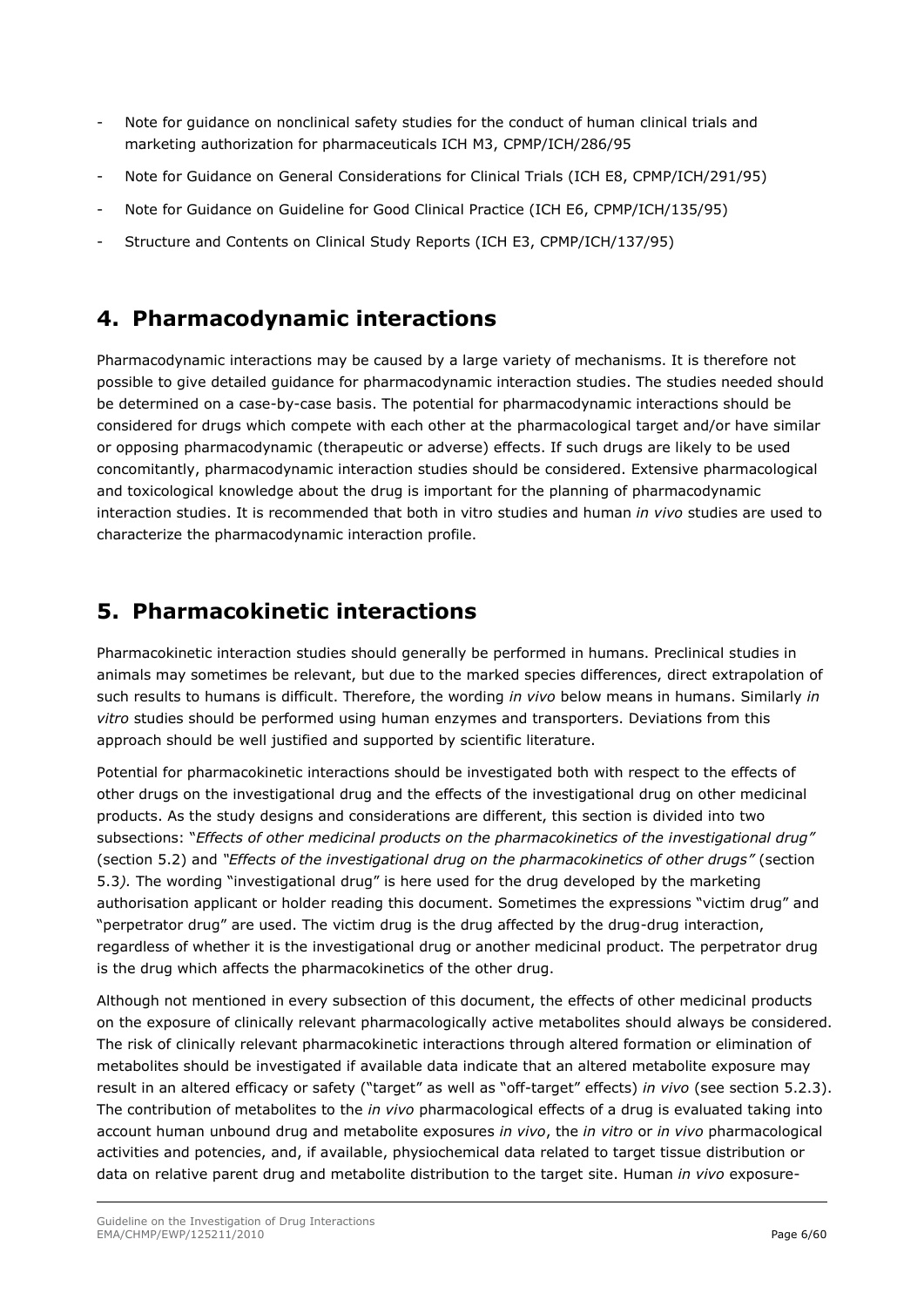response information on metabolite contribution is usually very valuable when translating altered metabolite exposure into treatment recommendations. Finally, as metabolites may inhibit drug metabolising enzymes, the effect of metabolites with a moderate to high exposure should be investigated (see section 5.3.3).

Drug interaction studies required during drug development have a mechanistic rationale. Usually, the potential for drug interactions is investigated *in vitro* and then followed by *in vivo* studies. The *in vivo* part of the interaction documentation is usually composed of a number of interaction studies, some of these are purely mechanistic, such as studies with strong and moderate inhibitors of an enzyme involved in drug metabolism, aiming at providing the basis for further interaction predictions. Other studies may be performed with likely interacting drugs expected to be commonly used concomitantly with the investigational drug aiming to obtain a specific dose recommendation. Studies may also be performed in order to verify the suitability of a proposed dose adjustment or to confirm a lack of interaction with a commonly co-prescribed drug in the target population. PBPK (Physiologically based pharmacokinetic) modelling and simulation may be used at different stages during drug development to inform study design, to estimate the potential for drug-interactions qualitatively as well as estimate an interaction effect quantitatively. The supporting data needed in different scenarios are presented in different subsections of the guideline.

If an investigational drug is developed for use in combination with another drug, the drug interaction potential for the combination should be addressed. Pharmacokinetic interaction studies with the combination should be considered if there are indications that the interaction profile may not be adequately predicted from *in vitro* and *in vivo* interaction data for the separate drugs.

The recommendations in this guideline are based on advances in scientific knowledge resulting in the fact that most drug-drug interaction can be predicted. However, it is acknowledged that there are remaining scientific uncertainties. In the area of HIV there have been cases of unexpected interactions. When developing a drug in such an area, *in vivo* interaction studies should be considered with commonly combined drugs having a relatively narrow therapeutic window while more knowledge is gained on the mechanism behind the unsuspected interactions in the field.

## <span id="page-6-0"></span>*5.1. Effects of food intake on the pharmacokinetics of the investigational drug*

The effect of food intake on the rate and extent of absorption of an orally administered investigational drug should be investigated as early as possible during drug development to optimize dose finding and to ensure optimal food recommendations in the phase III clinical studies and drug labelling. In general, recommendations regarding timing of drug intake in relation to food should aim at minimising variability and obtaining optimal exposure.

If the formulation is modified during the clinical development or if a new pharmaceutical form is developed, the possibility of an altered food effect should be considered and additional food interaction studies may be needed.

The effect of a high-fat meal on the absorption of the investigational drug should be investigated as worst-case scenario. The standardized procedure is presented in Appendix I. If the pharmacokinetics are nonlinear with less than dose-proportional increases in AUC when increasing the dose, it is recommended to investigate the effect of food on the highest and lowest doses of the therapeutic range. If the nonlinearity give rise to larger than dose-proportional increases, studying the dose giving rise to the most marked saturation, usually the highest dose, may be sufficient.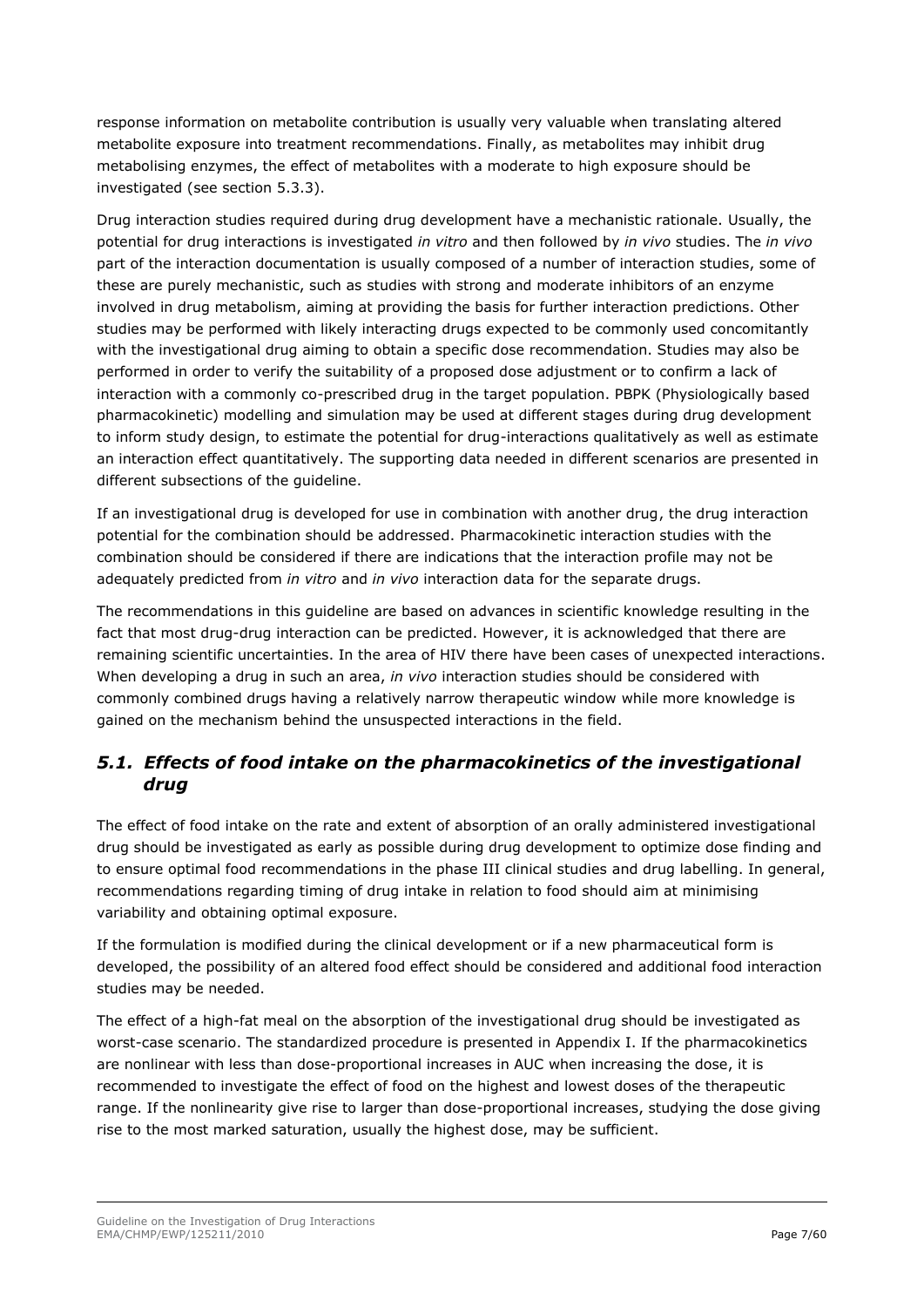Regardless of dose-linearity, further strength(s) may need to be investigated in case the strengths deviate markedly in composition, the substance has poor solubility under GI conditions and a food effect has been observed on other strengths.

If a clinically significant effect of food is found and the medicinal product therefore will have a specific recommendation regarding time of administration in relation to food-intake, further food-drug interaction studies are recommended. Which studies are relevant to perform depends on whether fed conditions or fasting conditions will be recommended and on how frequently the drug will be administered. If the drug will be recommended to be taken with a meal, studies of the effects of a moderate meal are recommended (See Appendix I) and it may be useful to also investigate different food compositions (such as a carbohydrate-rich meal). If administration is recommended under fasting conditions in the morning, studies should be performed establishing the sufficient fasting time period between drug administration and the intended meal. If the drug will be dosed on an empty stomach, either several times a day or at a time point other than the morning, studies should be performed establishing the time interval before and after a meal when drug administration should be avoided.

If physiochemical properties and *in vitro* data indicate that complex binding might become an issue *in vivo*, the need for a food interaction study with a calcium-rich meal should be considered. If coadministration is recommended with a meal or specific food due to a marked effect of food on the pharmacokinetics, and the formulation is indicated for the paediatric population, it should be addressed whether this is relevant for paediatric use (especially newborns and infants) whose diet is different (100 % milk in newborns). In newborns, this may be investigated using the population PK approach.

Recommendations regarding interaction studies with special kind of foods (e.g. grapefruit juice) are given in section 6.

Advice regarding the investigation of the effect of food or alcohol on drug release from controlled release formulations are given in guidelines specific for these formulations.

## <span id="page-7-0"></span>*5.2. Effects of other medicinal products on the pharmacokinetics of the investigational drug*

*In vitro* information supporting the prediction of the effects by other medicinal products on the pharmacokinetics of the investigational drug should preferably be available before introducing the investigational product to patients (phase II) and is generally required before starting phase III. The extent of data (*in vitro* or *in vivo* data) needed at different stages of the clinical drug-development is decided case by case based on the possibility of excluding potentially interacting medicines (such as strong enzyme inhibitors) giving rise to relevant interactions, the pharmacokinetic characteristics of the investigational drug, and the safety of the drug at exposures higher than the target exposure in the planned study. PBPK simulations may be of value in the DDI assessment at different stages in drug development (See section 5.5)

Interactions at the level of absorption, distribution and elimination should be considered. If a marked interaction is observed *in vivo* and the mechanism is not clear, further studies *in vitro* and *in vivo* are recommended to clarify the mechanism of the interaction and to enable the prediction of further interactions with the same or related mechanisms.

## <span id="page-7-1"></span>**5.2.1. Absorption**

The investigation of absorption interactions serves to identify situations where the solubility, dissolution or absorption of a drug is altered by extrinsic factors. Studies of the effect of increased gastrointestinal pH, complex binding, and modified intestinal active transport should be considered. In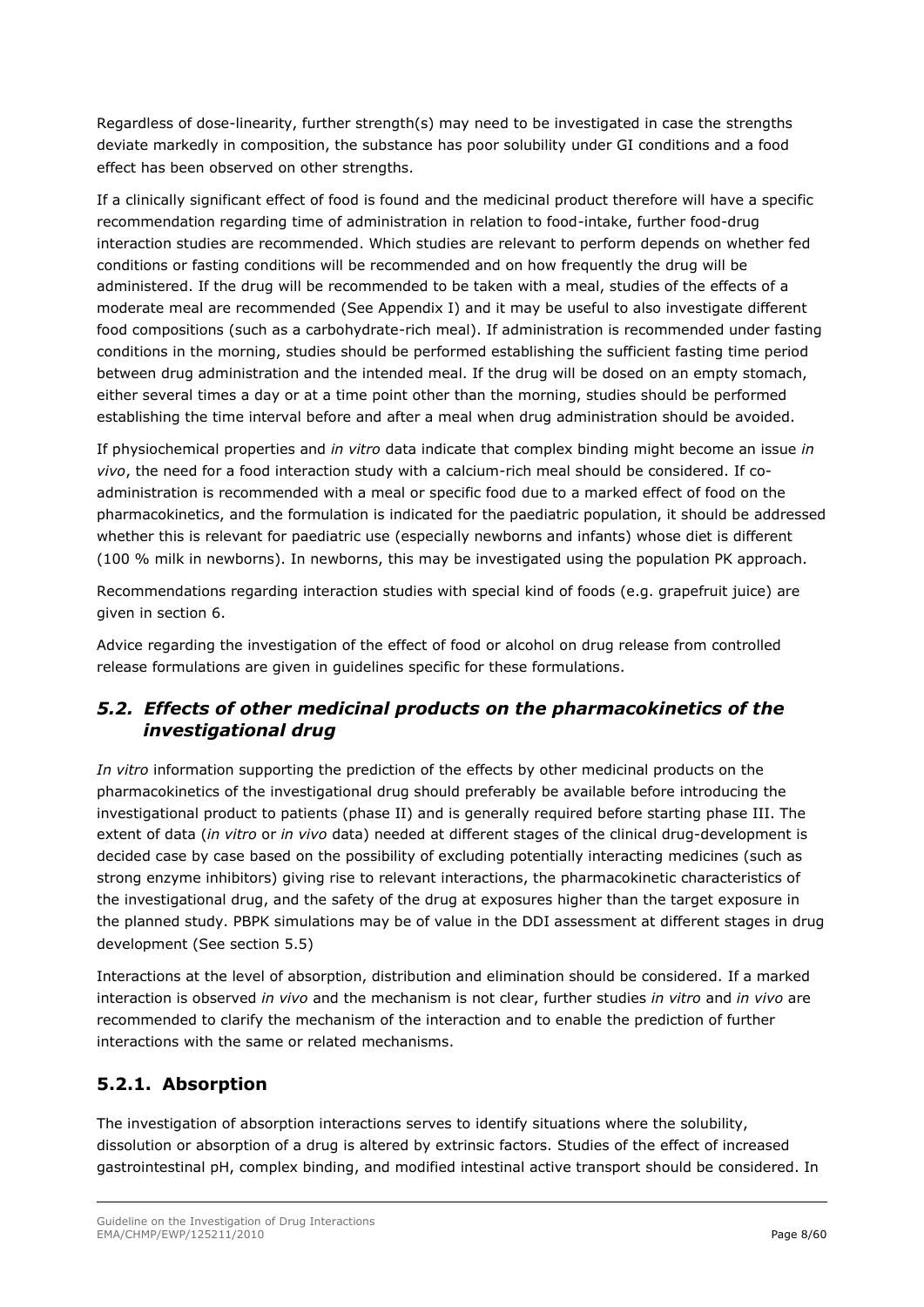some cases, drugs modulating gastric emptying and intestinal motility may be of importance. Which studies are needed for a specific medicinal product depend on the mode of administration, bioavailability of the medicinal product and the physicochemical properties of the investigational drug. Interactions at absorption level should be investigated mainly for orally administered investigational drugs and the text below refers to orally administered formulations. However, interactions should be considered also for inhaled and nasally administered products with potential for oral absorption.

## A. Interactions affecting solubility

If the solubility of the drug or the dissolution of the formulation is markedly pH dependent in the physiological pH range, the potential effect of drugs which increase gastric pH, such as proton pump inhibitors, H2-receptor antagonists or antacids, should be investigated *in vivo*. If indicated by the physicochemical properties of the drug, it may be necessary to investigate the potential for complex binding *in vitro* and an *in vivo* study could be considered.

## B. Interactions affecting intestinal active transport

Involvement of transport proteins (transporters) in drug absorption is evaluated to enable predictions of interactions where the absorption of the drug is altered due to inhibition or induction of these proteins. Inhibition or absence of an intestinal uptake transporter can result in decreased systemic drug exposure and/or lower Cmax. Inhibition of an intestinal efflux transporter may result in increased systemic drug exposure and/or increased Cmax either due to a primary increase in absorption and/or, secondarily, due to decreased availability of drug to intestinal drug metabolising enzymes (e.g. CYP3A).

It is recommended that the involvement of transporters in drug absorption is evaluated *in vitro* in Caco-2 cells. To evaluate the importance of active transport for drug absorption, the permeability of the investigational drug should be taken into account. If the *in vitro* transport and permeability data indicate that active intestinal transport may affect the bioavailability of the new drug, attempts should be made to identify the transporter involved *in vitro*. Detailed recommendations on how to study intestinal transporter involvement and to determine the apparent permeability constant *in vitro* is given in appendices II and III.

When a candidate transporter has been identified, and interactions through inhibition are likely to be clinically relevant, an *in vivo* study with a strong inhibitor is recommended if known inhibitors are registered as medicinal products in the EU. If the candidate transporter is subject to genetic polymorphism, *in vivo* studies in subjects of certain genotypes giving rise to markedly altered expression or activity of the transporter may be useful for investigating the involvement of the transporter *in vivo* and the estimation of the potential for pharmacokinetic interactions via inhibition (or induction) of the transporter.

## <span id="page-8-0"></span>**5.2.2. Distribution**

Interactions affecting distribution include interactions through modulation of active uptake or efflux transport of the drug, as well as displacement interactions. Distribution interactions due to an alteration in drug transport may not be fully reflected by changes in plasma concentrations alone. Therefore, the inclusion of pharmacodynamic markers to reflect altered distribution to the organs expressing the transporter should be considered whenever possible.

## A. Distribution interactions due to altered transport

Little is presently known regarding distribution interactions due to transporter inhibition. Interactions at a transport protein level are expected to give rise to altered distribution of drug to organs where these transporters are expressed. If the investigational drug is a substrate for transport proteins, the potential for clinically relevant distribution interactions should be discussed in light of any available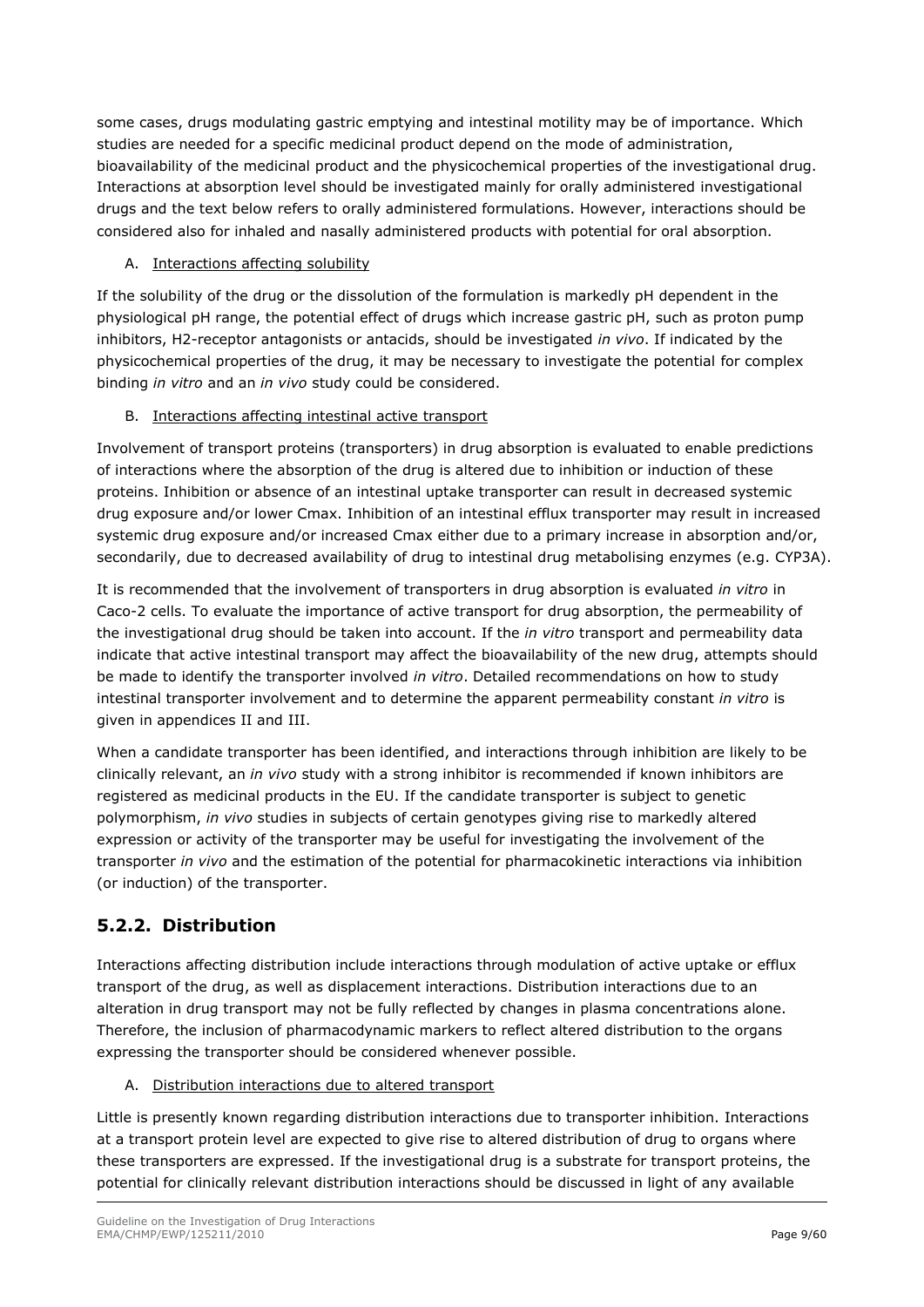data on the tissue specific expression or *in vivo* importance of the transporter in the particular organ, data on permeability, data on distribution in preclinical species taking potential species differences into account, available clinical safety data in patients with reduced transport caused by genetic polymorphism or interactions, as well as the expected clinical consequences of an altered distribution. If indicated and feasible, *in vivo* studies investigating the effect of transporter inhibition on the pharmacokinetics as well as pharmacodynamics (including PD markers for the potential effect on the transporter expressing organ) are recommended. Distribution imaging techniques could be considered. Both target organs for the clinical effect and potential target organs for safety should be considered. As an example, inhibition of transporter mediated efflux of a hepatotoxic drug from the liver could in theory give rise to increased hepatocyte drug exposure and therefore increase the frequency of concentration-dependent hepatotoxicity.

If the transporter potentially controlling target tissue exposure is subject to marked genetic polymorphism, investigations of the effect of a genotype giving rise to reduced transporter activity on the target organ safety (or efficacy if relevant) in phase III trials could indicate the consequences of transporter inhibition by a concomitant drug.

### B. Displacement interactions

In general, the risk of clinically relevant interactions via displacement from plasma protein binding sites is low. Nevertheless, the possibility of displacement interactions of drugs known to be markedly protein bound should be considered. This may be of particular importance for highly bound drugs (arbitrary fu<1%) having a narrow therapeutic window, a high hepatic extraction ratio (if administered i.v), or a high renal extraction ratio. If indicated, the risk of interaction should be addressed by *in vitro* displacement studies using therapeutically relevant concentrations. If a clinically relevant interaction is suspected, an *in vivo* study could be performed. Unbound concentrations should be determined in such a study.

## <span id="page-9-0"></span>**5.2.3. Metabolism**

Investigations of how the metabolism of the investigational drug is affected by other drugs, usually include studies of how the investigational drug is eliminated as well as which enzymes are catalysing the main systemic and pre-systemic elimination pathways. Main enzymes catalysing the main pathways of formation and further elimination of pharmacologically active metabolites also need consideration.

*In vitro* metabolism studies should generally be performed before starting phase I to identify the main metabolites formed *in vitro.* These studies provide information necessary for the extrapolation of preclinical safety data to man and also allow for early screening of main metabolites found *in vitro* for target pharmacological activity.

I*n vitro* studies should also be performed to identify candidate enzymes responsible for the main metabolic pathways of the parent drug. Guidance on the *in vitro* investigations of which enzymes are involved in the metabolism is given in Appendix IV.

The mass-balance study (See Appendix V), in which unchanged drug and metabolites are followed after administration of radiolabelled drug, provides information on systemic metabolite exposure as well as data used to estimate the main elimination pathways. The results of the mass-balance study should generally be available before starting phase III. These data are then combined with the *in vitro* information on which enzymes are mainly responsible for catalysing different reactions. The *in vivo* involvement of enzymes found *in vitro* to catalyse relevant metabolism pathways, should be confirmed and quantified. This may be done through an interaction study with a potent selective inhibitor of the enzyme (See Appendix VI) or by pharmacogenetic studies if the enzyme is subject to genetic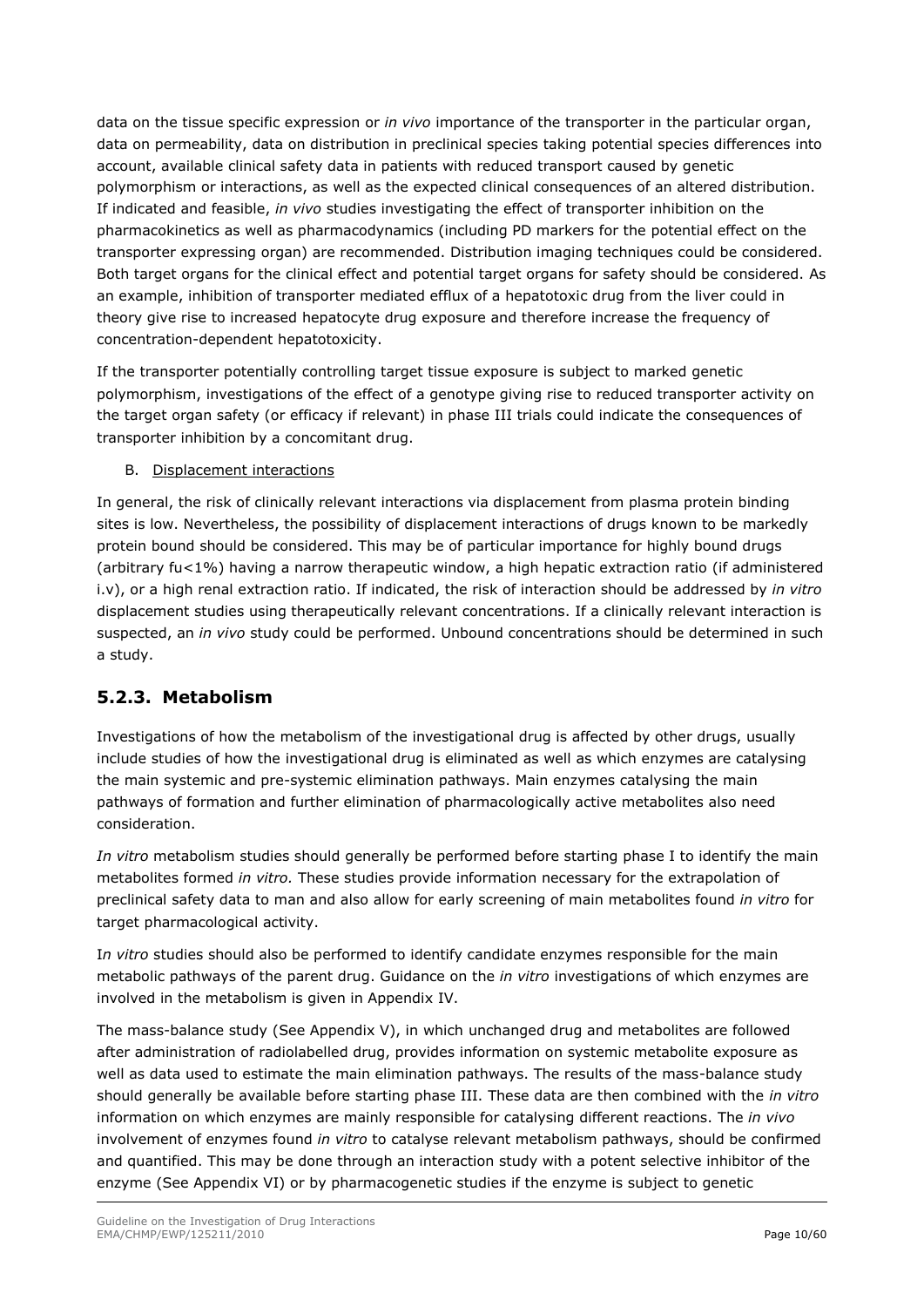polymorphism. If the *in vivo* results do not support major involvement of the candidate enzyme, additional *in vitro* and *in vivo* studies are needed to identify the enzyme involved.

In general, enzymes involved in metabolic pathways estimated to contribute to ≥ 25% of drug elimination should be identified if possible and the *in vivo* contribution quantified. This applies to cytochrome P450 (CYP) enzymes and non-CYP enzymes.

Similarly, if there are pharmacologically active metabolites estimated based on unbound systemic exposure whose *in vitro* activity contributes to ≥ 50% of the *in vivo* target pharmacological effect, enzymes contributing to main formation and elimination pathways of these metabolites should be identified. If the protein binding of parent and metabolite(s) is high, it is recommended to determine the protein binding in the same study so as not to introduce inter-study variability. The fraction of the formation and elimination that needs to be characterised for enzyme involvement depends on how much the metabolite contributes to the *in vivo* target effect. As a general guidance, 50% of the elimination of a metabolite estimated to contribute 50% of the target effect may be used. If the investigational drug is a pro-drug acting through one pharmacologically active metabolite, enzymes estimated to contribute to 25% of the formation and elimination of the active metabolite should if possible be identified. If there are metabolites in man which are suspected to cause adverse effects based on available nonclinical, or clinical information, major enzymes involved in formation and elimination pathways of these metabolites should also if possible be identified. It is also recommended that such metabolites are measured in the *in vivo* interaction studies.

Identification of enzymes involved in minor pathways may be needed if these pathways have a marked importance in some subpopulations due to intrinsic or extrinsic factors (see section 5.2.5). In addition, there may be situations where several drugs have *in vivo* co-inhibitory potential of two specific proteins involved in the elimination of the investigational drug, such as CYP3A inhibitors that also inhibit Pgp mediated renal or biliary excretion. In these cases an interaction study with a drug that is a strong inhibitor of both pathways may be needed. An evaluation of the effect of strong inducers of the involved proteins on the pharmacokinetics of the investigational drug may also be required (see below).

### A) Interaction studies with inhibitors of cytochrome P450 enzymes

If cytochrome P450 enzymes are identified as candidate enzymes involved in the main elimination pathways of the drug (or in major formation or elimination pathways of clinically relevant active metabolites), evaluation of the pharmacokinetics of the investigational drug with and without concomitant administration of a strong enzyme inhibitor (see Appendices IV and V) is recommended to verify and quantify the involvement of a specific enzyme in the investigational drug elimination. If possible the inhibitor should be specific, not affecting any other enzyme or transporter involved in the elimination of the drug. For more information on design issues see section 5.4. If there are metabolites known to contribute to the efficacy and/or safety of the investigational drug, the effect on the exposure of these metabolites should be investigated in the *in vivo* study. However, it is also recommended to measure the concentrations of metabolites which may influence efficacy or safety if their exposure is increased.

If the interaction study with the strong inhibitor results in a marked effect on the exposure of the investigational drug, potentially leading to dose adjustments, contraindications or other specific treatment recommendations, an additional study with a moderate inhibitor of the enzyme is recommended in order to support the evaluation of the need for specific treatment recommendations for other inhibitors of the enzyme. Alternatively, if a high precision of the interaction effect estimate is not needed, PBPK simulations of the effect of moderate inhibition could be used to support a general labelling statement valid for moderate inhibitors. In this case, the results of the interaction study with a strong inhibitor should be quantitatively well predicted by the model used. Additionally, results of an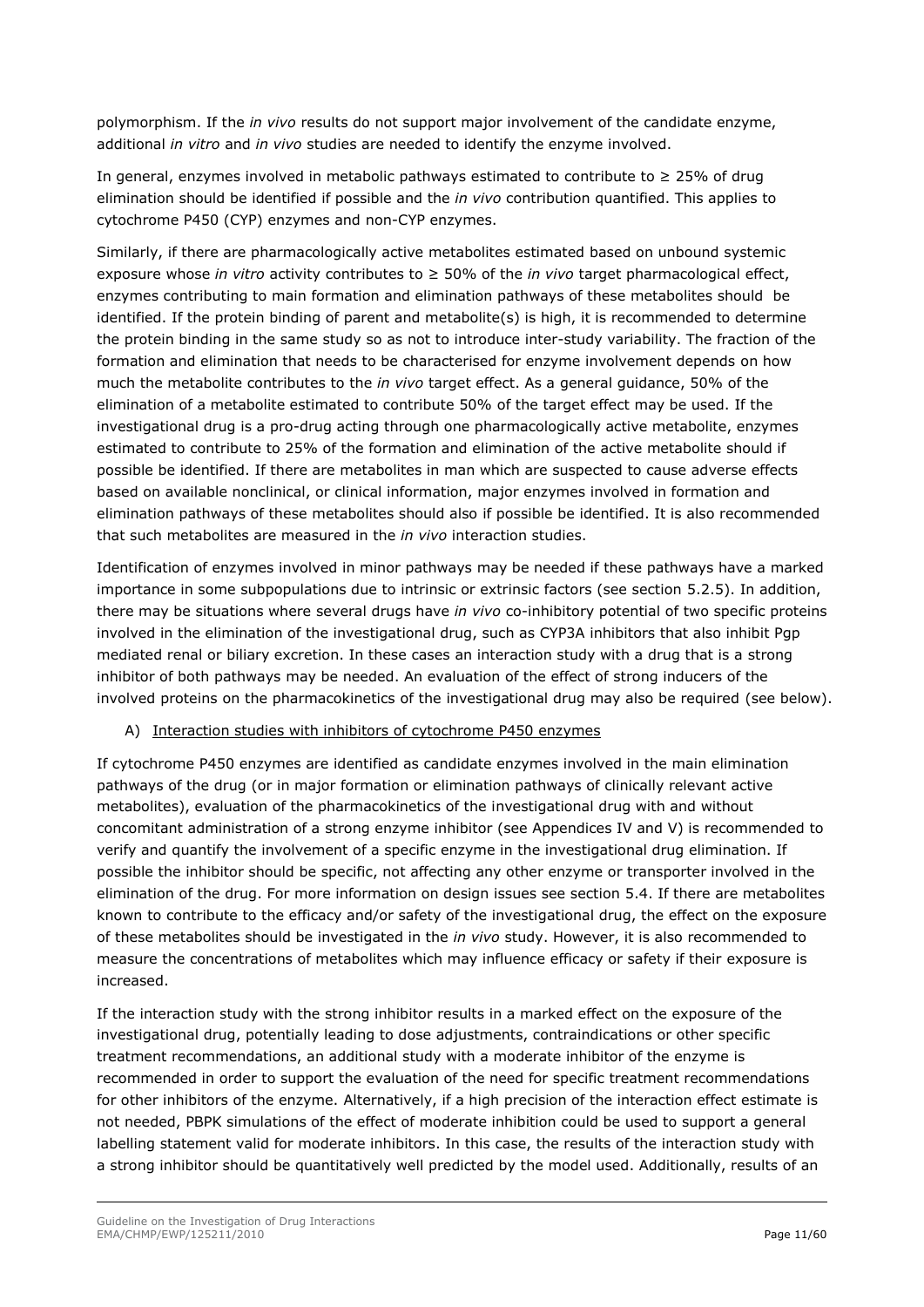*in vivo* drug interaction study with a moderate inhibitor and a probe drug for the specific enzyme should be well predicted by the model (see also section 5.5.)

If the candidate enzyme is a cytochrome P450 enzyme which is relatively little studied and generally not included in the enzyme inhibition screening of drugs, there may be little information on strong and moderate inhibitors of that particular enzyme. In this case, *in vitro* studies should be considered to investigate the inhibitory effect of commonly co-administered drugs on that particular enzyme. The need for such studies is dependent on the safety at supra-therapeutic drug exposures as well as the contribution of the catalysed pathway to drug elimination.

#### B) Interaction studies with inhibitors of non-cytochrome P450 enzymes

If the investigational drug is metabolised by non-cytochrome P450 enzymes, it is recommended to, if possible, verify the contribution of the candidate enzyme *in vivo* through either *in vivo* drug interaction studies with potent inhibitors or studies in subjects of a "poor metaboliser" genotype. The potential for drug interactions should be discussed in light of published literature. If possible, potentially clinically relevant interactions should be investigated in accordance with the recommendations for drugs metabolised by cytochrome P450 enzymes.

#### C) Interaction studies with inducers

The effect of enzyme inducers on the pharmacokinetics of the investigational drug also needs consideration. If the drug is eliminated through metabolism mainly catalysed by one or more inducible enzymes, or if elimination is catalysed by CYP3A only to a limited extent, an interaction study with a potent inducer is recommended. This also applies to situations where it may not be excluded that enzyme induction will affect drug exposure to a clinically relevant extent, such as drugs mainly eliminated through secretion by inducible transport proteins. However, an interaction study is not necessary if the effects are highly predictable, such as the effect of rifampicin on a drug mainly eliminated through CYP3A catalysed metabolism, and likely to result in a contraindication. The need to investigate the effect on exposures of pharmacologically active metabolites (target or off-target pharmacological effects) should be considered. If there are metabolites known to contribute to the efficacy and/or safety of the investigational drug, the effect on the exposure of these metabolites should be investigated in the *in vivo* study. However, it is also recommended to measure the concentrations of metabolites which may influence efficacy or safety if their concentrations are markedly increased.

If concomitant treatment with a specific enzyme inducer is likely to be common and clinically needed, an *in vivo* study investigating the interaction with that particular inducer is recommended in order to establish adequate treatment recommendations. The time dependency of the induction needs to be considered in the study design (see section 5.4). If a dose adjustment is needed based on the study results, the need for a study using the proposed regimen should be considered. This is mainly applicable when there is a two-way (mutual) interaction, or when the dose of the inducer is adjusted.

In studies of the effects of potent inducers on an investigational drug, rifampicin is often chosen due to its potency. As rifampicin also inhibits the hepatic uptake transporter OATP1B1, the day(s) of blood sampling for the investigational drug should be carefully chosen if the investigational drug is transported by the inhibited protein. Different sampling days should be considered depending on the aim of the study. If the study aims at forming a basis for rifampicin co-therapy *per se* based on the net effect of transporter inhibition and the general induction, sampling for the concentrations of the investigational drug should be performed during rifampicin treatment. However, if the aim is to illustrate the effect of potent enzyme inducers, and thus to extrapolate the effect to other inducers, sampling for the investigational drug is optimally performed one day after the last rifampicin dose.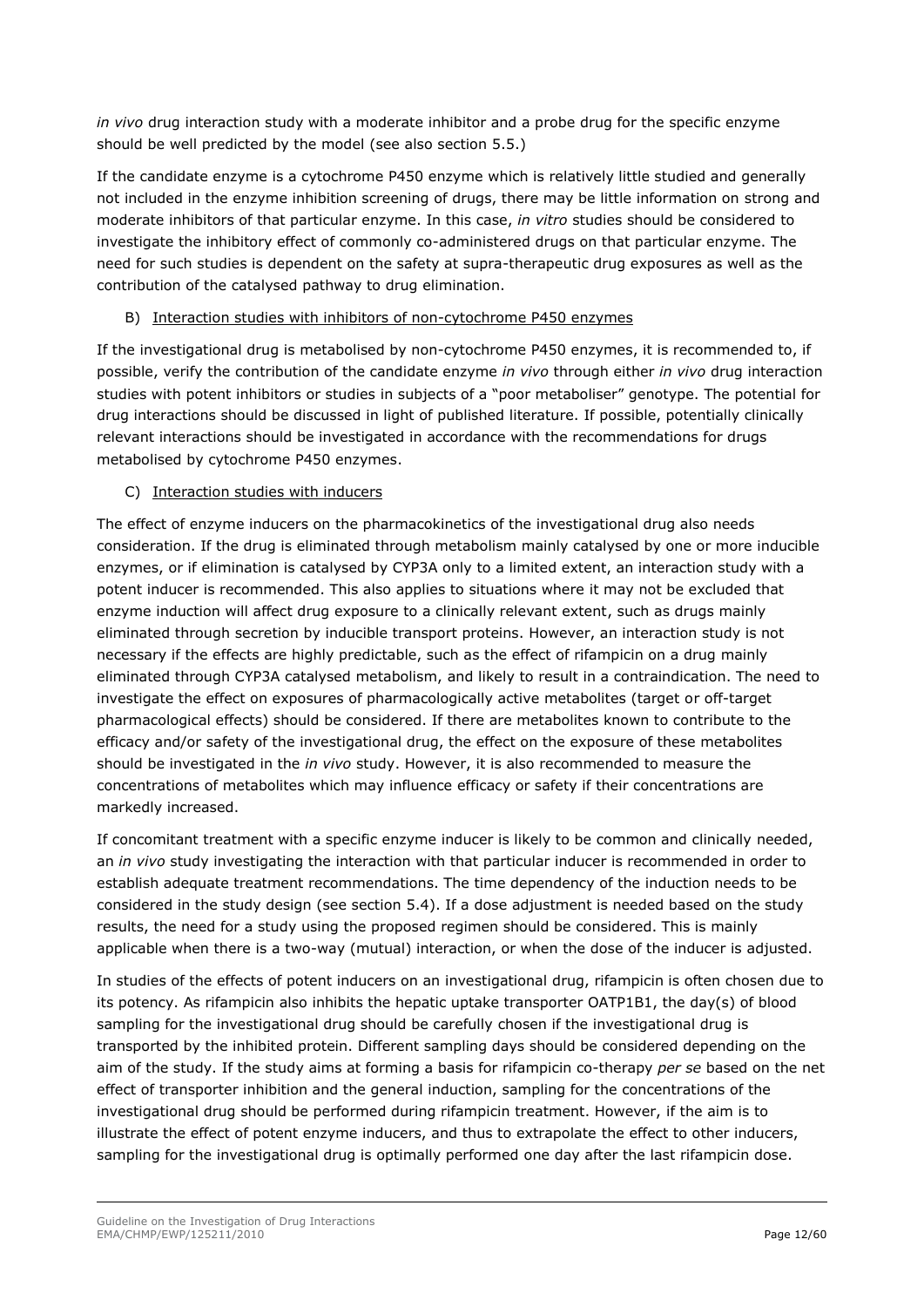## <span id="page-12-0"></span>**5.2.4. Active uptake and secretion in drug elimination**

Information on transporters involved in major elimination processes should be gained as early as possible during drug development. The need for data at different phases is driven by the predicted magnitude of the exposure increase if the transporter is inhibited and the clinical consequences of such an increase. *In vitro* data may be sufficient before phase III provided use of potentially significantly interacting drugs may be restricted in the study protocol.

Inhibition of OATPs has been reported to result in marked increases in the systemic exposure of drugs subject to hepatic uptake transport by members of this subfamily, and involvement of these transporters may be present without any indications from the *in vivo* pharmacokinetic information. Therefore, the possible involvement of OATP1B1 and 1B3 uptake transport should be investigated *in vitro* for drugs estimated to have ≥ 25% hepatic elimination (clearance by hepatic metabolism and biliary secretion together contributing to  $\geq$  25%). As scientific knowledge evolves, other hepatic uptake transporters may need screening if their inhibition generally has been observed to lead to large effects on drug elimination.

Investigations of transporters involved in drug elimination are indicated if available *in vivo* data shows that active renal, biliary or gut wall secretion of unchanged drug is involved in a main part of the drug elimination and thus modulation of the transporter involved may be of clinical relevance. In line with the requirements for enzyme identification, if renal secretion or biliary/gut wall secretion separately is estimated to account for more than 25% of drug elimination, attempts should be made to identify the transporter(s) involved in the active secretion. The importance of renal secretion is estimated by comparing total renal clearance to the renal filtration clearance (GFR\*fu). Depending on the information at hand, it may be difficult to estimate the quantitative importance of biliary and gut wall secretion to total elimination. The importance of biliary/gut wall secretion should be based on the mass balance data supported by available interaction data, potential pharmacogenetic information, data in patients with hepatic impairment, data on Caco-2 cell permeability (if absolute bioavailability is unknown), etc. (See Appendix V). An i.v. mass balance study can provide important information in quantifying the importance of biliary/gut wall secretion of orally administered drugs. Data on absolute bioavailability may also inform the estimation of the extent of elimination through these elimination routes. Thus, if a large fraction of an oral dose is recovered as unchanged drug in faeces, an i.v. massbalance study or an absolute bioavailability study is of great value and should be considered.

In line with requirements for enzyme involvement, if active secretion is the major elimination pathway of a metabolite with significant target activity (estimated contribution to *in vivo* pharmacological effect ≥50% of total effect) attempts should be made to identify the transporter(s) involved. The need to investigate transporter involvement in renal or biliary/gut wall excretion of metabolite should also be considered when available preclinical and clinical information indicate that the metabolite has a major contribution to off-target (adverse) effects.

*In vitro* studies usually compose the first steps of the identification process. The *in vitro* studies are further described in Appendix III. The transporters selected for *in vitro* investigation should be based on available expression data of the transporter in the eliminating organ and, if possible, whether uptake or efflux transporters or a combination are expected to be involved and be rate limiting for the elimination process.

When a candidate transporter has been identified, an *in vivo* study with a strong inhibitor of the transporter at the site of interest is recommended, if interactions through inhibition are likely to be clinically relevant and if known inhibitors are marketed within the EU. *In vivo* studies in subjects of certain genotypes giving rise to markedly reduced expression or activity of a certain transporter may be useful to verify and quantify involvement of a certain transporter and may give an indication of the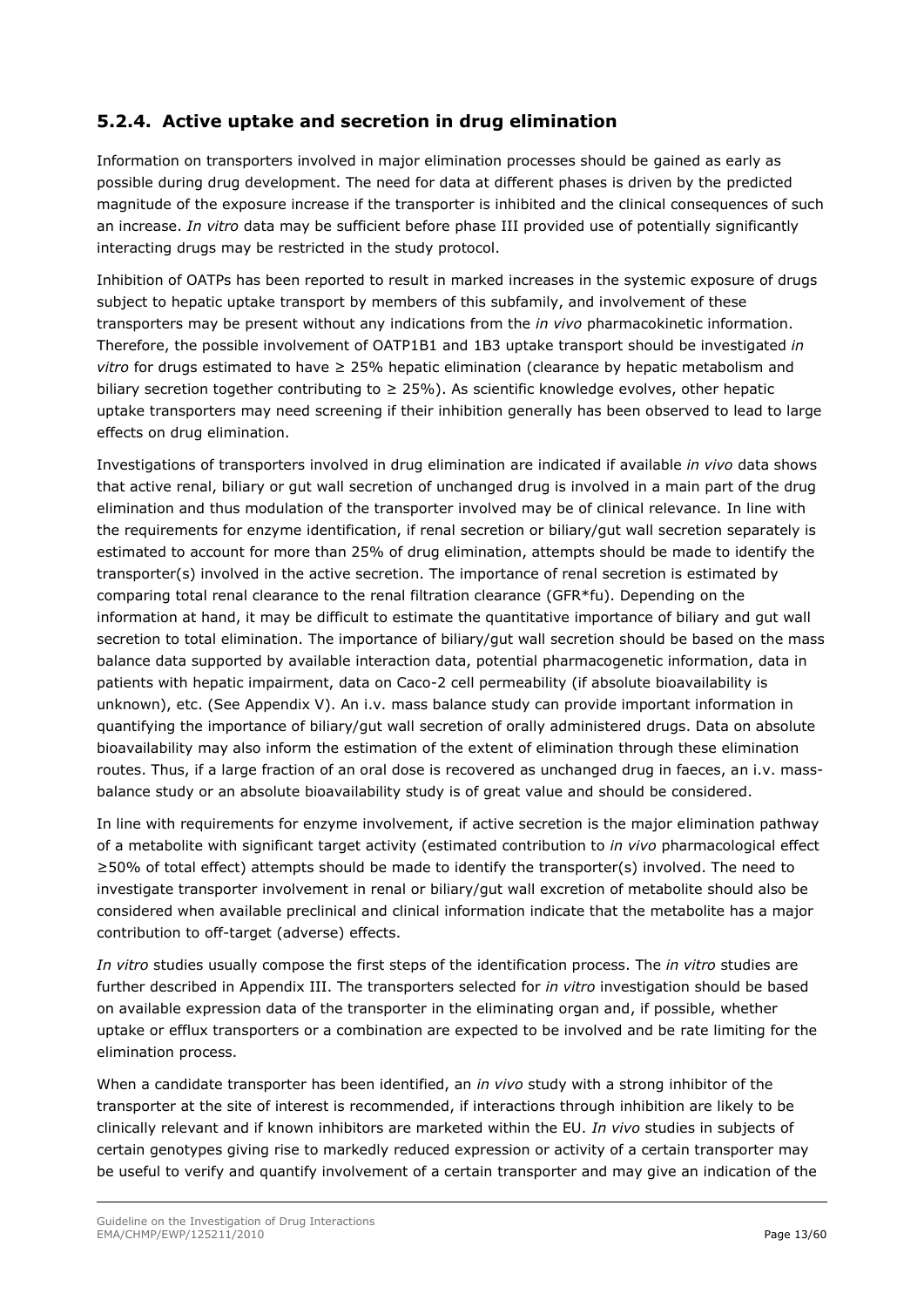pharmacokinetic consequences of transporter inhibition. However, quantitative extrapolation of such data to drug interactions with inhibitors should be justified based on the published literature. As transporter inhibition may alter drug distribution in parallel, inclusion of PD markers is encouraged in the *in vivo* studies if relevant and possible.

Interactions with *in vivo* inhibitors should be predicted based on the acquired *in vivo* information and the scientific literature. If there are commonly used drug combinations where an interaction is expected, it is recommended to investigate the interaction *in vivo.* If there are inducers of the transporter marketed within the EU, an interaction study with such an inducer is recommended. The possible effect of transporter inhibition and induction on availability of the investigational drug for metabolism (transporter-enzyme interplay), such as the interplay observed between Pgp and CYP3A, should be discussed, and if needed, an *in vivo* study should be considered.

## <span id="page-13-0"></span>**5.2.5. Special populations**

An interaction effect may not be directly extrapolated to specific subpopulations that have a markedly different contribution of the affected enzyme and/or transporter to the clearance of the investigational drug. Such subpopulations may include carriers of certain alleles coding for an enzyme or transporter subject to genetic polymorphisms, patients with impaired renal function and young paediatric patients (< 2 years). Patients treated with inhibitors of a major elimination pathway should also be considered.

The effect of a strong enzyme inhibitor on the exposure of an investigational drug is dependent on the quantitative contribution of parallel elimination pathways. If the parallel pathway is renal excretion, the interaction effect will be different in patients with reduced renal function. If the parallel pathway is metabolism or biliary excretion, the effect of an interaction will be different in patients with reduced or abolished activity of the enzyme or transporter involved in the pathway. In case the parallel pathway is subject to genetic polymorphism, the interaction effect will be different in genetic subpopulations with altered enzyme activity as compared to "wild type".

Moreover, it should be considered that genetic subgroups may have a completely different set of drug interactions. If a major enzyme (or transporter) for active substance elimination or formation is absent or has very low activity in a subpopulation due to genetic polymorphism, the enzymes (or transporters) involved in the parallel pathways should be identified and their contribution quantified, as these pathways will be the main elimination pathways in the genetic subpopulation.

When indicated, drug interactions relevant to the subpopulation should be investigated. An *in vivo* study exploring the interaction in the subpopulation is recommended. In case a clinical study is not possible, a worst case estimation of the effect on the active substance exposure may be performed.

It may also be acceptable to use PBPK simulations to predict the interaction effect in the subpopulation if the simulation is qualified for this purpose. This includes an adequate prediction of the relative contribution of enzymes to *in vivo* clearance. Thus, the results of potent inhibition (or polymorphism) of the separate enzymes *in vivo* should be well predicted. Also the *in vivo* effect on an adequate probe drug by the inhibitor chosen for the DDI PBPK simulation should be well predicted. PBPK simulations may serve as a basis for treatment recommendations. However, specific dose recommendations may need support by *in vivo* interaction data in the subpopulation.

If the investigational drug will mainly be used in elderly and an interaction study has been performed in young subjects, the interaction effect may be different if the parallel pathway is renal excretion. Dependent on the therapeutic window of the affected drug, the difference in interaction effect may need to be estimated and reflected in the treatment recommendations.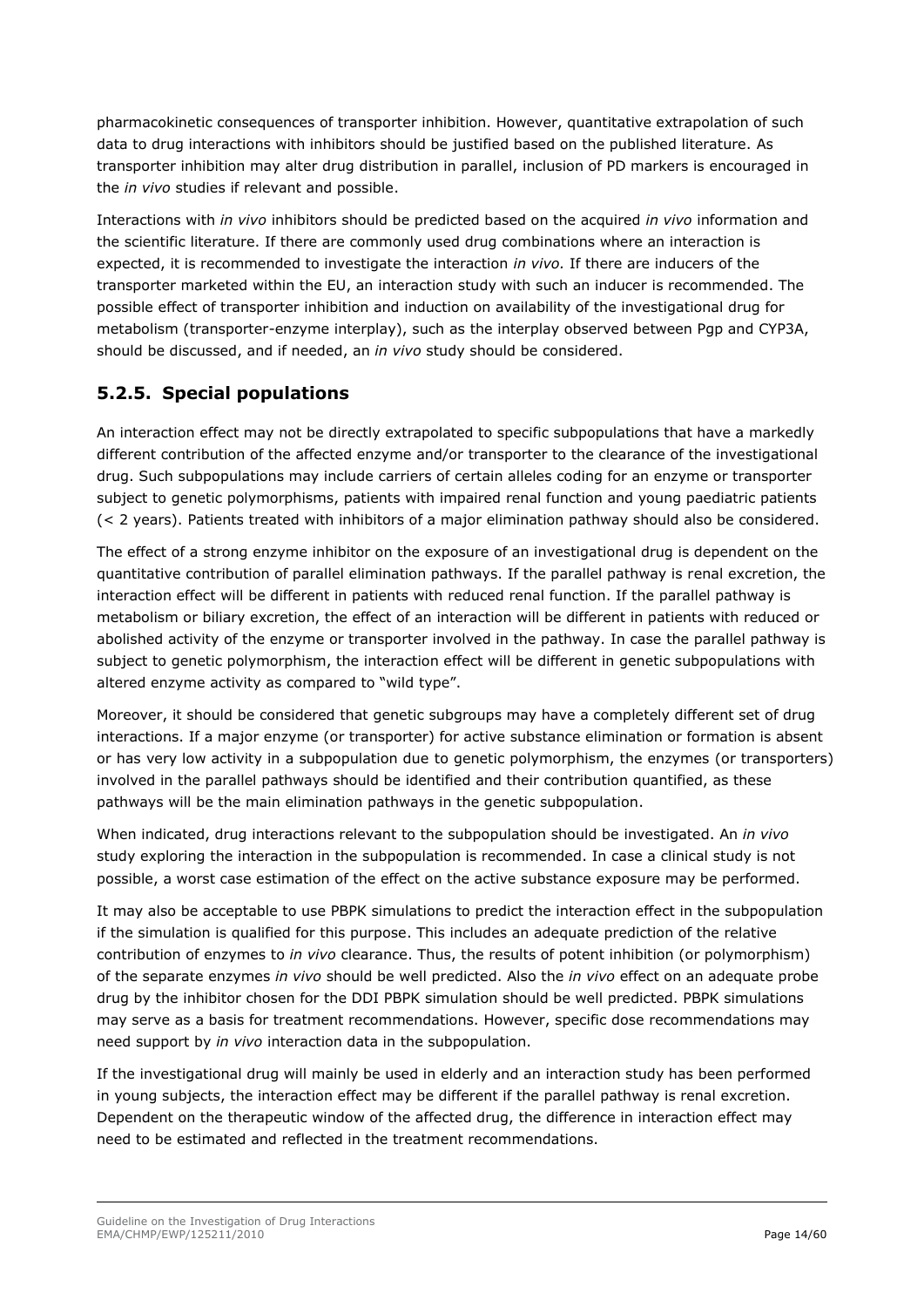If the medicinal product will have a paediatric indication, the possibility to extrapolate drug-drug interaction results from adults to children should be discussed by the applicant. This is further discussed in EMEA/CHMP/EWP/147013/2004 (Guideline on the role of pharmacokinetics in the development of medicinal products in the paediatric population). An *in vivo* study should be considered if a drug combination suspected or known to interact is common in the paediatric population and there is a need for clear dosing recommendations. If an interaction study is needed, a sparse sampling and population pharmacokinetic approach could be considered. The applicant is invited to find ways of providing satisfactory supportive data, such as drug interaction simulations provided that the simulations successfully quantify the observed interaction in adults and the data on enzyme abundance and other physiological parameters in the paediatric population are reliable.

## <span id="page-14-0"></span>*5.3. Effects of the investigational drug on the pharmacokinetics of other drugs*

*In vitro* data on the effects of the investigational parent drug on the pharmacokinetics of other drugs should preferably be available before starting phase II studies unless all concomitant drug treatments at risk of being clinically relevantly affected can be avoided in these studies. The *in vitro* information should be available before starting phase III. If *in vitro* data indicate that there may be a clinically relevant interaction with a drug that cannot be safely managed by protocol restrictions in the phase II or III studies, it is recommended to perform *in vivo* interaction studies with these drugs prior to phase II or III. Depending on how precise the interaction effect needs to be estimated, PBPK simulations may inform the phase II or III study protocol (see section 5.5). Investigational drugs which exhibit dosedependent- pharmacokinetics in the therapeutic dose/concentration-range, unrelated to dissolution or protein binding, are likely to inhibit an enzyme or transporter. Likewise, if a drug exhibits timedependent pharmacokinetics, it is likely to be an inducer or mechanism-based inhibitor. (The timedependency may also be caused by a metabolite.) The mechanism of the non-linearity should therefore, if possible, be identified. Also, if an interaction is observed *in vivo* and the mechanism is not clear, further studies *in vitro* and *in vivo* are recommended to clarify the mechanism of the interaction and to enable prediction of related interactions.

## <span id="page-14-1"></span>**5.3.1. Absorption**

If there are indications that the investigational drug affects gastric emptying or intestinal motility, it may affect the rate and extent of absorption of other drugs. This mainly affects drugs with a narrow therapeutic window, modified release formulations and drugs known to have a physiological absorption window, marked permeability limited absorption or serious Cmax related effects. The interaction potential should be considered and, if indicated, the effect should be studied on relevant drugs (e.g. paracetamol as probe substrate in case of effects on gastric emptying). It should be remembered that this is often a systemic effect that may be caused also by parenterally administered drugs. The absorption of other drugs could also be affected through inhibition of intestinal transport proteins. Advice on investigations of the effect of an investigational drug on active transport of other drugs is given in section 5.3.4. If the investigation drug increases gastric pH, the effect on other drugs sensitive to this should be predicted and the need for *in vivo* studies considered. Other mechanism of interference with drug absorption, such as complex binding should also be considered. *In vivo* investigations on the effect of the absorption of other drugs may be performed in parallel with the phase III study, unless concomitant use of drugs potentially subject to a clinically relevant interaction may not be managed by protocol restrictions in the phase II and III studies.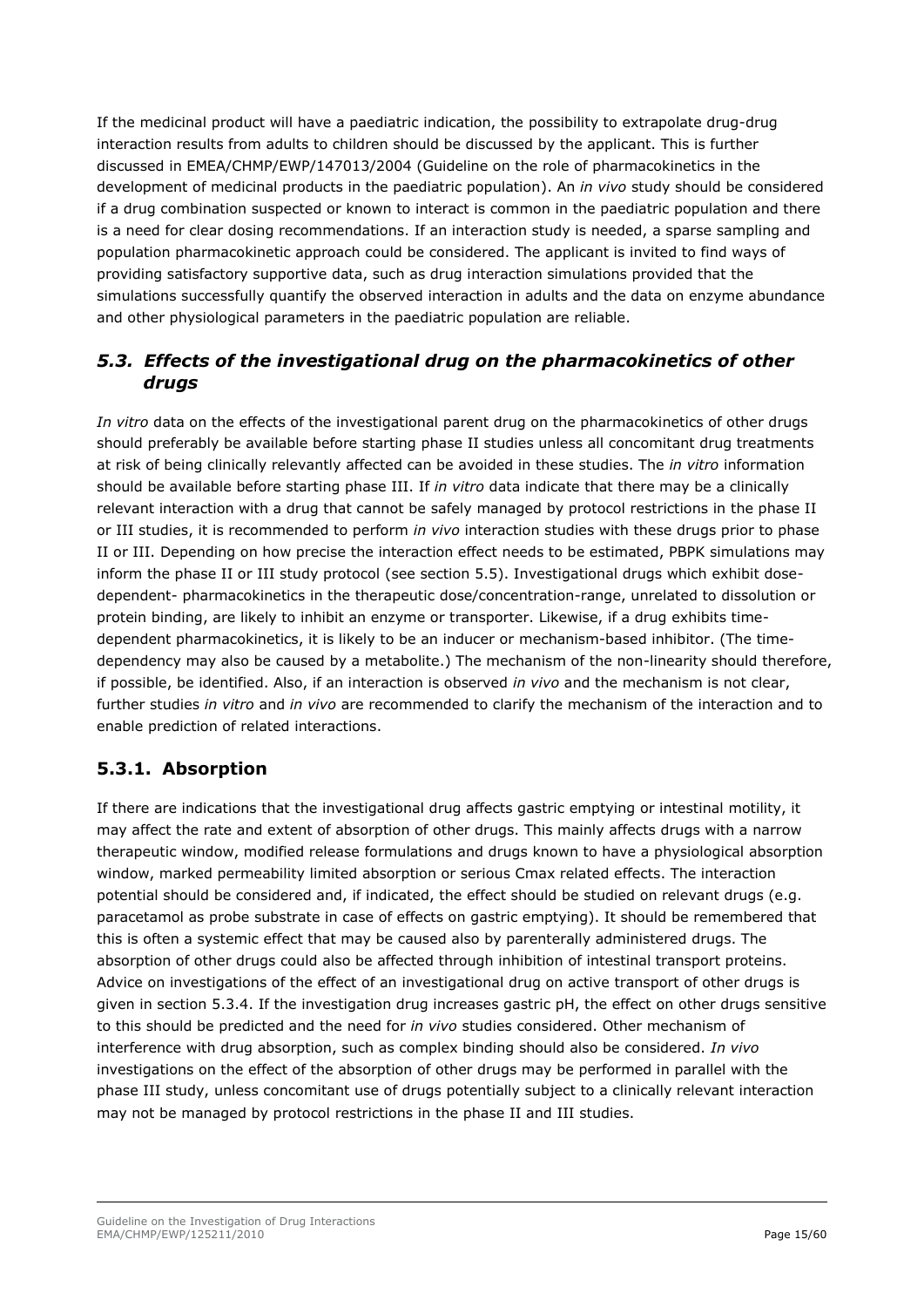## <span id="page-15-0"></span>**5.3.2. Distribution**

The degree of protein binding of the investigational drug should be determined before phase I. If the investigational drug is extensively protein bound to a specific binding site and present at concentrations saturating the binding sites, the risk of displacement of other drugs known to be subject to clinically relevant displacement interactions could be evaluated *in vitro* at a time point relevant for the clinical development program. If a clinically relevant interaction is predicted based on *in vitro* data, an *in vivo* study measuring unbound concentrations could be considered.

## <span id="page-15-1"></span>**5.3.3. Metabolism**

The potential of an investigational drug to inhibit or induce the metabolism of other drugs should be investigated. Usually the investigation is initiated by *in vitro* studies and those studies are followed by *in vivo* studies if the *in vitro* data show that an effect *in vivo* cannot be excluded. However, it is also possible to study the effects of the investigational drug directly *in vivo*, e.g. by the use of cocktail studies, which, if well designed may investigate both inhibitory (competitive and time-dependent) and inducing effects of both parent and metabolites (See section 5.4.2).

It is recognised that obtaining high concentrations in the *in vitro* studies may not be possible in some circumstances due to poor substance solubility or cell toxicity. In these cases, the data is assessed on a case by case basis. If the *in vitro* studies are considered inconclusive, it is recommended that the potential interaction is investigated *in vivo*.

## **5.3.3.1 Enzyme inhibition**

### A. *In vitro* enzyme inhibition studies

*In vitro* studies should be performed to investigate whether the investigational drug inhibits the cytochrome P450 enzymes most commonly involved in drug metabolism. These presently include CYP1A2, CYP2B6, CYP2C8, CYP2C9, CYP2C19, CYP2D6, and CYP3A. In the future, more clinically important drug metabolising enzymes may be known and included in this list. In addition, it is recommended to study inhibition of UGTs known to be involved in drug interactions, including UGT1A1 and UGT2B7, if one of the major elimination pathways of the investigational drug is direct glucuronidation. Likewise, if the investigational drug is mainly metabolised by an enzyme not listed above, it is recommended to study the inhibitory effect on that specific enzyme if feasible. It is also recommended to investigate the enzyme inhibitory effect of major metabolites. More information on this is found in the end of this subsection.

An *in vitro* inhibition study could be performed using human liver microsomes, hepatocytes, or other cells expressing the investigated enzyme. The enzyme activity is monitored by investigating the metabolism of a specific marker substrate (Table 4, Appendix VII) under linear substrate metabolism conditions. CYP3A4 inhibition should be investigated using both midazolam and testosterone as subsrates. The effect of a range of investigational drug concentrations are investigated and Ki (the inhibition constant i.e. dissociation constant of the inhibitor from the enzyme-inhibitor complex) is determined. The study should include an investigation of whether pre-incubation with the investigational drug alters the inhibitory potential of the drug. If the pre-incubation affects the potency, more detailed investigations are needed (see below). If the investigational drug is metabolised by the enzymes present in the incubation, the marker substrate should, if possible, have a markedly faster metabolism rate than the investigational drug to minimize the influence of investigational drug metabolism (decreasing concentrations) on the Ki estimation. If this is not possible, the concentrations of the investigational drug need to be monitored and/or the degradation taken into account in the calculations. Known strong inhibitors should be included as positive controls in the study, their Ki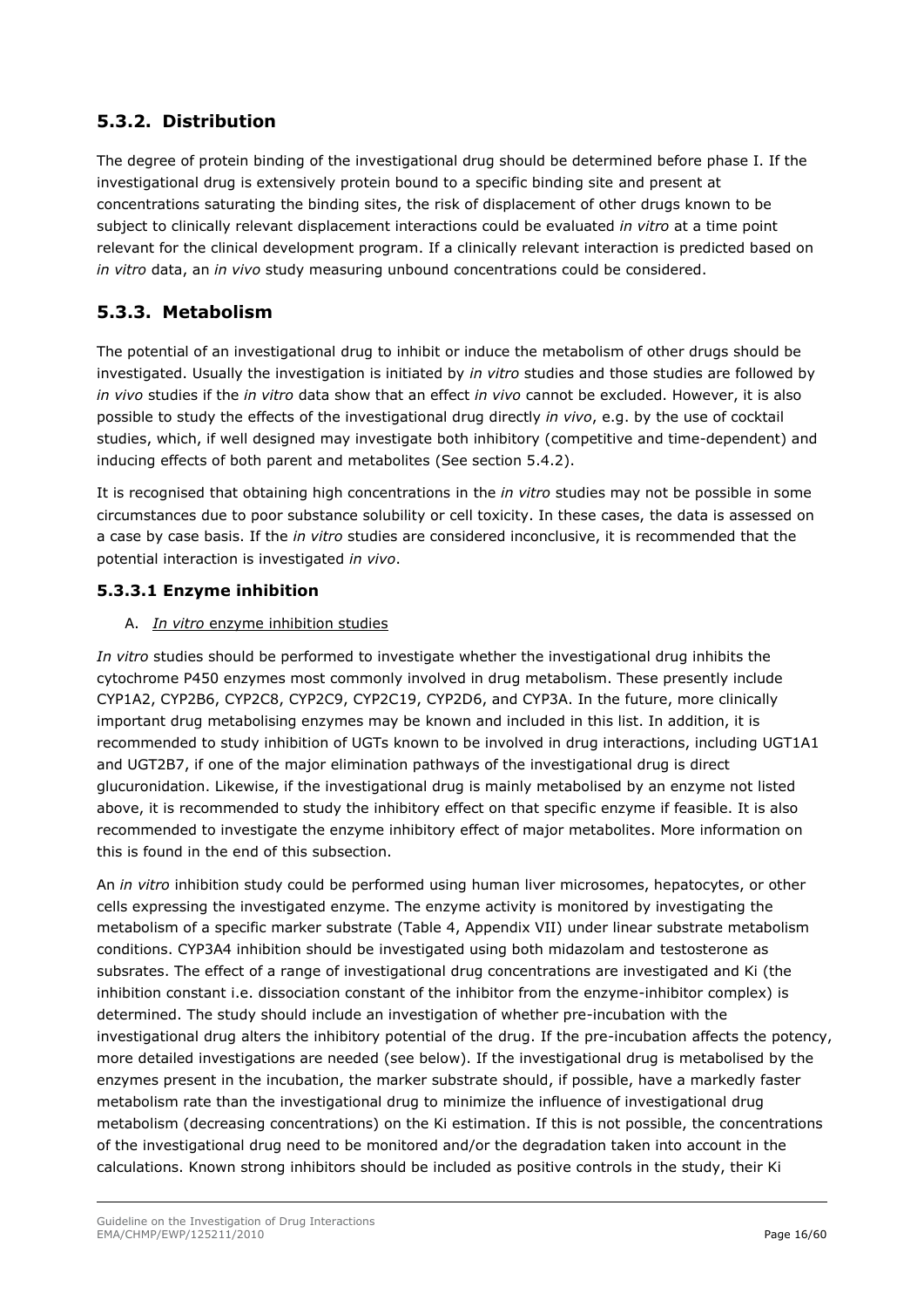determined and compared to literature/reference in house values. The concentration range of the investigational drug should be sufficiently high for detecting clinically relevant inhibition and depends on the potential site of enzyme inhibition, mode of administration and formulation as well as systemic exposure. It is recommended to use the estimated or determined unbound drug concentration in the *in*  vitro system. In situations where it is important to have a precise value on fu<sub>mic</sub> (unbound microsomal fraction), such as estimations of inhibition or induction potential not followed by an *in vivo* study, determining the fraction (experimentally) is recommended. This also applies if there are reasons to believe that the free inhibitor concentration is markedly lower than the total concentration in the incubation, i.e. if the substance binds covalently to proteins or may adsorb to the walls of the test tube.

As the actual concentration of drug near the enzyme is unknown, there is an intra-study/systems variability in Ki, and concentrations at the portal vein during absorption generally are higher than systemic concentrations after oral administration, a safety factor is sometimes added in the estimations. Recommendations regarding concentration ranges are given for different situations below. If the incubations performed indicate that Ki will be markedly higher than the concentrations given below, Ki does not need to be determined. However, a supportive discussion should be presented by the applicant. If Ki has been determined in several *in vitro* systems, or with several substrates for the same enzyme (e.g. CYP3A substrates), the lowest Ki adequately measured should be used in the estimations of *in vivo* relevance.

If the inhibition is enhanced by pre-incubations, time-dependent inhibition (TDI) is present. The increased inhibition over time may either be due to formation of an inhibitory metabolite or due to mechanism-based inactivation (MBI). For mechanism based inactivators,  $k_{\text{inact}}$  (maximum inactivation rate constant) and  $K_I$  (the inhibitor concentration producing half the maximal rate of inactivation) should be determined. The *in vitro* study needs to be carefully performed and factors affecting the results should be taken into account. See the scientific literature for relevant protocols. Please note the need to determine non-specific binding at the initial step due to the general use of high protein concentrations. If it is shown that the TDI is due to formation of a metabolite which reversibly inhibits the affected enzyme, this has consequences for the *in vivo* relevance assessment as well as for the *in vivo* study design (See section 5.4.4).

#### **Intestinal exposure**

If the drug is orally administered and the enzyme studied has pronounced intestinal expression (e.g. CYP3A4) the concentration range should be sufficient for determining a Ki  $\leq 0.1$ -fold the maximum expected dose taken at one occasion /250 ml. If it is adequately justified that sufficiently high concentrations may not be reached in the intestine due to solubility limitations in intestinal fluid, lower concentrations can be sufficient.

#### **Hepatic (and renal) exposure**

If the enzyme studied is mainly available in the liver, or the kidney/another organ with main drug input from the systemic circulation, the concentration range should allow determination of a Ki which is  $\leq$ 50-fold the mean unbound Cmax obtained during treatment with the highest dose. In this estimation, when an estimation of fu is used, figures lower than 1% should not be used due to the uncertainties in the estimation. Thus, as an example, if the free fraction has been estimated to be 0.5% *in vitro* or *ex vivo*, a 1% free fraction should be used.

#### **Enzyme inhibition by metabolites**

The potential inhibitory effects of metabolites on the common drug metabolising enzymes should be considered. As a pragmatic rule, it is recommended to investigate the enzyme inhibitory potential of phase I metabolites with an AUC both larger than one fourth of the AUC of parent drug and larger than 10% of the drug-related exposure (radioactive moieties in the mass-balance study, see Appendix V). If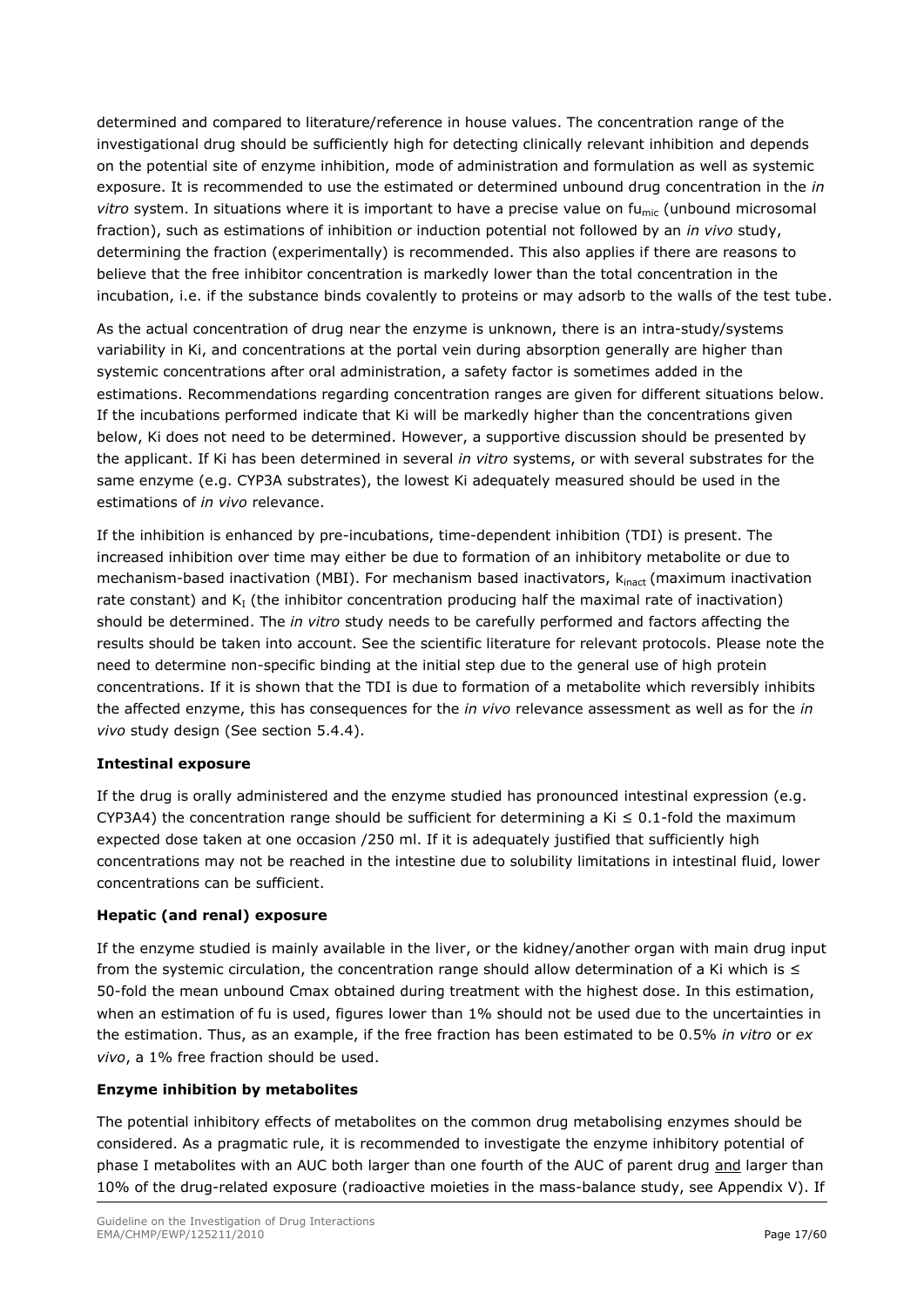data on protein binding is available, unbound concentrations should be used. However, in absence of these data, total concentrations (bound  $+$  unbound) may be used. As for the parent drug, the concentration range studied should include 50-fold the unbound Cmax of the metabolite. As an alternative to the *in vitro* investigation, a well designed cocktail study may be performed. In this case, the study needs to be designed for observing potential mechanism based inhibition at steady state concentrations of the metabolites (see section 5.4.4).

If there are indications that an observed *in vivo* drug interaction is caused by a metabolite, *in vitro* enzyme inhibition studies on selected metabolites may provide useful information for the design of future *in vivo* studies and interpretation of *in vivo* interaction study results.

#### Evaluation of the need for an *in vivo* study

Based on the results of the *in vitro* studies and the *in vivo* pharmacokinetics of the investigational drug, the risk of inhibition *in vivo* is evaluated. If it cannot be excluded that enzyme inhibition takes place *in vivo*, studies *in vivo* are recommended. The assessment may be based either on a "basic model" (A:1 below) or on the "mechanistic static model" (A:2 below) (Fahmi *et al*, 2009<sup>1</sup>) i.e. evaluating the risk of inhibition by a worst case constant exposure of the investigational drug. Additionally, well performed and qualified dynamic, PBPK, simulations may also be used as described below (A:3).

The basic model may be used as a first screening method for this purpose. If the basic model gives a positive inhibition signal, the evaluation may optionally be followed by an evaluation using the mechanistic static or dynamic models below. The mechanistic static model may also be used for estimating the net effect of reversible inhibition and MBI.

### **A:1 Basic Model**

### I) Reversible inhibition

If reversible inhibition (inhibition not affected by pre-incubation) is observed *in vitro*, the risk of inhibition *in vivo* is evaluated by comparing observed Ki values with a worst case estimation of the concentration near the enzyme during clinical use. In these calculations, the lowest figure on free fraction recommended is 1% due to the uncertainties in the estimation.

#### *Inhibition by parent drug*

ł

Enzyme inhibition *in vivo* by a parent drug cannot be excluded, and an *in vivo* interaction study with a sensitive probe substrate is recommended, if the conditions below are fulfilled.

*For orally administered drugs if the enzyme has marked abundance in the enterocyte (e.g. CYP3A):*

 $[I] / Ki \ge 10$  where  $[I]$  is the maximum dose taken at one occasion/250 ml.

*For drugs regardless of mode of administration and inhibition of enzymes in the liver, or in organs, exposed to the drug through the systemic circulation*

 $[I] / Ki \geq 0.02$  where  $[I]$  is the unbound mean Cmax obtained during treatment with the highest recommended dose

<sup>1</sup> Fahmi *et al* Drug Metabolism and Disposition. 37:1658–1666, 2009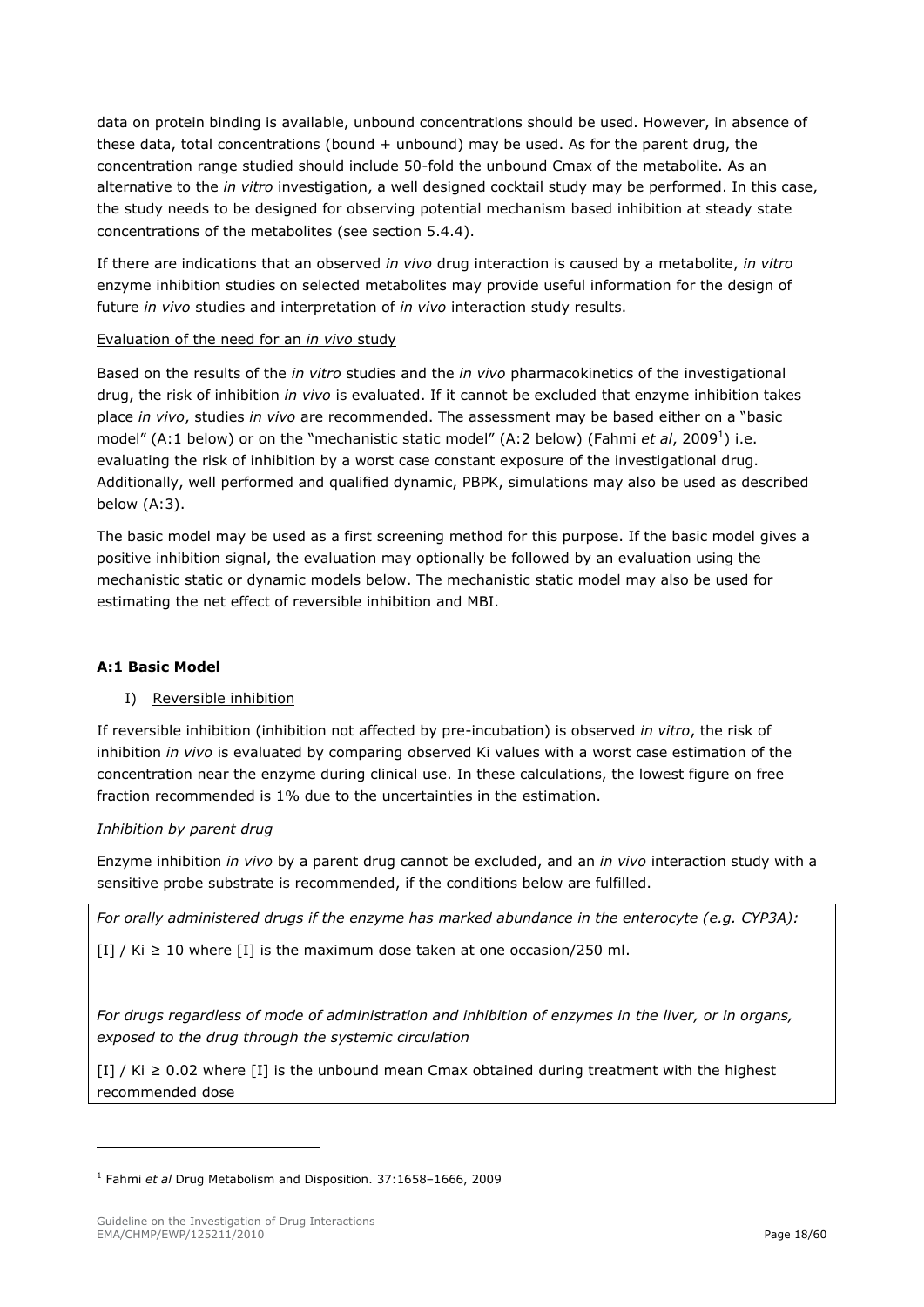#### *Inhibition by metabolites*

Enzyme inhibition *in vivo* by a metabolite cannot be excluded, and an *in vivo* interaction study with a sensitive probe substrate is recommended, if the conditions below are fulfilled.

*For metabolites regardless of mode of administration and site of the enzyme*

 $[I] / Ki \geq 0.02$  where  $[I]$  is the unbound mean Cmax obtained during treatment with the highest dose

As for parent drug, a lower fu than 1% should not be used in the calculations due to the uncertainty in the determination. If the protein binding has not been determined, the total (bound plus unbound) concentration is used.

Due to the difficulties in predicting the concentration of inhibitory metabolite at the site(s) of the enzyme, PBPK modelling and simulations are encouraged to support the evaluation. This may also suitable when predicting the net inhibition of parent and metabolite on the same enzyme.

#### II) Mechanism based inactivation

If MBI has been observed *in vitro*, the ratio of predicted CL in the absence and presence of the inhibitor i.e. the AUC ratio with inhibitor to without inhibitor, may be calculated as

Eq. 1

ł

## $R = (k_{obs} + k_{deg})/k_{deg}$  where  $K_{obs} = k_{inact} \times [I]/(K_I + [I])$

where  $k_{dea}$  is the degradation constant of the enzyme,  $k_{inact}$  is the maximum inactivation rate constant and [I] is the concentration of the inhibitor (See "Intestinal exposure" and "Hepatic (and renal) exposure" above). The degradation constant may be taken from the scientific literature. If possible, the constant should be based on *in vivo* data. Please note that enzymes which are present both in the intestine and liver, such as CYP3A, have separate degradation constants in the two tissues. If  $≥ 20%$ inhibition is obtained, i.e.. R ≥1.25, using the drug concentrations presented above, *in vivo* inhibition may not be excluded and a multiple dose *in vivo* interaction study is recommended (see Sections 5.4.3 and 5.4.4).

### **A:2 Mechanistic static model**

A mechanistic static model has been proposed by Fahmi et al<sup>2</sup> Eq. 2). This model includes the effect of reversible and time dependent enzyme inhibition, as well as enzyme induction. Thus, the mechanistic static model may be used as an aid to estimate the net effect of several interaction processes. However, due to the limited experience with this model, it is presently not recommended to use Eq 2 to estimate the net effect of simultaneous inhibition and induction.

The model may be used as an alternative or subsequent approach to the basic model. Regardless of the result of the basic model, if the mechanistic static model does not indicate in vivo inhibition, an *in vivo* study is not required. However, as this model does not include a safety factor to take into account

<sup>2</sup> Fahmi *et al* Drug Metabolism and Disposition. 37:1658–1666; 2009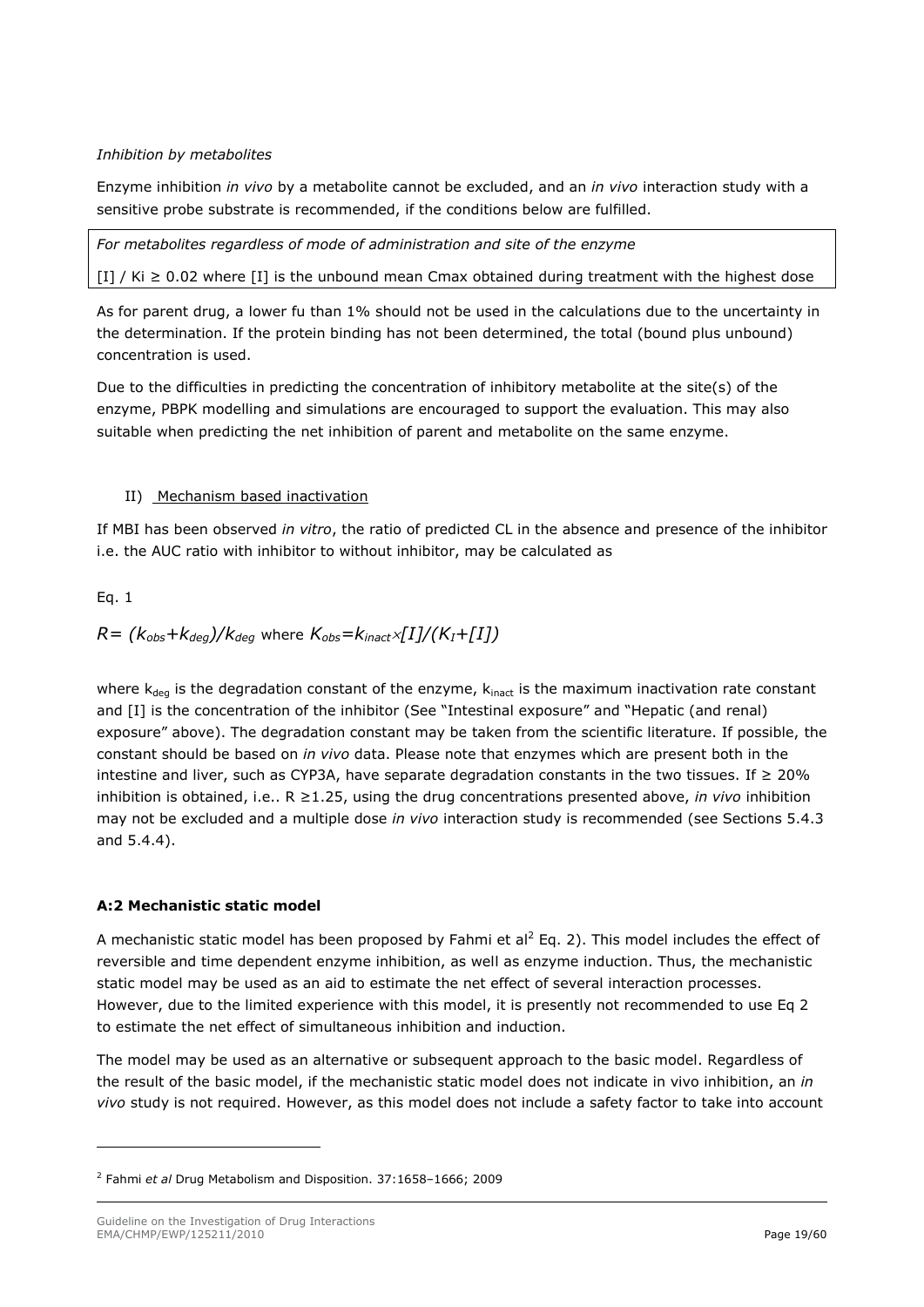inter-study variability in the Ki estimation or the potential for higher concentrations in the hepatocytes than in plasma, Ki needs to be verified in a second *in vitro* system and the lowest Ki observed for the specific enzyme used in the estimations. Furthermore, the potential for higher hepatocyte concentrations should be discussed. If available data indicate that the drug may accumulate in hepatocytes, this should be taken into account in the AUCR estimations.

If the model estimates a positive result, i.e. an AUCR outside 0.8-1.25, *in vivo* studies are indicated to quantify the effect *in vivo* as well as, if needed, characterise the time course of the net effect. Eq.2

$$
AUCR = \left(\frac{1}{\left[A_{h} \times B_{h} \times C_{h}\right] \times f_{m} + (1 - f_{m})}\right) \times \left(\frac{1}{\left[A_{g} \times B_{g} \times C_{g}\right] \times \left(1 - F_{g}\right) + F_{g}}\right)
$$

A, B and C in the equation denotes MBI, induction and reversible inhibition, respectively and are described in table 1 below.  $F_g$  is the fraction available after intestinal metabolism, and  $f_m$  is the fraction of systemic clearance of the substrate mediated by the CYP enzyme that is subject to inhibition/induction. If the maximum effect on hepatic metabolism catalysed by a certain enzyme is to be estimated,  $f<sub>m</sub>$  may be set to 1. If estimating the effect of a certain medicinal product, such as orally administered midazolam, substance dependent parameters should be supported by scientific literature. The induction part of the equation ( $B_h$  and  $B_q$ ) may only be used after qualifying the hepatocyte batch used for this purpose and is further discussed below in 5.3.3.2. In these calculations, the lowest figure on free fraction recommended is 1% due to the uncertainties in the estimation. The input parameters should all be discussed and if needed justified based on available data and/or scientific literature. A conservative choice of parameters is recommended.

#### **Table 1**

ł

| Time-dependent        | $\mathbf{k}_{\text{ deg,h}}$<br>$\mathbf{A}_{\mathbf{h}}$<br><sup>.</sup> inact<br>$\mathbf{k}_{\text{ deg, b}}$ - | $\mathbf{K}_{\text{deg},g}$<br>$\mathbf{r}_{\text{inact}}$<br>$\mathbf{k}_{\text{ deg, g}}$  |
|-----------------------|--------------------------------------------------------------------------------------------------------------------|----------------------------------------------------------------------------------------------|
| inhibition            |                                                                                                                    |                                                                                              |
| Induction             | $d \bullet E_{max} \bullet [I]_{h}$<br>$B_h = 1$<br>$[I]_h + EC_{50}$                                              | $d \bullet E_{max} \bullet [I]_g$<br>$B_g =$<br>$\left[\mathrm{I}\right]_{g}$ +<br>$EC_{50}$ |
| Reversible inhibition |                                                                                                                    | $\rm{C_{g}}$                                                                                 |

Subscripts "h" and "g" denote liver and gut, respectively.

[I]h is the maximal unbound inhibitor/inducer concentration in portal vein ([I]u,inlet,max), decribed as fu,b×([I]max,b+F<sub>a</sub>xF<sub>g</sub>×ka×Dose/Q<sub>H</sub>) (Ito et al.<sup>3</sup>) where F<sub>a</sub> is the fraction of the dose absorbed, F<sub>g</sub> is the fraction of absorbed dose escaping gutwall extraction, ka is the absorption rate constant and  $Q_H$  is the total hepatic blood flow (97 L/hr, Yang et al <sup>4</sup>), fu,b is the unbound fraction in blood and [I]max,b is the maximal total (free and bound) inhibitor concentration in the blood at steady state. The ka should preferably be determined but may otherwise be set, as a worst-case estimate, to 0.1/min. The

<sup>3</sup> Ito *et al* AAPS PharmSci 4 (3) article 20; 2002

<sup>4</sup> Yang *et al*. Drug Metabolism and Disposition 35:501-2; 2007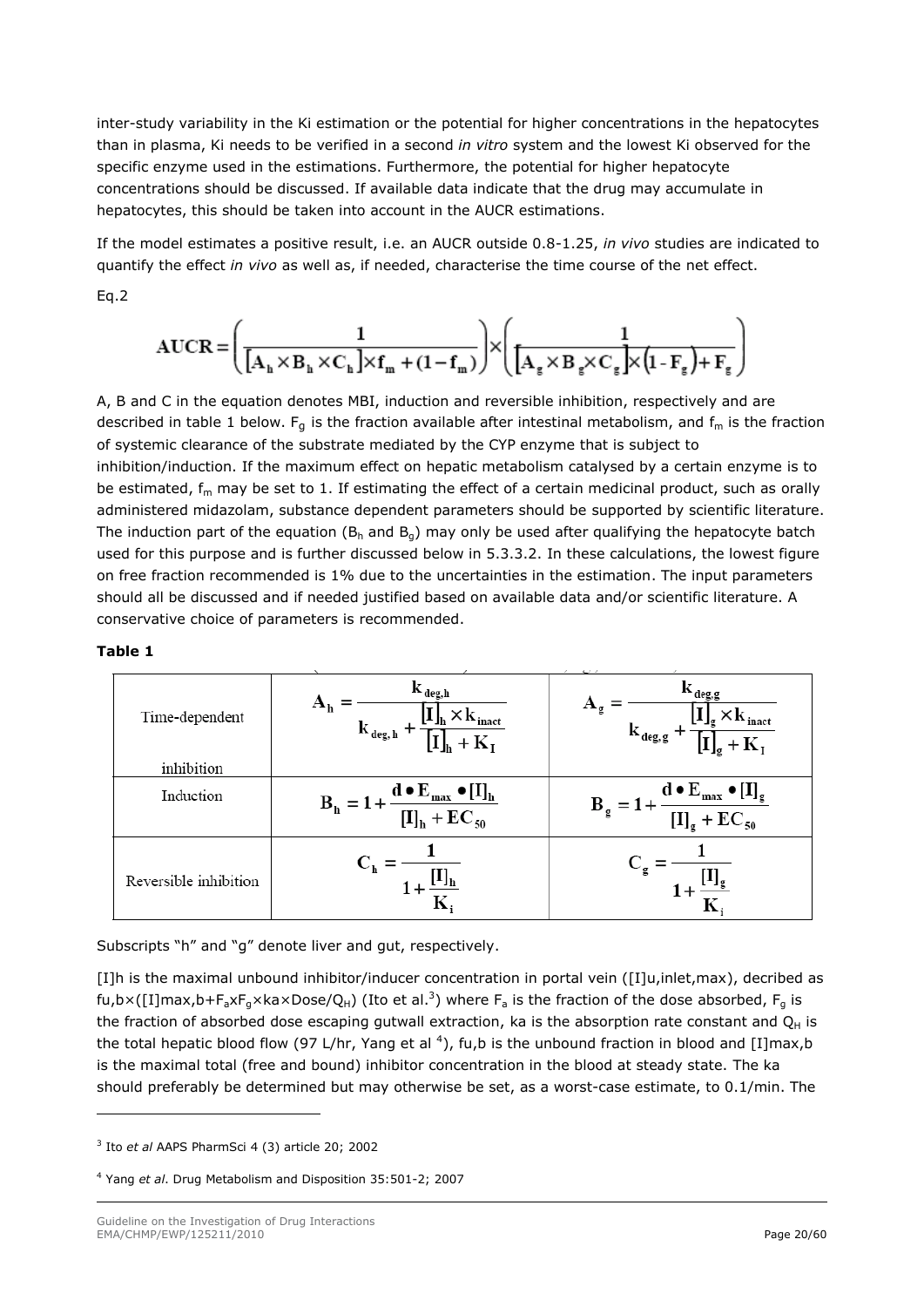applicant should show in detail and justify how ka was estimated. If there is any uncertainty in the ka estimate, a sensitivity analysis should be performed.

[I]g =  $F_a \times k_a \times \text{Dose}/Q_{en}$  (Rostami-Hodjegan and Tucker)<sup>5</sup> where  $Q_{en}$ , is the enterocyte bloodflow is 18L/h (Yang *et al*. 6 ).

d is a scaling factor determined with linear regression of the control data set (see 5.3.3.2. A:2 below)

#### **A:3 Dynamic, PBPK, model**

PBPK simulations may also be used to evaluate the *in vivo* relevance of competitive or time-dependent inhibition observed *in vitro*. In such a case, the scientific basis of the simulations (models as well as all input parameters) should be presented and justified. Furthermore, extensive data on model verification needs to be shown to support the ability to quantitatively predict drug-drug interaction via inhibition of the specific enzyme. Simulations of available PK studies of the investigational drug should be compared to the observed PK profiles. When possible, model verification should include the simulations of the effects of known interacting drugs on the PK of a probe substrate.

The *in vitro* data used needs to be of high quality, and any uncertainty in the model, for example in the parameter(s) determined *in vitro* or parameters estimated, needs to be identified and subject to a sensitivity analysis. Ki should, if possible, be verified in a second *in vitro* system. If protein binding is high (>99%), a sensitivity analysis should be performed decreasing the binding down to 99%. The consequences of higher concentrations of the inhibitory substance at the site of the enzyme (e.g. liver) as compared to those in plasma, should be taken into account in the simulation. In both cases, because the drug PBPK model needs to maintain its ability to predict the observed plasma concentration-time curve of the interacting drug, a major part of the uncertainty could if suitable be added, i.e. sensitivity analyses performed, on the interaction parameters (e.g. Ki). The parameter range used in the sensitivity analysis should be justified, and a conservative approach is recommended. Unless well justified, negligible protein binding should be assumed in the enterocyte when estimating intestinal enzyme inhibition. Further information is given in section 5.5. If the simulation predicts an inhibition of > 20% of the clearance of the probe substrate, a significant interaction in vivo cannot be excluded and it is recommended to perform an in vivo study. If the results of the simulation with appropriate sensitivity analyses are negative and the modelling is acceptable, no *in vivo* study of the effect of the specific enzyme is required, regardless of the results of the basic model estimations or the static mechanistic model.

#### B. Enzyme inhibition – *in vivo* studies

When investigating whether an investigational drug reversibly inhibits an enzyme, the pharmacokinetics of a probe drug (see Appendix VII) should be investigated after administration of a single-dose of the probe drug alone and at steady state concentrations of the investigational drug obtained with the highest usual recommended dose.

If a well performed *in vivo* interaction study with a sensitive probe drug does not show enzyme inhibition, these results can be extrapolated to all enzymes observed to be reversibly inhibited *in vitro* for which an equal or higher Ki has been observed. However, due to inter-study variability, the Ki:s

ł

<sup>5</sup> Rostami-Hodjegan A and Tucker GT, *Drug Discov. Today Technol.* 1:441–448; 2004

<sup>6</sup> Yang J et *al.* Curr Drug Metab. 8(7):676-684; 2007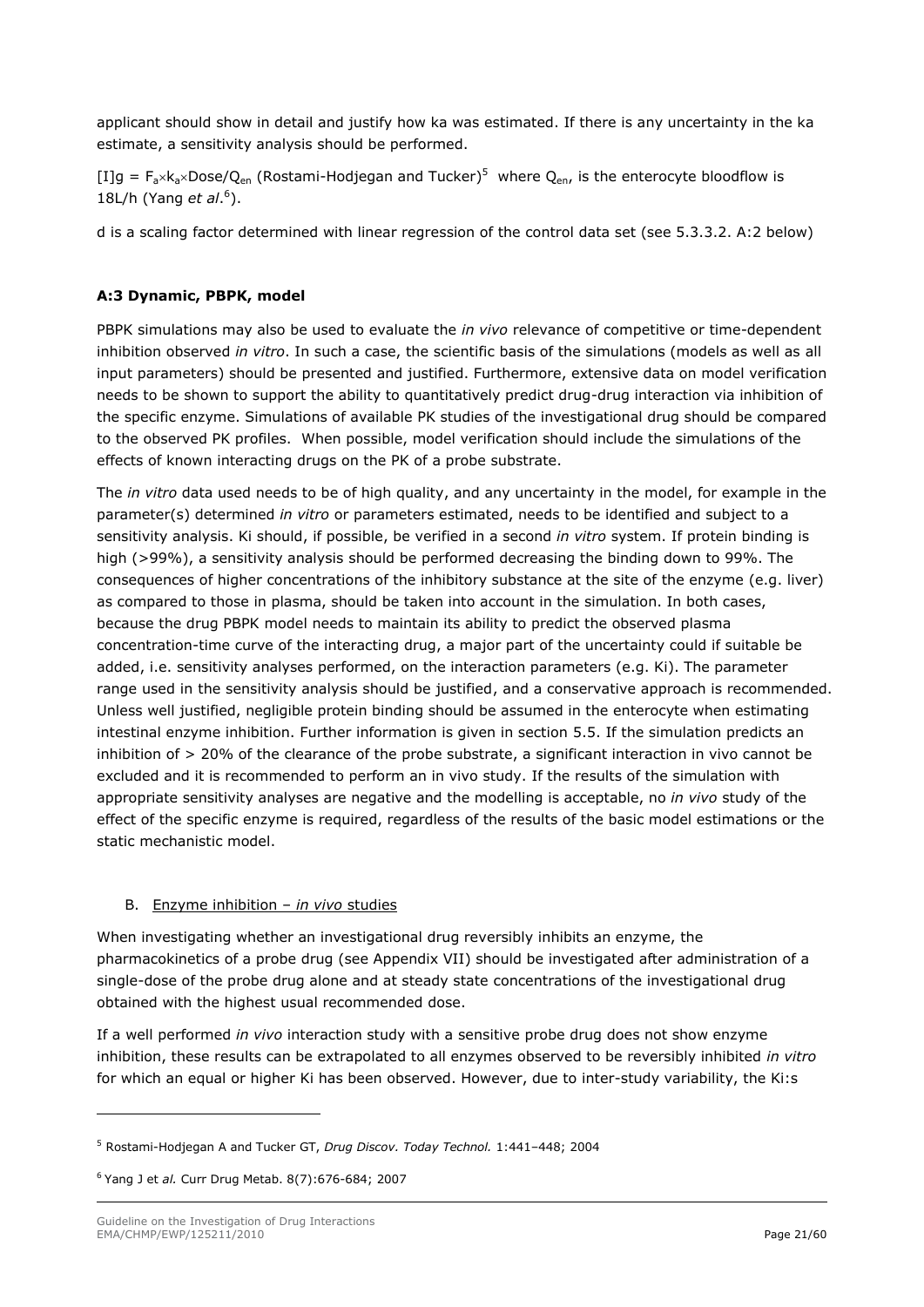used in this approach should have been determined in the same study. For orally administered investigational drugs, lack of inhibition of hepatic enzymes may not be extrapolated to intestinal enzymes, such as CYP3A, as the inhibitory concentration is the enterocytic, instead of hepatocytic, concentration. If the inhibition is time-dependent, this should be reflected in the study design. More information on *in vivo* study design is given in section 5.4.

## **5.3.3.2 Enzyme induction and down-regulation**

#### A. Enzyme induction or down-regulation– *in vitro* studies

Studies should be performed to investigate whether the investigational drug induces enzymes and transporters via activation of nuclear receptors, the Ah-receptor or, if relevant, other drug regulation pathways. Usually, this is initially investigated *in vitro* followed by *in vivo* studies if indicated by the *in vitro* results. However, it is also possible to investigate induction directly *in vivo*.

It should be noted that there may still be mechanisms of induction which presently are unknown. Therefore, a potential human teratogen (Definition given in EMEA/CHMP/203927/2005) needs to be studied *in vivo* for effects on contraceptive steroids if the drug is intended for use in fertile women, regardless of the *in vitro* induction study results.

The *in vitro* induction studies may also detect enzyme down-regulation. Below advice is given primarily on the investigation of the potential of an investigational drug to give induction. The experience is presently very limited regarding drug-induced down-regulation and mechanisms behind these effects. If a concentration-dependent down regulation is observed *in vitro*, additional *in vitro* (or *in vivo*) studies of the effect on other drug metabolising enzymes are recommended to investigate which enzymes are affected unless this may be predicted. Thus, the effect of the investigational drug on enzymes observed to be down-regulated *in vitro* and/or the enzymes at risk of down-regulation based on mechanistic knowledge should be studied *in vivo*.

Cultured hepatocytes (fresh or cryopreserved) are the preferred *in vitro* system for induction (and down-regulation) *in vitro* studies. Minimally derived hepatocyte lines (e.g. HepaRG), nuclear receptor binding assays, or reporter gene assays are considered as supportive data only.

Incubations are performed with daily addition of the investigational drug. The duration of the incubation is generally 3 days. Shorter durations should be well justified. The medium, containing the drug, is changed regularly. Knowledge about the actual concentration of drug in the system is important for the *in vitro-in vivo* extrapolation. Unless loss due to *in vitro* drug metabolism, degradation or lysosomal trapping of drug during culture conditions has been shown to be negligible, or if the loss has been quantified in the system prior to the induction assay and compensated for through the amount of drug added /medium change interval, measurements of concentration of parent drug in the medium are encouraged at several time points the last day of the incubation. Unless the incubations are run under serum-free conditions or degree of protein binding in human plasma is low, the degree of protein binding in the medium should be determined and unbound concentration used throughout the *in vitro* evaluation. The possibility of non-specific binding should also be taken into account.

To increase the sensitivity of the assay and for the response not to be affected by enzyme inhibition, it is recommended to measure the extent of enzyme induction at mRNA level. If induction due to protein stabilisation is suspected, induction should be measured also at activity level.

If it is not possible to reach sufficiently high concentrations (see below) e.g. due to cell toxicity and the study is judged inconclusive, the potential for induction should be studied *in vivo*.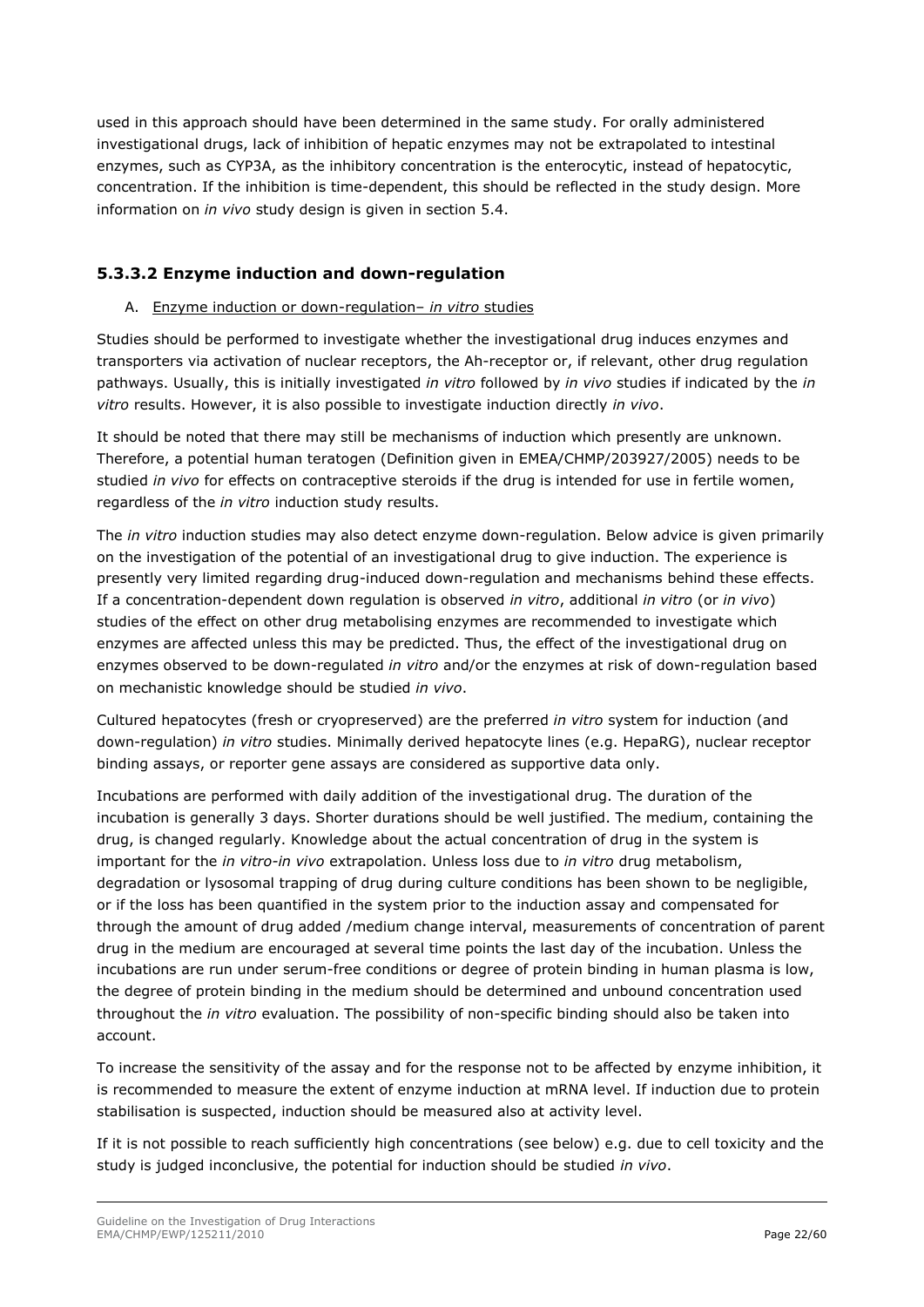Culture quality should be verified and documented by enzyme mRNA measurements and cell morphology. A suitable viability assessment should be performed before and at the end of the incubation period at the highest concentration level to certify that cell toxicity is not influencing the induction response. If toxicity/loss of viability is observed, influence on the study results should be discussed in the study report and *in vivo* studies be considered.

It is recommended to first evaluate the induction potential using the basic model. If the basic method indicates induction via PXR, the evaluation can continue using the mechanistic static model and/or the RIS correlation model provided it is possible to apply sufficiently high concentration of the investigational drug for  $E_{\text{max}}$  and  $EC_{50}$  to be determined. For the latter approaches, only one well performing batch of hepatocytes is needed. If the basic method indicates that the investigational drug induces drug metabolising enzymes to a great extent through CAR, it is presently difficult to use the mechanistic static or RIS correlation method due to the difficulties in performing an adequate method qualification. In the future it may however be possible to use these approaches. At present, if CAR seems to play a major role in the induction, *in vivo* data is needed to support the induction evaluation of separate CAR regulated enzymes.

### **A:1 Basic method**

Incubations with cultured (fresh or cryopreserved) hepatocytes are performed as above. Due to the inter-individual and cell batch variability in induction response, it is recommended to use hepatocytes from at least 3 different evaluable donors for the "basic method" evaluation. If cells from a donor do not respond satisfactorily to the positive controls, if the viability of the cells is <80% at the start of the incubation, or if the viability at the end of the incubation deviates markedly from the other donors, the cells should be replaced by hepatocytes from a new donor. A number of enzymes could be investigated. The enzymes CYP3A4, CYP2B6 and CYP1A2 should always be included as markers of induction mediated via PXR/CAR (CYP3A4, CYP2B6) and the Ah-receptor (CYP1A2).

Strong inducers should be included as positive controls to verify functioning regulation pathways via PXR, CAR and the Ah-receptor (GR for investigational drugs with glucocorticoid activity). Other receptors/transcription factors and enzymes may be added to this list as science develops. The positive controls used should be as selective as possible and be chosen based on current scientific knowledge. Currently, rifampicin (20µM) is recommended as positive control for PXR, CITCO ( $\leq$ 100 nM) for CAR, omeprazole (50µM) for the Ah-receptor and dexamethasone (50µM) for GR.

The investigational drug concentration range that needs to be investigated depends on enzyme studied and the *in vivo* pharmacokinetics of the drug. The studied exposure range (or range of the worst case unbound average concentration in the media (Cavg)), should cover the worst case concentrations expected in the hepatocytes *in vivo*. At present, 50-fold the mean unbound maximum plasma concentration (Cmax) obtained at steady state during treatment with the maximum therapeutic dose seems sufficient for drugs affecting enzymes in the liver. For intestinal enzymes (CYP3A4) the maximum concentration may be set to 0.1\*dose/250ml. At least three different concentrations should be used.

The induction results are evaluated separately for each donor and the donor cells with the most pronounced induction effect on the specific enzyme should then be used as a "worst case" in the subsequent calculations. The levels of mRNA are compared to the control (vehicle) incubations. The *in vitro* study is considered positive for enzyme induction if incubations with the investigational drug at the concentration given above give rise to a more than 100% increase in mRNA and the increase is concentration dependent. To ensure adequate sensitivity of the assay, an observed concentrationdependent increase in mRNA of <100% can be considered as a negative finding only when the increase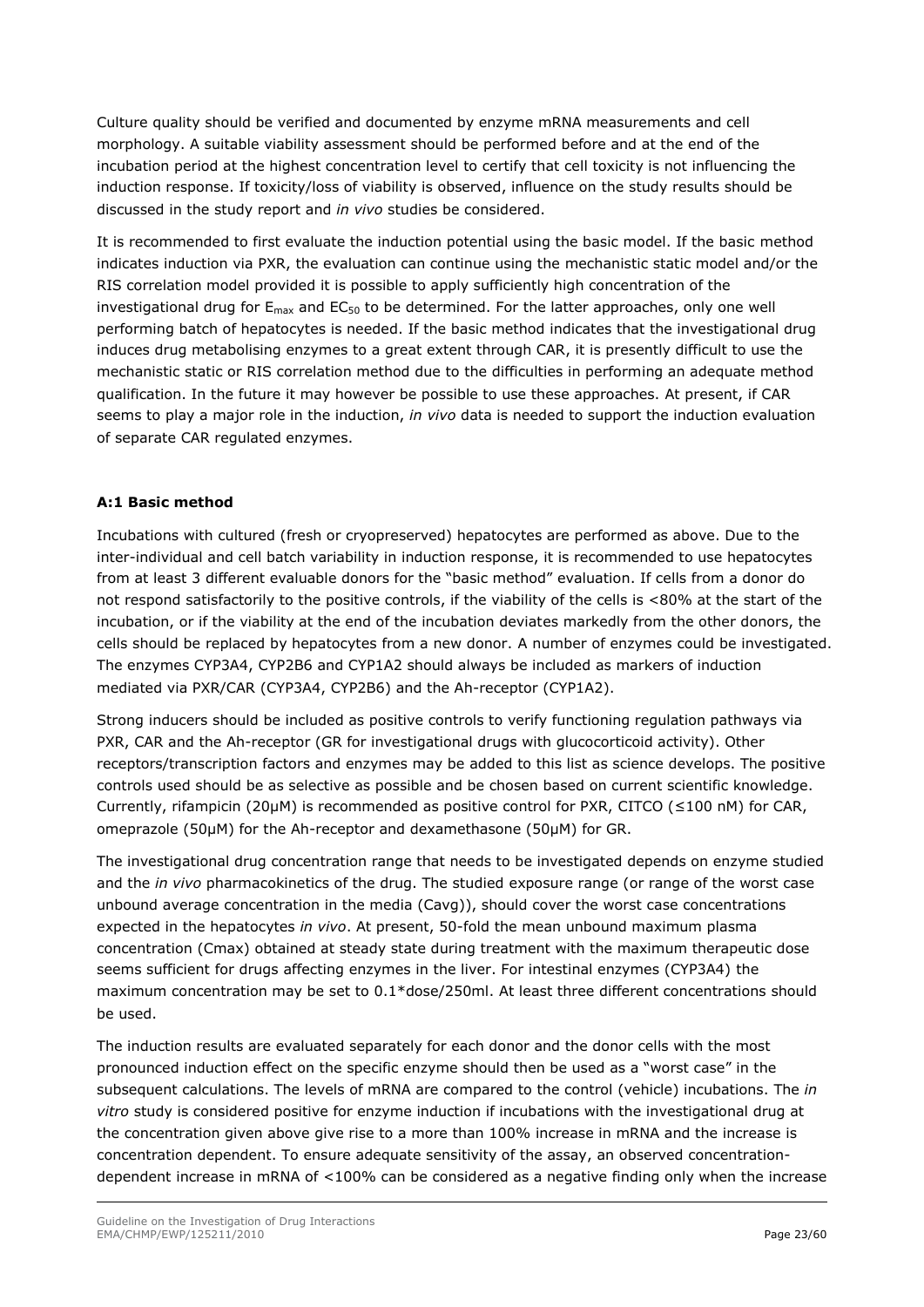in mRNA is less than 20% of the response of the positive control (rifampicin 20 µM or, for Ah-receptor activation, omeprazole 50 μM).

A positive or inconclusive *in vitro* result should be confirmed *in vivo* or lack of induction potential needs to be shown in another *in vitro* study.

If a 50% decrease in mRNA is observed which may not be attributable to cell toxicity, this may indicate down-regulation of the enzyme and an *in vivo* study investigating this time-dependent phenomenon is recommended. If the *in vitro* study is inconclusive, additional studies, *in vitro* and/or *in vivo* are recommended.

#### **A:2 RIS correlation method**

Using the RIS method, a certain batch of hepatocytes is "qualified" for future induction studies. (Fahmi and Ripp, 2010<sup>7</sup> ). A large set of inducers (n≥8) covering the full *in vivo* induction potency range and including at least 2 mild inducers, are used in the qualification process.  $E_{\text{max}}$  and EC<sub>50</sub> are determined for all inducers and the correlation of the RIS (relative induction score, see Eq 3 below), vs. *in vivo* change in the AUC of a certain enzyme probe drug (e.g. midazolam) for each inducer is calculated.

Eq.3.

### $RIS = E_{max} * [I]/ (EC_{50} + [I])$

Where EC<sub>50</sub> is the concentration causing half the maximal effect;  $E_{\text{max}}$  is the maximum induction effect; and [I] is the unbound maximum plasma concentration in plasma.

If this method is used, both the qualification data set/qualification report and the data on the investigational new drug should be submitted. Based on the qualification data set, the relationship between *in vitro* inducing potency (RIS) and observed *in vivo* effect on midazolam is used to set a predefined cut-off for risk of mild *in vivo* induction. The risk of induction *in vivo* is then assessed using the estimated RIS of the investigational drug.

The concentrations of investigational drug used for the RIS estimation should be in accordance with the mechanistic-static model estimations and where the enzyme induced is mainly located. Thus, for CYP3A induction estimations, the RIS calculations should be based on the unbound hepatic inlet plus the maximum enterocyte concentrations. As for inhibition, the possibility of a higher concentration in the hepatocytes than in plasma should be discussed and taken into account in the evaluation. Furthermore, if there are indications of pronounced metabolism of the investigational drug in the hepatocytes, likely to affect the  $E_{max}$  and  $EC_{50}$  estimation to a more marked extent than the positive control inducers used to qualify the hepatocytes, this needs to be reflected in the analysis, e.g. through a sensitivity analysis.

When performing the *in vitro* study investigating the induction potential of the investigational drug, at least 2 of the inducers of the qualification set should be included as positive controls having a predefined response range at the applied concentration to verify that the qualification is valid for the actual *in vitro* experiment.

#### **A:3 Mechanistic static model**

ł

 $^7$  Fahmi and Ripp, 2010 (Expert Opinion on Drug Metabolism and Toxicology 2010, 6 (11):1399-1416)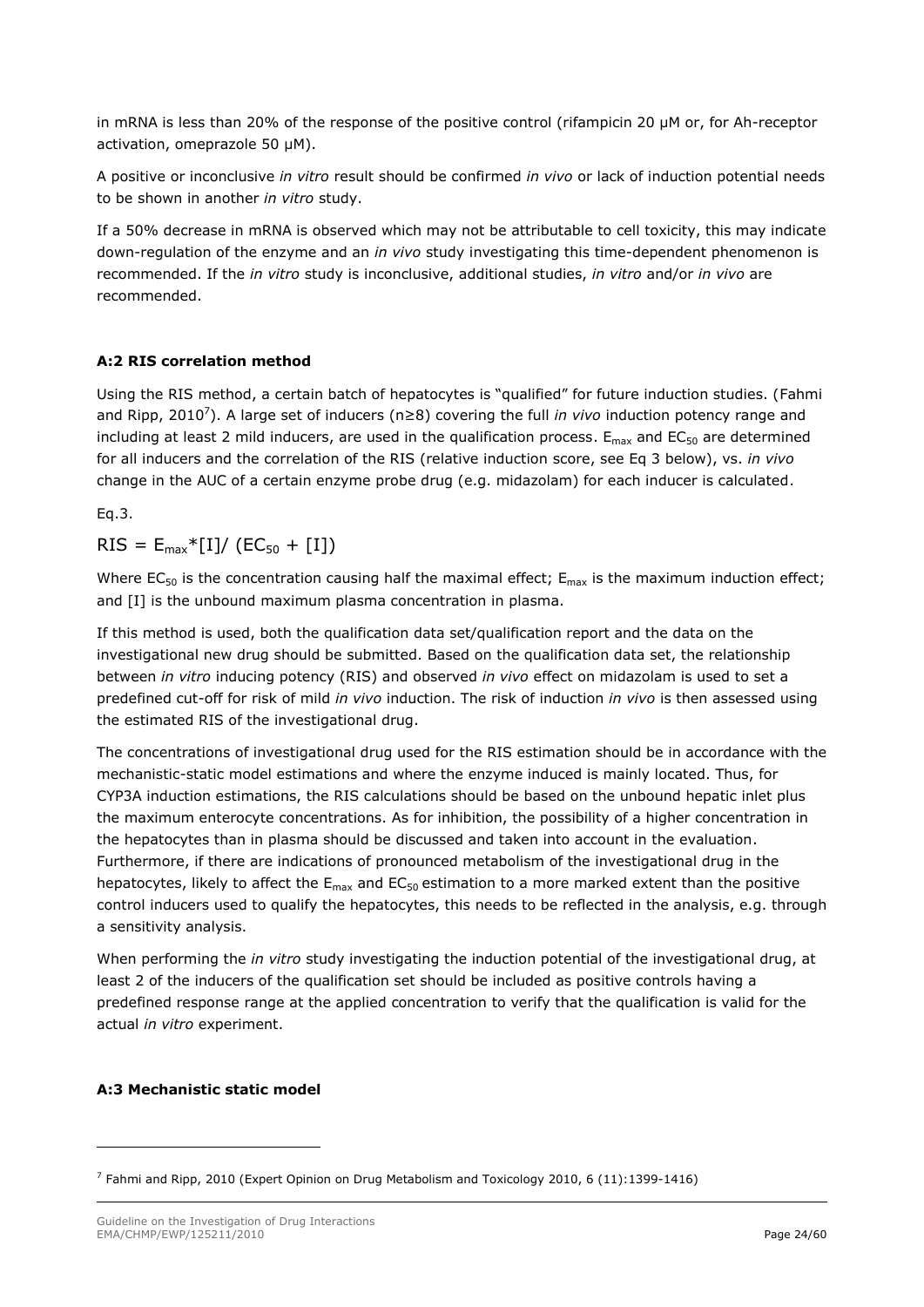The mechanistic static model may be used to assess the *in vivo* inducing potency of a drug based on in vitro induction data (Fahmi and Ripp, 2010<sup>8</sup>). Using this method, the *in vitro* system is qualified in a similar way as the RIS correlation method (see above). The qualification is based on determinations of  $EC_{50}$  and  $E_{\text{max}}$  of a large set of inducers of different potency and how well the mechanistic static model predicts the observed effect of the inducers. A scaling factor is estimated enabling the translation of individual  $EC_{50}$  and  $E_{max}$  values into validated parameters to be included in the mechanistic static model. The approach proposed in the mechanistic static model (see table 1) includes the use of the observed *in vitro* induction parameters of the control inducers to predict the *in vivo* effects of the inducers on a specific probe drug (e.g. midazolam). The predicted effect is then compared with the observed effect of the probe drug *in vivo* and a scaling factor, d, is estimated (see table 1). The scaling factor is then used in the estimations of the *in vivo* effect by the investigational drug using the mechanistic static model and the observed EC<sub>50</sub> and E<sub>max</sub> of the investigational drug. In the study where IC<sub>50</sub> and E<sub>max</sub> is determined for the investigational drug, at least two inducers at specified concentrations needs to be included as positive controls. The acceptance range of the controls should be predefined based on the qualification results.

As when using the RIS correlation method (see above), the possibility of a higher concentration in the hepatocytes than in plasma should be considered, as well as pronounced metabolism of the investigational drug.

If aiming to estimate the exposure of a probe drug resulting from both induction and inhibition (reversible or MBI), an *in vivo* study is recommended due to the limited experience with the mechanistic static model for quantifying the interaction effect and the likely need to investigate the time course of the net interaction effect to optimize the treatment recommendations.

### B. Enzyme induction or down-regulation - *in vivo* studies

If *in vitro* induction results have indicated that induction or down-regulation *in vivo* may not be excluded, an *in vivo* study should be performed investigating the effect on that specific enzyme. In such a study, the pharmacokinetics of a probe drug (see Appendix VII) is determined after a single dose administration alone and after multiple dose administrations of the highest recommended dose of the investigational drug (see section 5.4). If there are indications that the investigational drug both inhibits and induces drug metabolising enzymes, it is recommended to study the pharmacokinetics of the probe drug at both early and late time points during the investigational drug treatment period. The effect of reversible inhibition may be more pronounced in the beginning of the treatment and the induction may be most pronounced after ending the treatment. If screening for induction is performed *in vivo* as a replacement of an *in vitro* study, the effect on CYP3A, CYP2B6 and CYP1A2 should be included.

If induction through PXR/CAR activation is indicated *in vitro*, an *in vivo* induction study should be performed investigating the effect on CYP3A. If CYP3A is inhibited by the investigational drug, (an) other inducible enzyme(s) such as CYP2C9 and CYP2C19 should be investigated. If the *in vitro* data indicate that CAR may have a major role in the induction observed, e.g. if CYP2B6 is induced to an unusually marked extent, an *in vivo* study on a CYP2B6 probe drug should be considered.

If clinically relevant induction or down-regulation is observed *in vivo*, it is likely the investigational drug also affects other enzymes, or transporters, regulated through the same regulatory pathways. However, it is difficult to extrapolate the effect quantitatively to the co-regulated proteins, which may

ł

<sup>&</sup>lt;sup>8</sup> Fahmi and Ripp, 2010 (Fahmi and Ripp, Expert Opinion on Drug Metabolism and Toxicology 2010, 6 (11):1399-1416)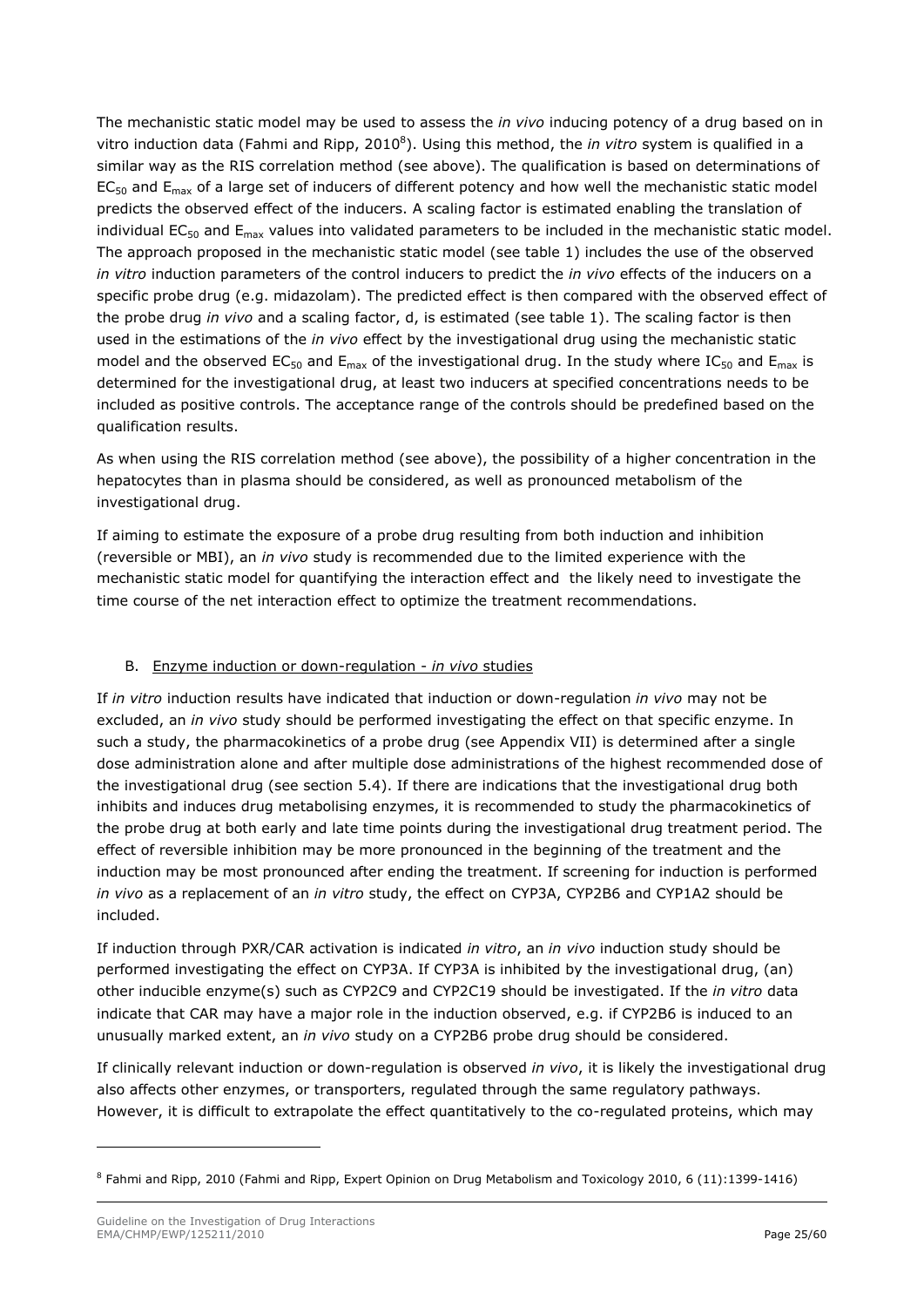be induced/down regulated to a lesser extent. Therefore, if the investigational drug is verified to be an inducer *in vivo* or if down-regulation is observed, the effect on co-regulated enzymes and transporters should preferably be quantified *in vivo*. This may be investigated in a cocktail study using full AUC or, if needed, fractional metabolic clearance measurements. Enzymes and transporters at risk of induction should be discussed based on the available scientific literature.

## <span id="page-25-0"></span>**5.3.4. Transport**

## **5.3.4.1. Inhibition of transport proteins**

*In vitro* inhibition studies are recommended to investigate whether the investigational drug inhibits any of the transporters known to be involved in clinically relevant *in vivo* drug interactions. Presently, these include P-glycoprotein/MDR1 (ABCB1), OATP1B1 (SLCO1B1), OATP1B3 (SLCO1B3), OCT2 (SLC22A2), OAT1 (SLC22A6), OAT3 (SLC22A8) and BCRP (ABCG2). Investigations of the inhibitory effect on OCT1 (SLC22A1), MATE1 (SLC47A1) and MATE2 (SLC47A) could also be considered. Inhibition of the transporter BSEP (ABCB11) should also preferably be investigated. If *in vitro* studies indicate BSEP inhibition adequate biochemical monitoring including serum bile salts is recommended during drug development. *In vitro* data on transporter inhibition should preferably be available before initiating phase III. The knowledge about transporters and their *in vivo* importance is evolving quickly. The choice of transporters investigated should be driven by scientific evidence, and transporters may be added to or removed from the list as science develops. In addition to the listed transporters, there may also be a need to investigate effects on other transporters to clarify the mechanism of an unexpected interaction observed *in vivo*. As science is rapidly evolving in this field, no lists on *in vitro* and *in vivo* substrates are presented as such lists may need frequent updates. The substrates/probe drugs chosen should be based on the current scientific literature.

It is recommended to use an *in vitro* system where the human *in vivo* transport functions of the transporter are preserved. The influence of passive permeability should also be taken into account when choosing an *in vitro* system. The effect of different concentrations of the investigational drug on transport of a substrate for the specific transporter should be investigated and Ki calculated. At present, the optimal way to determine Ki is under discussion. The applicant is recommended to follow the scientific literature.  $IC_{50}$  may be used only in situations where Ki is not possible to obtain and if used, linear conditions and lack of time-dependency of the inhibition should be shown. The *in vitro* study should include known inhibitors (strong and less potent) as positive controls. The choice of substrates and inhibitors should be justified.

The study should be performed over the concentration range of the investigational drug expected to be relevant for the site of interaction. The highest concentration studied should be sufficient for determining Ki ≤ the following concentration

- For intestinally expressed transporters like Pgp, the maximum expected concentration in the intestinal lumen on the apical side of the enterocytes (0.1-fold the maximum dose on one occasion/250 ml) or, if low solubility, the maximum possible concentration at the pH range of the GI tract.
- For hepatic uptake transporters, a concentration of 25-fold the unbound hepatic inlet concentration ([I]u,inlet,max) after oral administration.
- For renal uptake and efflux transporters, for hepatic efflux transporters and hepatic uptake transporters after iv administration, a concentration 50-fold unbound Cmax.

In these calculations, the unbound fraction should be set to  $1\%$  if determined to be <1%. Non-specific binding should be considered also in these systems.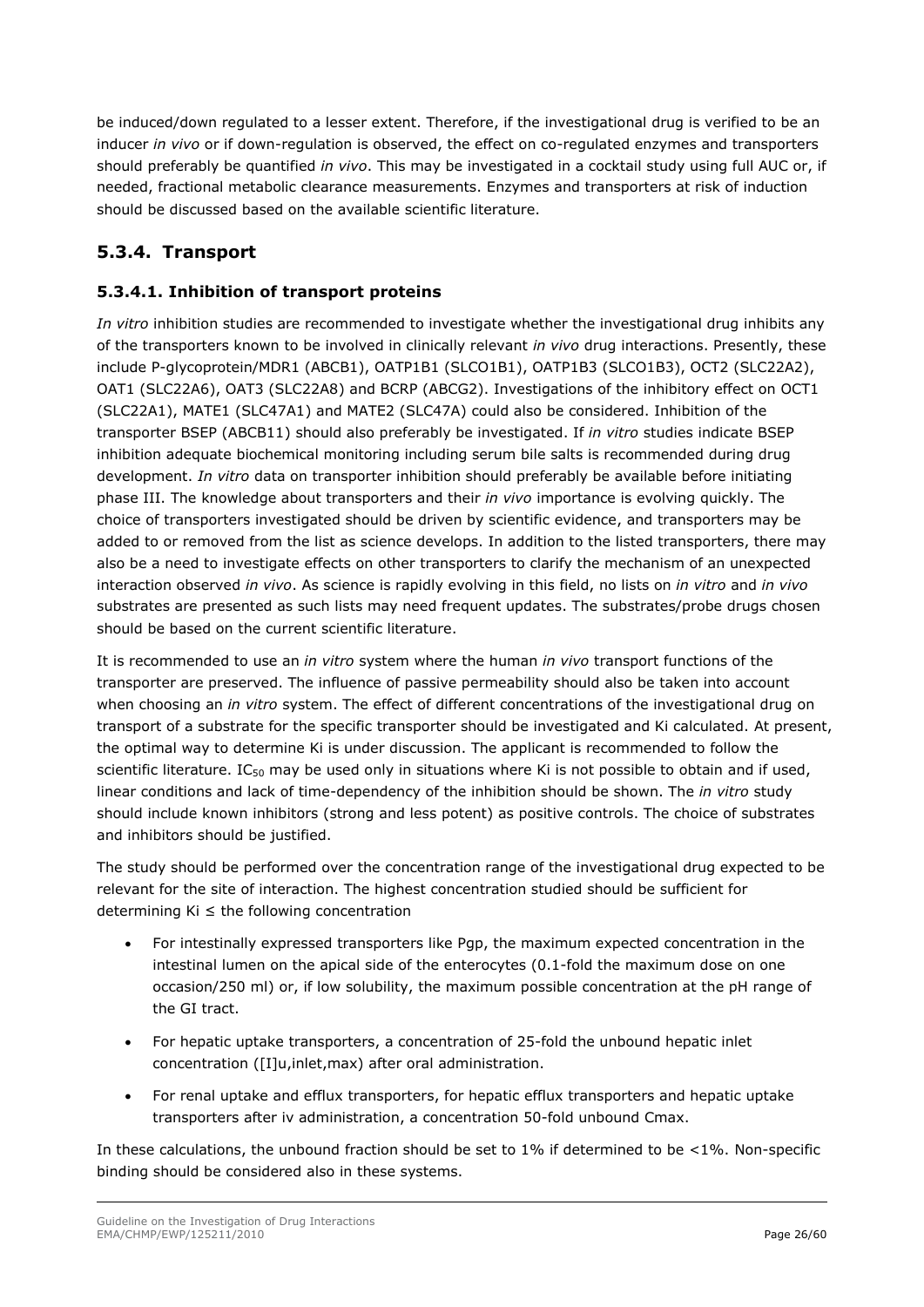*In vivo* inhibition of a transporter at a certain site can be excluded if the observed Ki value is higher than the concentrations given above (0.1\*dose/250 ml,  $25^*$ ([I]u,inlet,max, or 50\* unbound Cmax<sub>u</sub>, respectively).

Due to the current high inter-laboratory variability in the inhibition parameter estimation for Pgp, the use of two separate systems is recommended for this transporter. This approach could also be considered for other transporters if indicated. If *in vivo* inhibition may not be excluded based on the Ki, an *in vivo* study is recommended. If inhibition may be of relevance at several clinically relevant physiological sites, the study should if possible aim at investigating the extent of inhibition at those sites. For P-glycoprotein, renal inhibition can be determined using renal clearance of digoxin. Inhibition of intestinal Pgp may be assessed in an *in vivo* DDI study with a sufficiently specific Pgp substrate with low oral bioavailability. Dabigatran etexilate or, if no OATP1B1 or 1B3 inhibition is expected, fexofenadine, seems to be more sensitive to intestinal Pgp inhibition than oral digoxin. Therefore, these drugs, and in particular dabigatran etexilate due to the clinical relevance, are presently recommended as probes for intestinal Pgp inhibition. The applicant should follow the scientific literature in this area as better probes may become established in the future.

## **5.3.4.2. Induction of transport proteins**

If an investigational drug has been observed to be an inducer of enzymes via nuclear receptors such as PXR and CAR, it is likely that transporters regulated through these receptors will be induced. If PXR and/or CAR mediated induction is observed *in vivo*, a study investigating the *in vivo* induction of Pgp mediated transport is recommended. The need for *in vivo* studies of the potential inducing effect on other transporters regulated through the same pathways should also be considered. If the investigational drug will often be combined with a drug which has a pharmacokinetics significantly influenced by a PXR or CAR regulated transporter, an interaction study with that drug is recommended to enable specific treatment recommendations for the combination.

## <span id="page-26-0"></span>*5.4. Design of in vivo studies*

The design of the *in vivo* interaction study is adapted to the aim of the study, the mechanism(s) of the potential interaction investigated, pharmacokinetic and pharmacodynamic drug characteristics, mode of administration, safety aspects and target patient population etc. However, some general considerations are found below. An *in vivo* interaction study usually is of cross-over or sequential design. Parallel group design is generally not recommended due to the confounding inter-individual variability. Comparisons with historical controls are generally not acceptable. However, if a crossover or sequential design is impossible to perform, a parallel group design may be acceptable. If it is suspected that compliance with study treatment could be reduced e.g. due to a long treatment duration or due to adverse effects, compliance should be checked regularly through plasma concentration measurements during the study. An open study is satisfactory, but blinding should be considered if pharmacodynamic markers are included in the study. Simulations may provide valuable information for optimising the study design.

## <span id="page-26-1"></span>**5.4.1. Study population**

Interaction studies are usually performed in healthy adults although in some cases, e.g. for tolerability/safety reasons, patients are included. Historically, the number of subjects in interaction studies has been small. However, the number of subjects in an *in vivo* interaction study should be determined taking into account intra-subject variability (inter-subject variability in cases of parallel group design) as well as the magnitude of the effect considered relevant to detect. In some situations where it is particularly important to estimate the range of the interaction effect and where potential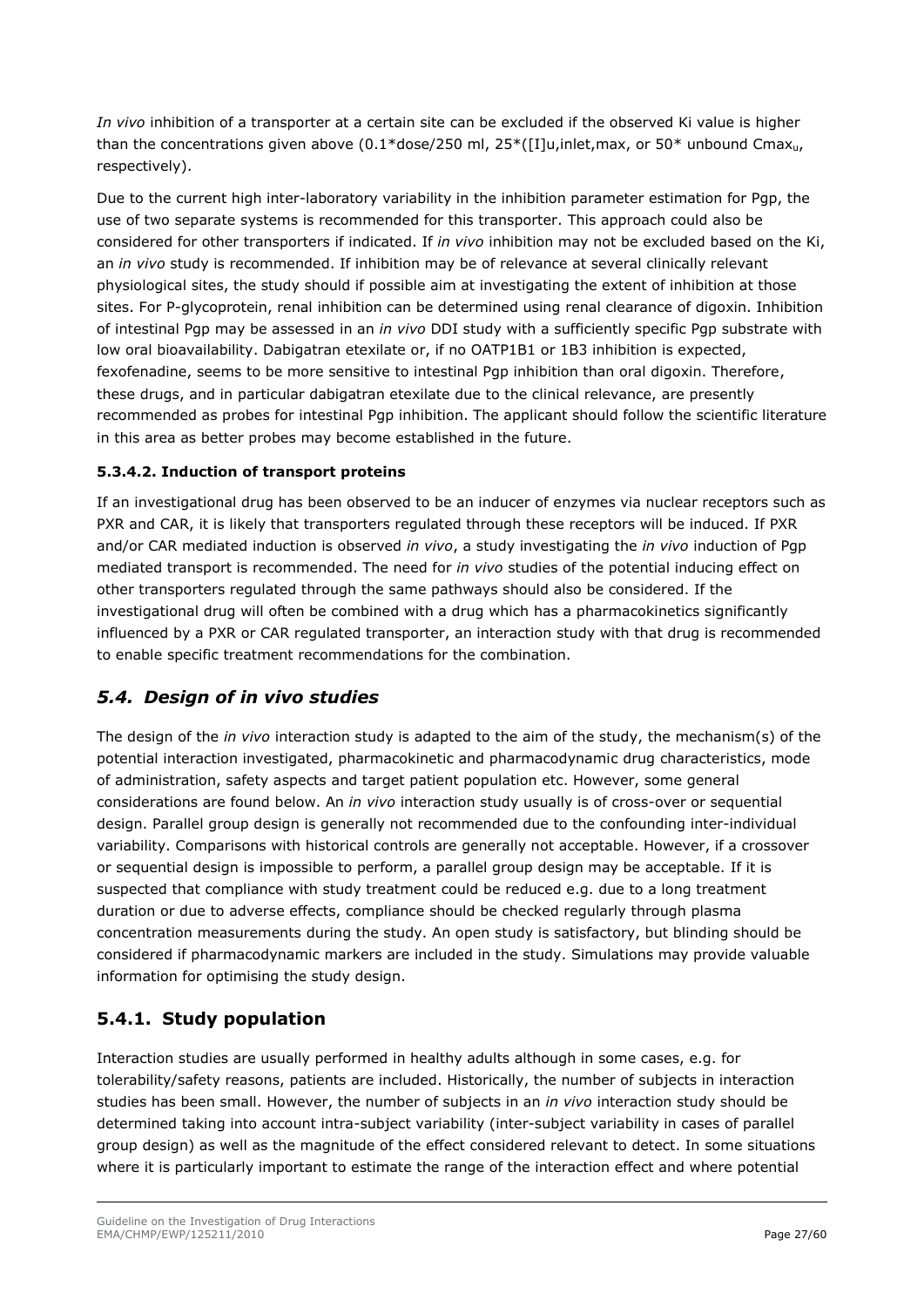outliers are important for the treatment recommendations, inclusion of a large number of subjects in a crossover-study should be considered.

In a parallel group study, the subjects should be matched for intrinsic and extrinsic factors likely to affect the pharmacokinetics of the studied drug. In a cross-over study, the demographics of the subjects are not of importance unless there are indications that the interaction effect may be significantly affected by such factors. However, genotyping for genes coding for relevant enzymes and transporters are generally encouraged. If the pharmacokinetics of the drug are significantly affected by genetic polymorphism and it is expected that patients of a certain genotype have a larger interaction effect, it is recommended that the interaction potential is evaluated separately in that subgroup (see section 5.2.5.). Subjects lacking the enzyme potentially inhibited in an interaction study should preferably be excluded from the study unless their inclusion serves to clarify the mechanism of an interaction.

## <span id="page-27-0"></span>**5.4.2. Probe drugs and cocktail studies**

*In vivo* studies performed to investigate whether the investigational drug inhibits or induces a drug metabolising enzyme or transporter *in vivo* should be performed with well validated probe drugs. A probe drug is a drug which is exclusively or almost exclusively eliminated through metabolism catalysed by one specific enzyme or eliminated through excretion by one specific transporter *in vivo*. If a second enzyme or transporter is involved in the elimination of parent drug, its contribution to total clearance should be very small. The drug should have a well characterised elimination and enzyme/ transporter contribution *in vivo* and should have linear pharmacokinetics. Examples of probe drugs for various enzymes are given in Appendix VII. Other drugs than the listed ones may be used if justified. Only probe drugs for the most commonly involved CYPs are given in appendix VII. If inhibition of other enzymes is to be studied, the applicant should base the choice or "probe drug" and parameters investigated on the scientific literature. Marker reactions, i.e. metabolic reactions known to be catalysed by only one enzyme, may sometimes be used (see below).

The probe drug for CYP3A should be subject to both marked intestinal and hepatic 3A catalysed metabolism. The use of orally administered midazolam is recommended. If the drug is likely to be administered with i.v. administered CYP3A substrates and a marked effect is found on orally administered midazolam, an interaction study with i.v midazolam should be considered to investigate the effect on systemic CYP3A catalysed metabolism, as this enables better interactions predictions. If this approach is chosen, appropriate safety precautions should be made. Alternatively, PBPK could be helpful in estimating the effect on hepatic CYP3A4 based on the results in the oral midazolam DDi study.

It is possible to use so called "cocktail studies" to investigate the effects of an investigational drug on several enzymes and transporters in one *in vivo* study. If well designed, cocktail studies may investigate both inhibitory (competitive and time-dependent) and inducing effects. The study is usually used to investigate the effects indicated *in vitro*. *In vivo* cocktail studies may also be used to replace studies of the *in vitro* inhibition and induction potential of parent drug (and metabolites) on enzymes (and transporters).

The "cocktail" should be composed of specific probe drugs (see also appendix VIII) for each of the enzymes to be studied. The specificity of the probe drugs should have been demonstrated in DDI studies with selective inhibitors of the specific enzyme and/or in pharmacogenetic studies. It should have been demonstrated *in vivo* that the probe drugs combined in the "cocktail" do not interact with each other. The doses used should preferably be the doses used in this validation. Deviations from this should be justified. Full characterisation of the plasma concentration-time curves of the probe drug is recommended, estimating the effect on (oral) clearance or AUC. If satisfactorily performed, the results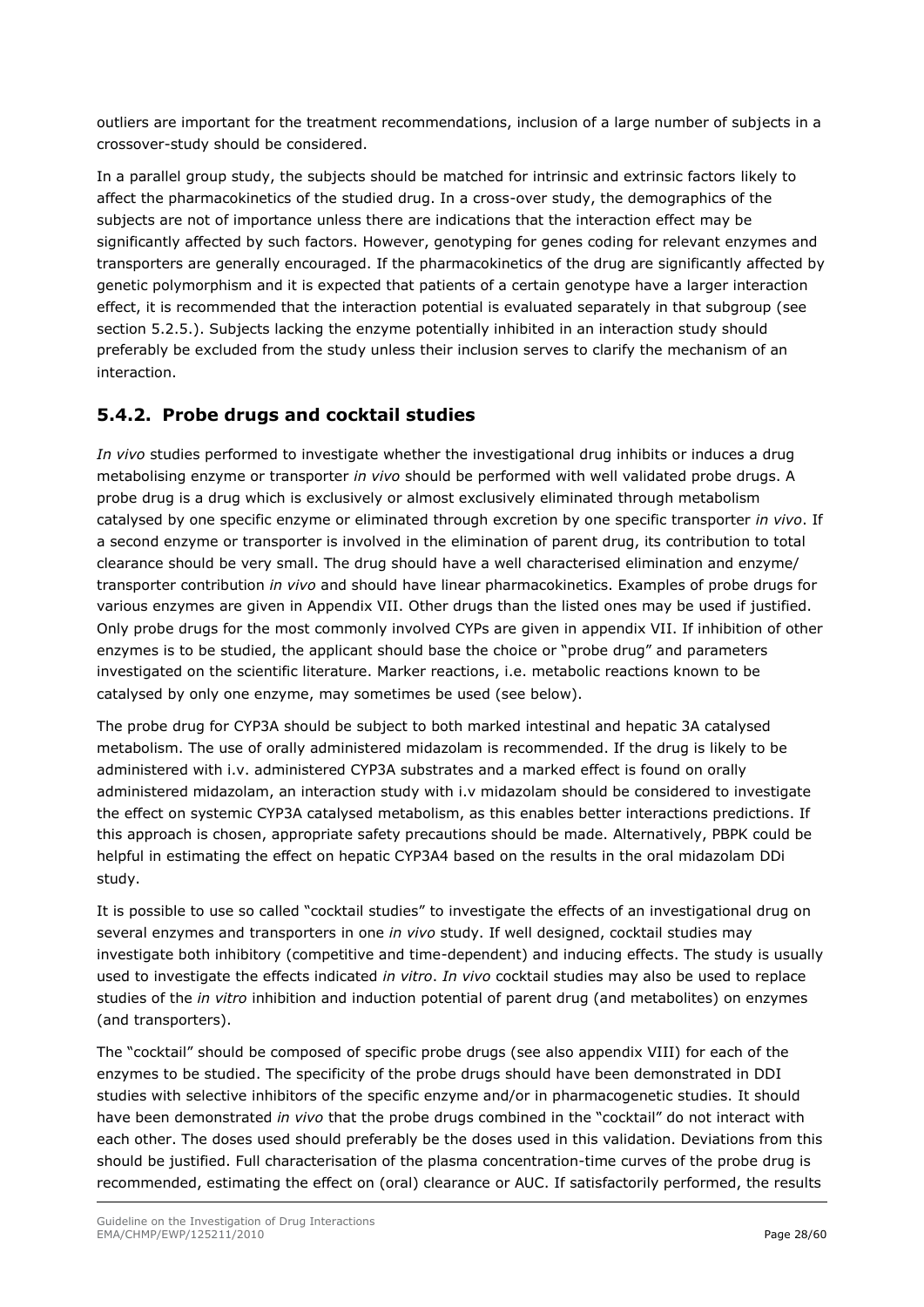of the cocktail studies can be extrapolated to other drugs and can be used to support treatment recommendations in the SmPC.

In most cases, metabolite to parent drug ratios does not provide a true quantification of the effect on enzyme activity. Furthermore, the ratios are affected by the clearance of the metabolite. Therefore, use of metabolite to parent drug concentration ratios in plasma or urine is generally not recommended. However, in cases where characterisation of the full concentration-time curve is not feasible, the ratios may be used as a semi-quantitative screening for enzyme inhibition and induction. However, in these cases, the potential effect of the investigational drug on the clearance of the metabolite should be negligible.

If optimal probe drugs are lacking, clearance through a specific pathway may be investigated as a marker for the enzyme catalysing that pathway. It should be possible to determine the fractional metabolic clearance along this pathway. This is calculated as a ratio between the sum of all primary and secondary metabolites formed through the specific pathway and excreted in urine divided by AUC of the parent drug (ΣAe<sup>m</sup><sub>0-∞/</sub>AUC<sup>M</sup><sub>0-∞</sub>). Another method to quantify the effect on a certain enzyme based on an effect on the AUC of a non-selective probe drug, is to back-calculate the effect on AUC observed to an effect on the pathway of interest using prior *in vivo* data on the relative contribution of the pathway to systemic clearance. If these two approaches are used, it should be verified that parallel pathways are not affected by the investigational drug.

## <span id="page-28-0"></span>**5.4.3. Dose, formulation and time of administration**

### A. The perpetrator drug

The systemic exposure of the potential perpetrator drug should be the exposure obtained with the highest generally recommended dose under therapeutic (steady state) conditions. If a worst case estimation is aimed at, the dosing frequency of the perpetrator should be the approved/intended dosing frequency that is likely to give rise to the most marked interaction. If the highest expected exposure is not studied, this should be well justified (e.g. safety aspects). In this case, well performed PBPK simulations may be used to predict the likely effect on active substance exposure if all interaction mechanisms are included and the model predicts the results of the studied dose adequately. If a metabolite is responsible for the enzyme inhibition, steady state of the metabolite should have been reached. The duration of the treatment with the perpetrator drug should be long enough to certify that it covers at least 90% of the plasma concentration-time curve (sampling period) of the victim drug (see also section 5.4.4 for time-dependent interactions). If the perpetrator is a strong inhibitor chosen to estimate the maximum effect on the investigational drug exposure (as well as to quantify enzyme contribution to the overall elimination of the investigational drug), the choice of perpetrator and its dosing regimen should be chosen to obtain maximum inhibition at the site(s) of the enzyme during the full plasma concentration-time course of the investigational drug. If the perpetrator drug is the investigational drug and a dose-range is recommended for the perpetrator drug, studying several dose levels should be carefully considered if a significant effect is found using the highest dose. PKPB simulations may be used for these estimations provided that the interaction effect of the highest dose is well predicted. However, dependent on the therapeutic index of the victim drug, a conventional interaction study may be needed to support a dose adjustment of the victim drug.

In some cases, alternative perpetrator drug regimens, such as a high single-dose, may be used to reach concentrations higher than the maximum steady state concentrations during the plasma concentration time-course of the probe drug. This design is not appropriate for quantifying an inhibitory effect during therapeutic use or any time-dependent phenomena, but it may be used as a first qualitative screening for competitive inhibition.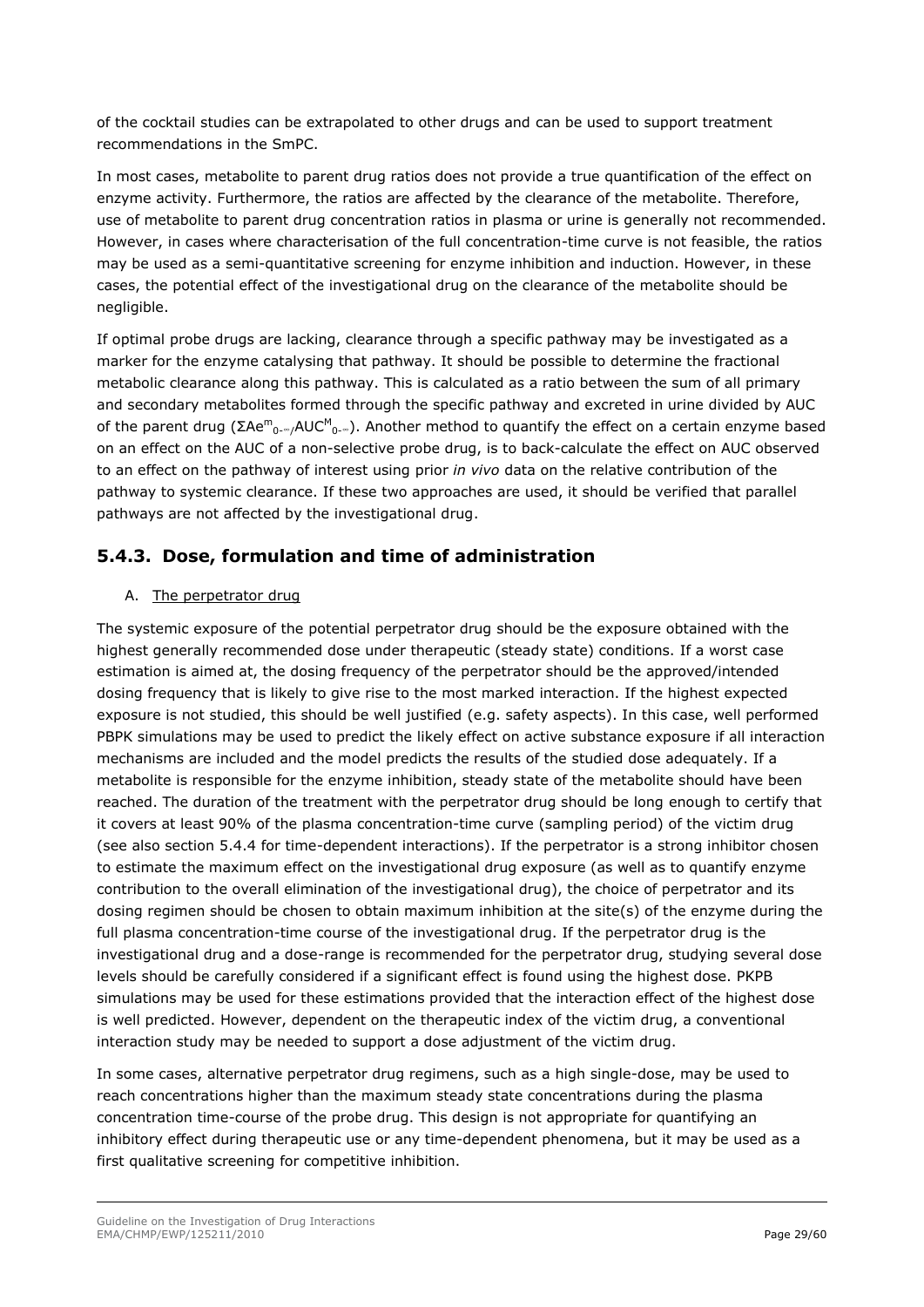#### B. The victim drug

If the victim drug has linear pharmacokinetics, it is sufficient to investigate the pharmacokinetics of the victim drug after a single-dose with and without treatment with the perpetrator drug. Any dose in the linear range can be used. If the victim drug has dose-dependent pharmacokinetics, the dose used should be the therapeutic dose for which the most pronounced interaction is expected. If the dosedependency is more pronounced at multiple-dose conditions, a steady state comparison of the pharmacokinetics of the victim drug is recommended. If the victim drug has time-dependent pharmacokinetics, this should be reflected in the study design (see section 5.4.4).

If a mutual (2-way) interaction is expected, it is recommended that both drugs are administered until steady state and compared with steady state pharmacokinetics of the separate drugs administered alone or, if both drugs show dose and time independent pharmacokinetics, a single dose of the separate drugs administered alone.

When the perpetrator or victim drugs are administered to obtain a steady state exposure, a loading dose regimen may be used to shorten the time needed to reach steady state if this is possible from a safety point of view. However, the duration of the treatment needs to be considered if a timedependent mechanism is investigated.

The safety of the subjects in the study should always be considered. A reduced dose of the victim drug(s) may need to be considered for safety reasons.

### C. Formulations

The possibility of formulation differences in interaction potential should be considered when extrapolating interaction study results between formulations. This applies particularly to differences in route of administration or substantial differences in *in vivo* rate and extent of absorption between formulations. Simulations may help in evaluating the need for additional studies. If it is likely that the interaction potential (both as victim and as perpetrator drug) is markedly different separate *in vivo* studies may be needed for specific formulations. The worst case scenario, i.e. the formulation likely to give the most marked interaction may be studied initially followed by studies as needed with other formulations.

### D. Relative time of administration

The effect of administration time of the victim and perpetrator drug should be carefully considered. In all *in vivo* interaction studies, the time between administrations of the two drugs should be specified. Usually the drugs are administered simultaneously but sometimes the most marked interaction is obtained when the drugs are administered at separate time-points. Recommendations of drug administration in relation to food should be followed. If these recommendations are different for the included drugs, this should be considered in the study design.

If a large part of the interaction occurs during first-pass, the interaction may be minimised through "staggered dosing", i.e. by separating the administrations of the two drugs in time. This approach should be considered if appropriate from a compliance perspective, in particular if the victim drug does not exist in a suitable strength for making a suitable dose adjustment.

## <span id="page-29-0"></span>**5.4.4. Time dependencies**

For time-dependent interactions, i.e. induction or "time-dependent" inhibition, the study should aim to investigate the interaction effect at the time-point where the induction or inhibition effect is at or near its maximum.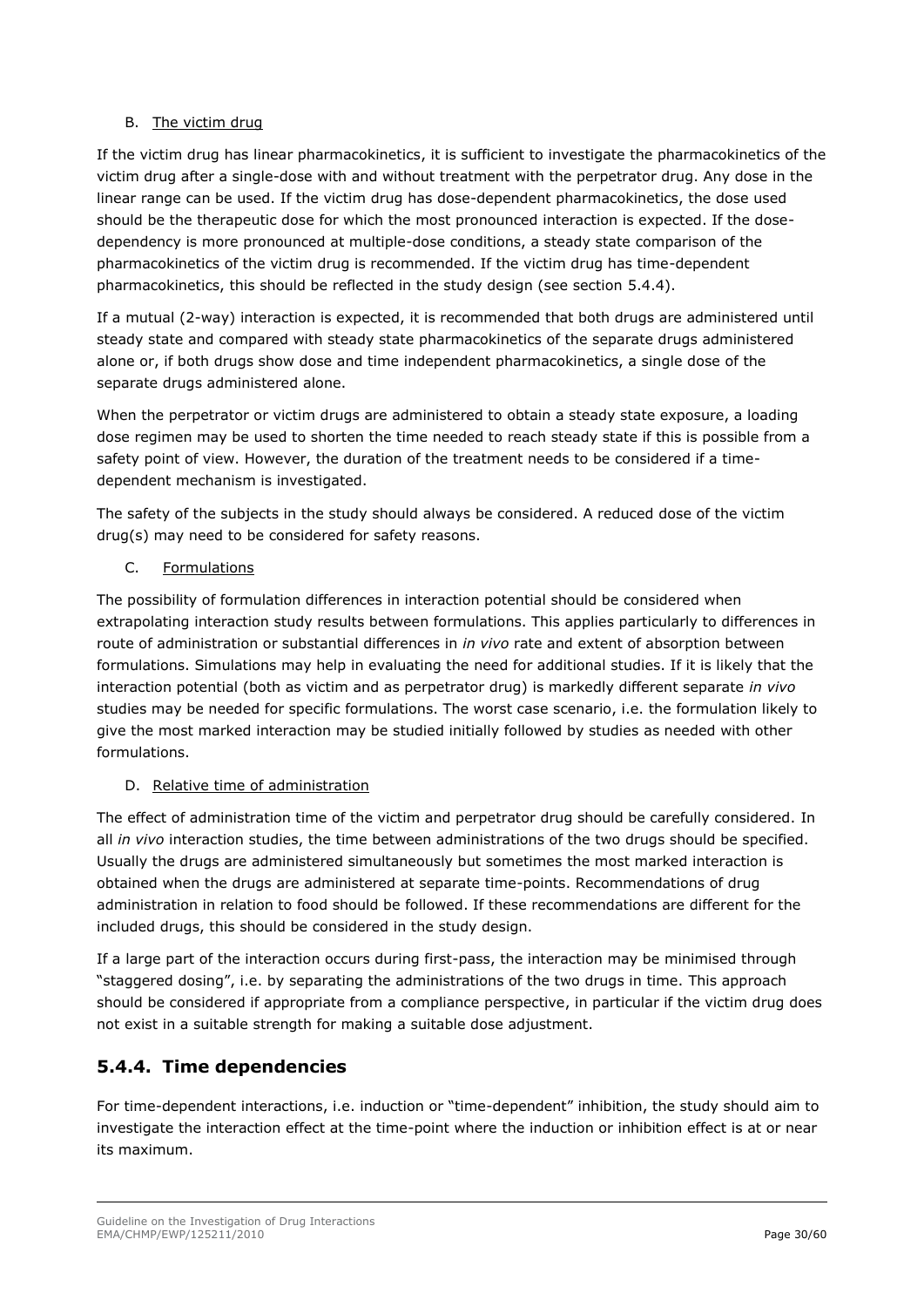The maximum effect is expected when a new steady state level of the affected enzyme has been obtained. This is dependent on the rate of enzyme turnover  $(k_{deq})$ , and on the time needed to reach steady state for the inducer/inhibitor. For time-dependent inhibitors, the course of inhibition is also dependent on the inactivation rate constant  $(k_{\text{inact}})$ . The processes leading to a new steady state level of active enzyme take place simultaneously. The required duration of treatment depends on how precisely the interaction effect needs to be determined. If the study aims to investigate whether an investigational drug is an inducer or a time-dependent inhibitor *in vivo*, determining 80% of the induction or inhibition effect is sufficient. If the interaction study will be used for dosing recommendations, a study investigating the true maximum effect is needed. The chosen duration should be justified, e.g. by simulations, and the estimated % of maximum induction/inhibition be presented. At present, a range of enzyme half-life values are reported in the literature. If available, use of reliable *in vivo* estimations is preferred. The choice of k<sub>dea</sub> value should be justified based on the scientific literature. The chosen treatment duration should be justified, e.g. by simulations, where a sensitivity analysis can be made to account for the variability in the reported  $k_{den}$  /enzyme half-lives. A loading dose regimen to reach steady state of the inducer/inhibitor faster may be used as long as the treatment duration at steady state is sufficient for the target fraction of the new steady state enzyme levels to be reached. If it is also valuable to know the effect at other time points during drug treatment, adding more determinations of the victim drug´s pharmacokinetics is recommended.

If "time-dependent" inhibition has been observed to be caused by a metabolite *reversibly* inhibiting the enzyme, the duration of the treatment with the parent drug should be sufficient for steady state of the metabolite to be reached. If the (apparent) half-life of the metabolite has not been determined, the half-life of radioactivity determined in the mass-balance study (see Appendix IV) may be used as a worst-case estimation.

When designing a study investigating the effect of an inducer on the pharmacokinetics of an investigational drug, the need to measure metabolite exposures should be considered (see 5.4.5).

## <span id="page-30-0"></span>**5.4.5. Active metabolites**

If there are active metabolites contributing to the efficacy and safety of the drug, the exposure to these metabolites should be evaluated in the interaction studies. Moreover, if there are pharmacologically active metabolites which do not contribute significantly to *in vivo* effects of an investigational drug during normal conditions, the need for determining the exposure of these metabolites should be considered as a marked increase in exposure resulting from the interaction could be clinically relevant.

Measuring metabolites, regardless of pharmacological activity, to improve understanding of the mechanism of an interaction, should also be considered. This is of particular importance where multiple elimination pathways are affected by a perpetrator.

## <span id="page-30-1"></span>**5.4.6. Pharmacokinetic parameters**

The pharmacokinetic parameters determined should be the ones relevant for the use and interpretation of the study results. Usually such parameters include Cmax, Tmax and AUC, CL and the terminal halflife. If C<sub>trough</sub> has been found to be closely related to clinical efficacy or safety, C<sub>trough</sub> should also be investigated or simulated based on single-dose data. Measuring renal clearance should be considered if the perpetrator may affect renal secretion of a drug. If the binding of a drug to plasma proteins is concentration dependent within the therapeutic concentration range, or if the concentrations of binding proteins may change significantly during the study (e.g. SHBG, sex hormone binding globulin for contraceptive steroids), it is recommended to determine unbound plasma drug concentrations.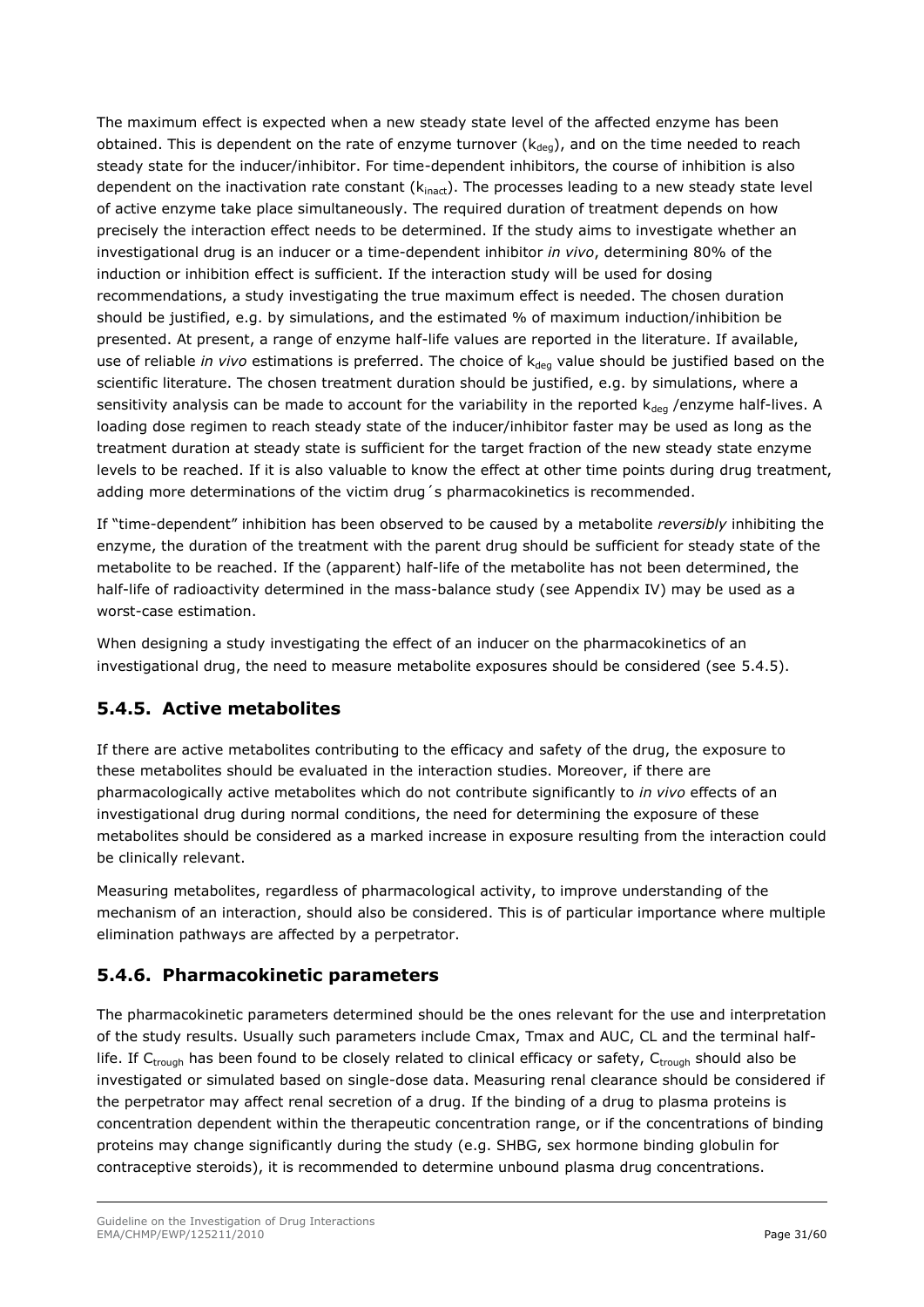Unbound concentrations should also be determined when investigating potential displacement interactions.

Inclusion of a pharmacodynamic marker or a relevant clinical test is generally encouraged, especially when investigating an interaction at transporter level, or in case both a pharmacodynamic and a pharmacokinetic interaction is expected.

## <span id="page-31-0"></span>**5.4.7. Population pharmacokinetic analysis**

If conventional interaction studies with rich sampling *cannot be performed,* the potential for interactions may be investigated in a well performed population PK analysis on high quality data from sparse samples (i.e. phase 2/3 data). This is mainly appropriate when the interaction study needs to be performed in patients. The approach could also be used to detect unexpected interactions. The method is mainly used to investigate the effects of other drugs on the investigational drug.

If a population pharmacokinetic analysis is used, the analysis should be performed according to wellestablished scientific knowledge, the model should be qualified in relation to its purposes (e.g. predictive properties for various sub-populations and analysis of precision using adequate methods) and the analysis needs to be reported appropriately.

Further, the background information needs to be of high quality. To draw inference from a population analysis, the documentation about doses of concomitant drugs needs to be properly recorded, including the dose, timing of doses and also whether the patient has been on the concomitant drug for a sufficient time period at the time of blood sampling. This detailed information may be difficult to collect for many drugs. Based on knowledge of frequently co-administered medicinal products and suspected interaction, a well-founded decision on drugs to study could be taken prior to the study. Further, the quantification of the interaction will be dependent on the doses of the perpetrator drugs used. Thus, the maximum effect of the interaction may be difficult to establish.

The information obtained in the population PK analysis may be used in the product information but needs to be worded properly. For example, it may be stated that a population PK analysis based on phase III data indicated that concomitant treatment with drug X at a dose range y-z mg reduced the systemic exposure by on average w% (range).

A sufficient number of patients should be treated with the investigational drug and the concomitantly given drug. A power analysis can be performed a priori to estimate the minimum effect size that is likely to be detected with acceptable precision in a study using a given number of patients on a concomitant drug. The size of the effect that is of interest to be detected should be guided by the therapeutic index of the investigational drug (See also section 5.7.2.). Pooling of data for different drugs, e.g. based on inhibitory potency, should in general not be performed unless the inhibitory or inducing potency is very similar. If possible, it may be advantageous to determine plasma concentration(s) of potentially interacting drugs.

Due to the sparse sampling in phase II and III studies, the absorption phase (and accordingly  $C_{max}$ ) may not be properly described, and therefore the population analysis may not be sensitive to identify and quantify an interaction with large effects on Cmax. Usually, the effects of concomitant drugs on oral clearance (CL/F) are identified. Thus, for drugs where it is known that  $C_{max}$  may be related to adverse effects or efficacy, time points for PK sampling should be carefully selected, otherwise the population approach is of limited value.

To draw appropriate conclusions from the population analysis the uncertainty in the estimated interaction effects (eg. 95% confidence intervals) should be estimated by appropriate methods, i.e. preferably using methods not assuming symmetrical distribution of the confidence interval, e.g.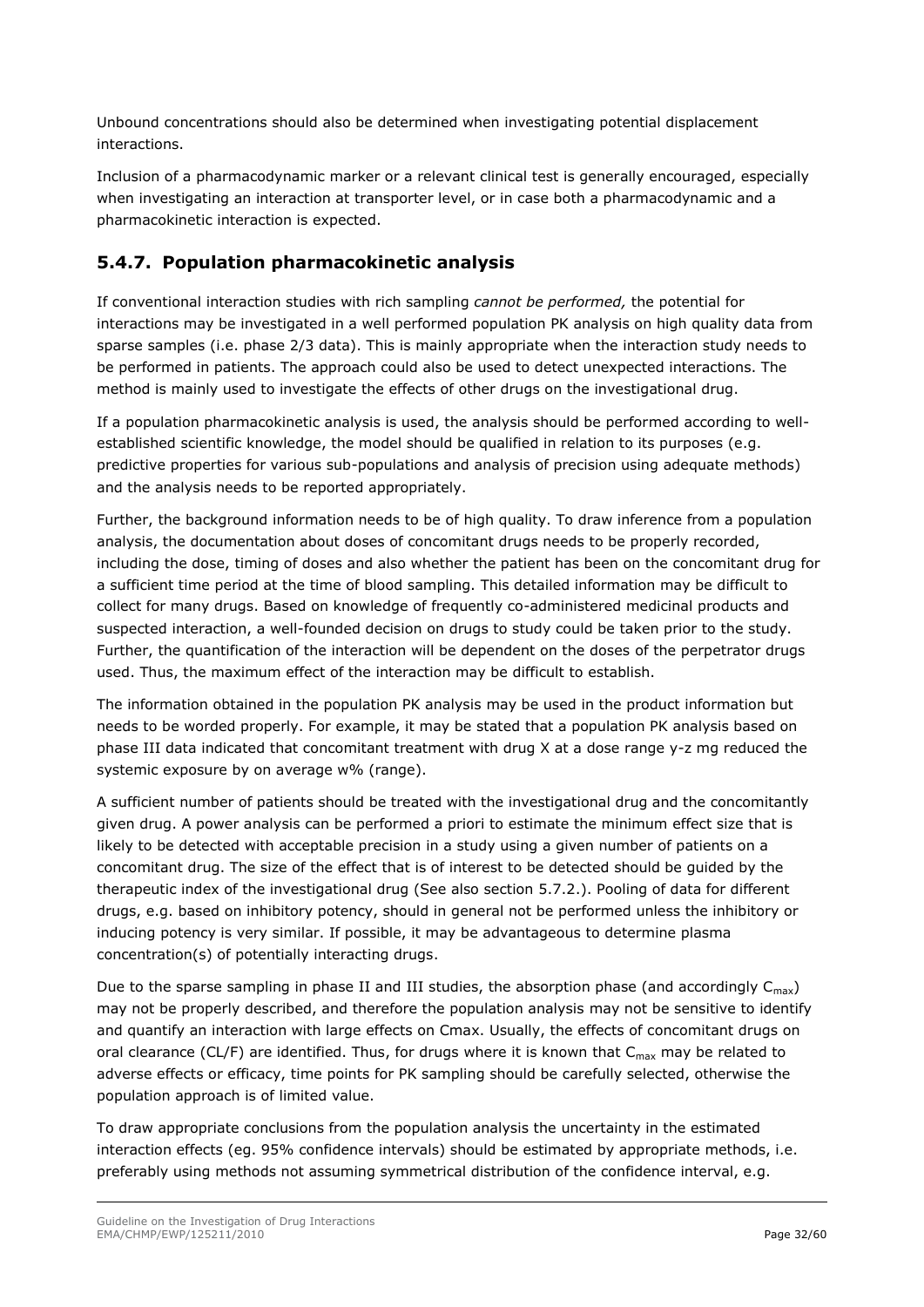bootstrapping or log-likelihood profiling. Such uncertainty analysis is of importance when the aim is to claim no effect of a concomitant drug, as well as when significant effects have been identified. Depending on the width of this confidence interval, the uncertainty of the conclusion (lack of an interaction and/or clinical relevance of an interaction) can be assessed. If an interaction effect is found that needs to result in a dose adjustment of the victim drug, a conventional study is usually needed to support the quantitative adjustment unless the dose may be titrated based on a clinical or PK marker.

## <span id="page-32-0"></span>*5.5. PBPK modelling and simulation*

PBPK modelling and simulations may be used at different stages of drug development. Early in drug development, PBPK modelling and simulations serve two main purposes in the interactions assessment. PBPK simulations may support the absence of *in vivo* drug-drug interaction potential, as stated in section 5.3.3.1A. If adequately qualified, it may also support the statements regarding restrictions in concomitant medications in clinical trials while planned *in vivo* drug-drug interaction studies have not been performed. During late stages of drug development, when more *in vivo* data are available, including results from pharmacokinetic studies using a variety of dosing regimens and route of administrations and drug-drug interaction studies with strong enzyme inhibitors intended to identify worst case scenarios, the information obtained can be utilized to update PBPK models established earlier. For example, *in vivo* data of the pharmacokinetic changes of an investigational drug by a strong enzyme inhibitor can be used to evaluate and update the PBPK model. Subsequently, the updated model may be used to simulate the effect of a less potent inhibitor or the effect of the same strong inhibitor under different dosing regimens. Depending on how well the interaction effect needs to be estimated, the simulation results may be used to support labelling. At all stages, PBPK modelling and simulations can be used to inform the design of *in vivo* DDI studies.

When using the PBPK modelling and simulation approach, several important issues need to be taken into account regarding both the choice of structural models and the availability of drug-dependent parameters. The report of the analysis should include detailed description of the structural models, original source and justifications for both system- and drug-dependent parameters, model assumptions and their physiological and biochemical plausibility, sensitivity analyses for relevant parameters, type of error models etc. If possible, the data files used in the simulation (preferably including drugdependent parameters, the structure model and any simulation options chosen) should be submitted as supplementary material. The PBPK model needs to be qualified for its purpose. In general, the performance of the model needs to be supported by relevant *in vivo* data. The data needed in different situations have been specified in relevant sections in this document.

## <span id="page-32-1"></span>*5.6. Presentation of in vivo study results in the study report*

Individual data on pharmacokinetic parameters should be listed with and without co-administration of the interacting drug. Standard descriptive statistics for each treatment group, including arithmetic mean, and standard deviation or geometric mean and CV, as well as range should be provided for the pharmacokinetic parameters. The parameters representing drug exposure (e.g. Cmax and AUC) could be presented as box-whiskers-plots with and without concomitant medication. The plots should include the individual data points either overlaid or next to the boxes. A comparison of the individual pharmacokinetic parameters with and without concomitant medication should also be presented graphically e.g. as spaghetti-plots connecting the data points with and without co-administration within each individual. All subjects or patients who have been included in the study, who have received both study treatments and who have evaluable data-sets of PK and/or PD readouts should be included in the statistical analysis of PK and/or PD parameters. However, if a subject has dropped out from the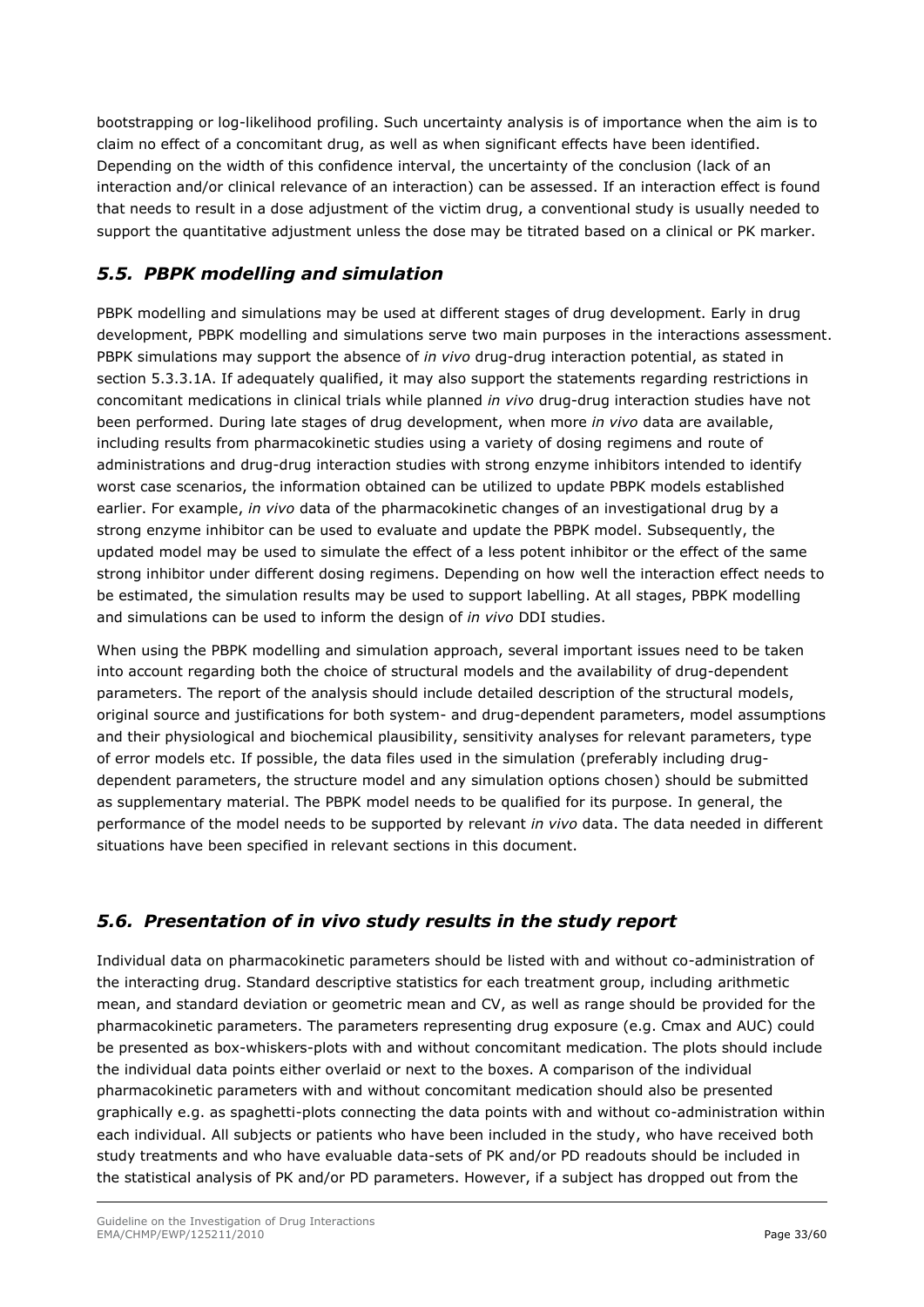study or has no measurable plasma concentration during a treatment period and this may be due to the interaction, this should be taken into account in the evaluation. If the sampling is incomplete due to an adverse even related drop out, as much data as possible should be collected to estimate the subject´s drug exposure. Exclusion of subjects for other reasons than the ones given above should be well justified and preferably be specified in the study protocol. When indicated, the interaction effect should be presented with and without the individual proposed for exclusion. The interaction effect should be calculated and the change in relevant pharmacokinetic parameters presented. Individual changes in pharmacokinetic parameters should be listed together with descriptive statistics, including the 90% confidence interval and the 95% prediction interval for the interaction effect.

If the pharmacokinetics of active metabolites has been investigated, the data should be presented in a similar way for the metabolites. If suitable, the active moiety, i.e. the total exposure of active species, estimated as the sum of the unbound exposure of pharmacological equivalents, should be presented in addition to the effects on the separate substances. However, this estimation is only correct if the distributions of parent drug and metabolite to the target site(s) are similar. The validity of this assumption should be discussed based on data on permeability/lipophilicity etc and, if possible, the calculations should be modified by the metabolite to parent target organ distribution ratio. If the protein binding of parent and metabolite(s) is high, it is recommended to determine the protein binding in the same study so as not to introduce inter-study variability.

## <span id="page-33-0"></span>*5.7. Translation into treatment recommendations*

The consequences of an observed *in vivo* (or *in vitro*) interaction should be assessed and suitable treatment recommendations or warnings given. The mechanistic information gained from the interaction studies should be used to predict other interactions and suitable recommendations should be made for the predicted interactions.

## <span id="page-33-1"></span>**5.7.1.** *In vitro* **data**

If positive *in vitro* studies have not been followed by *in vivo* studies although *in vitro* data indicate risk of an *in vivo* effect, e.g. in cases where *in vivo* probe drugs are not available or drug interaction studies not practically possible or have not been conducted, or if an interaction of non-studied enzymes and transporters is expected based on mechanistic knowledge (e.g. co-regulated enzymes and transporters affected by induction), the potential implications should be discussed based on available scientific literature, and if possible, translated into treatment recommendations.

## <span id="page-33-2"></span>**5.7.2.** *In vivo* **effects of other drugs on the investigational drug**

The clinical relevance of the effects of the studied drugs on the pharmacokinetics of the investigational drug should be assessed and the results used to predict the effects of other drugs where a similar interaction by the same mechanism can be expected. As described in section 5.2.3, if there are drugs that have a weaker effect on the investigational drug, separate studies should preferably have been performed if the expected interaction is likely to be clinically relevant. If such studies are lacking, the pharmacokinetic consequences of the interaction should, if possible, be predicted and the clinical relevance assessed. The prediction could be based on the difference in inhibition potential between the drugs and the effect of the drug with the most potent effect. Mechanistic models can be used to support these predictions.

Treatment recommendations should ensure that patients receive drug treatment which is effective and safe. The evaluation should be based on information available on the relationship between exposure and efficacy/safety. If possible, a target range, i.e. a well justified target range for relevant exposure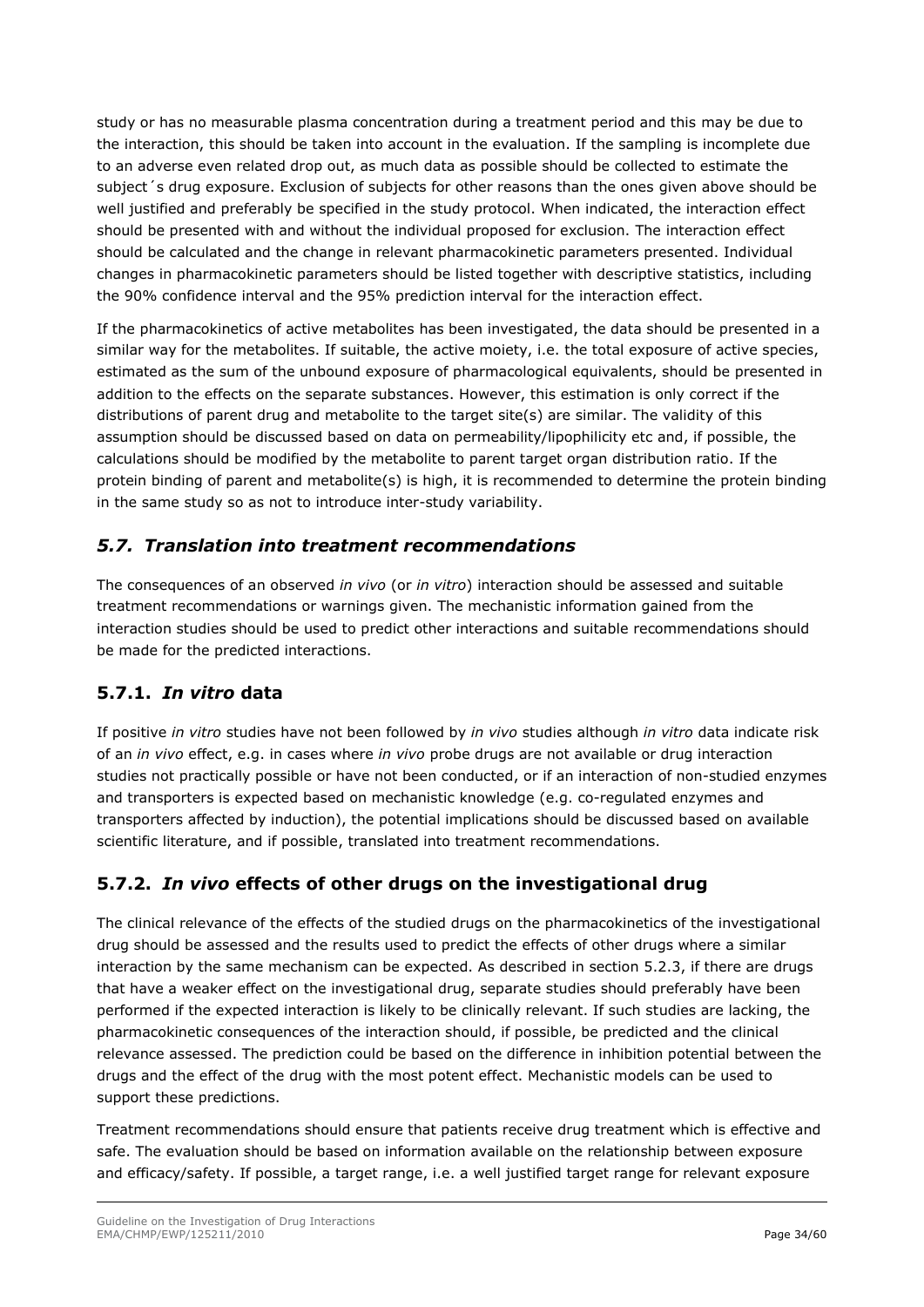parameters should be presented for the investigational drug, specifying what change in exposure would justify a posology adjustment. If the target range is based on drug exposure in patients and the interaction study was performed in healthy volunteers, potential differences in the pharmacokinetics between patients and healthy volunteers needs to be considered. The observed exposure (boxwhiskers plots including individual data), should be analysed with respect to target criteria taking into account the frequency of subjects in the interaction study with lower as well as higher exposure than the target range and the clinical consequences of these deviations. For individually dose-titrated drugs, the data should be analysed with respect to relative individual increase or decrease in exposure. If the inter-individual variability in interaction effect is especially important and the interaction study is deemed too small to estimate this variability satisfactory, PBPK simulations may be performed to estimate the range of interaction effect if the model well predicts the outcome of the *in vivo* study.

If a marked interaction is observed and a dose adjustment proposed, it is recommended that the resulting relevant individual exposure parameters are estimated in support of the proposed dose adjustment and the estimated exposure is evaluated with respect to target criteria as above. Unless the drug has a large therapeutic window, it is recommended that the plasma concentration-time curves obtained with the dose adjustment are simulated.

Presence of active metabolites should be considered when proposing dose adjustments. When relevant, the active moiety can be used to develop dose adjustment (see section 5.6). However, increased exposure must also be considered from a safety perspective and the exposure of all relevant active substances should as far as possible be within a well tolerated range after dose adjustment. If dose adjusting for the effects by an inducing drug, the consequences of the potential increase in exposure of pharmacologically active metabolites formed through the induced pathway(s), should be discussed.

When an alteration in dosing frequency is considered instead of adjusting the daily dose due to the lack of appropriate strength(s) available of the pharmaceutical form, adequate support is needed to show that the pharmacokinetic parameters likely to be relevant for efficacy and safety do not deviate in a clinically relevant manner from the conditions for which satisfactory clinical efficacy and safety has been established.

If proposing a dose-adjustment based on Cmin (either during the evaluation of a general dose adjustment or if proposing a dose-adjustment within the subject based on Cmin), the possibility of an altered relationship between Cmin and AUC should be considered if the systemic elimination of the drug is changed.

If the interaction is time-dependent, the time course needs to be taken into account in the development of dosage recommendations. Different recommendations might be needed at different time points both after initiating and ending treatment with the perpetrator.

If the interaction is expected to have severe consequences and there is no possibility of normalising the exposure through dose adjustment, the drug combination should be avoided. The benefit –risk of the combination should be included in the evaluation e.g. some combinations may be necessary even at increased risk. If the consequences of the interaction are not severe and/or considered manageable through additional safety or efficacy monitoring, this should be clearly recommended in the SmPC. As clear advice as possible on the practical management of the situation should be given.

An additional solution for management of drug interactions is Therapeutic Drug Monitoring (TDM). TDM is particularly useful if there is a large variability in interaction effect by a commonly used concomitant drug/group of drugs that necessitates individual dose adjustment. This approach is mainly applicable if there is a well established therapeutic concentration window. However, TDM may also be used to aid dose adjustment of drugs for which the target concentration differs between individuals, setting the individual baseline concentration (prior to the interaction) as target concentration. If TDM is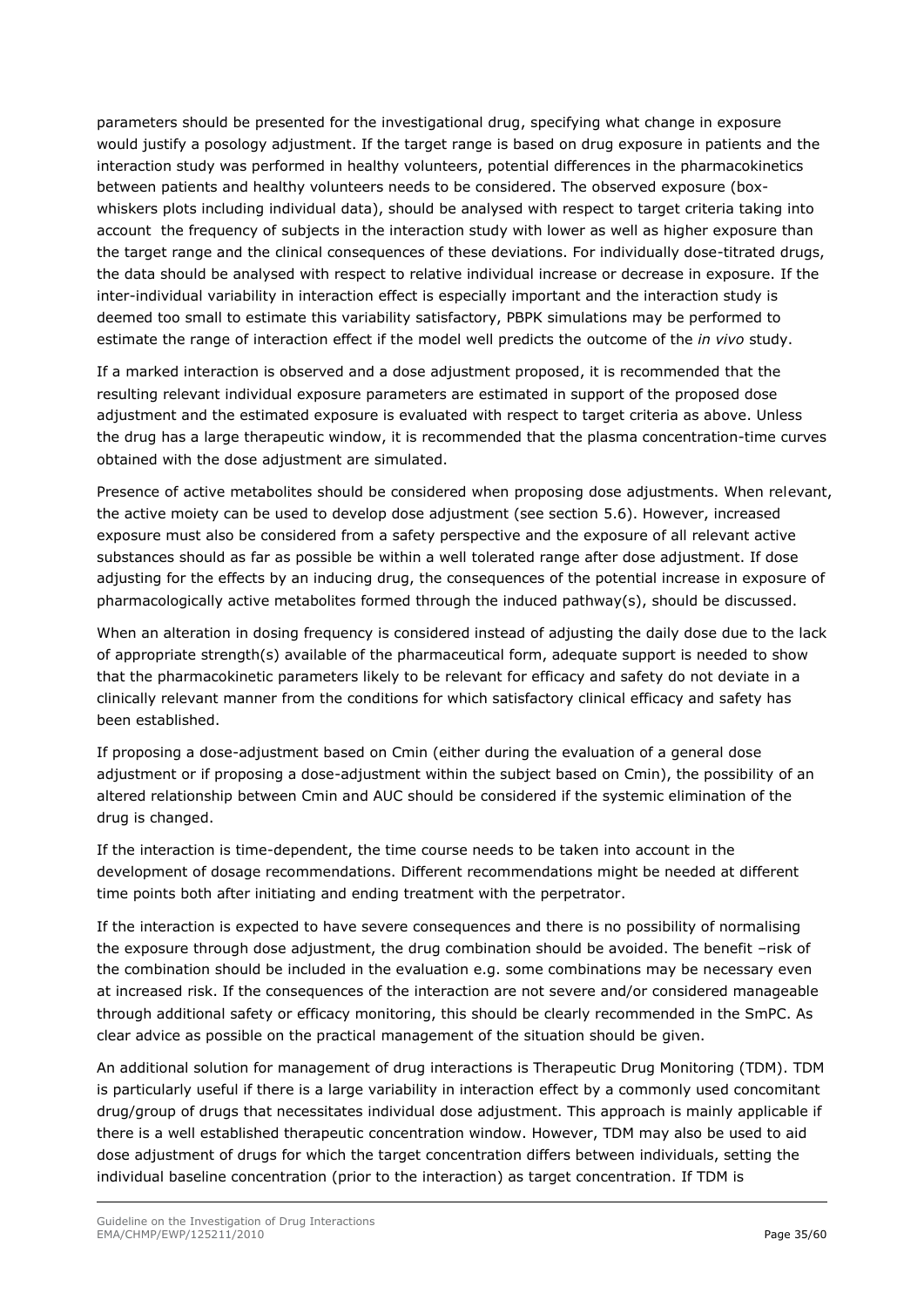recommended, advice on sampling days and times should be given in the SmPC. Additionally, the need for non-TDM guided dose adjustment on the first treatment days should be discussed.

Treatment recommendations should include recommendations for patients who have certain characteristics leading to a different interaction effect and who may have specific important interactions. If pharmacogenetic testing is not performed before the combination treatment is started, the recommendation for all patients should also be suitable for the subpopulation. In addition, combinations of drugs leading to inhibition of multiple pathways should be considered and treatment recommendations included.

## <span id="page-35-0"></span>**5.7.3.** *In vivo* **effects of the investigational drug on other drugs**

The evaluation of the effects of the investigational drug on other drugs includes:

- evaluation of results of studies investigating the effects of the investigational drug on probe drugs
- mechanism-based extrapolation of observed effects to other drugs
- evaluation of the results of studies on specific drug combinations to provide combinationspecific treatment recommendations.

Interactions studied with the probe drugs are mainly intended for the evaluation of the extent of inhibition or induction of an enzyme or transporter by the investigational drug. The data is used to predict interactions with other drugs which are substrates for the same enzyme or transporter. The clinical relevance of the effect on exposure of the probe drug *per se* is evaluated, but more focus is often put on absence or presence of an effect and the magnitude of the mean effect.

*In vivo* enzyme inhibitors and inducers should, if possible, be classified as either mild, moderate or strong inhibitors or inducers (See Appendix VIII). The induction results are qualitatively extrapolated to co-regulated enzymes and transporters if induction of these proteins has not been quantified *in vivo*. Based on the *in vivo* inhibition and induction studies with the probe drugs, other drugs which are substrates for the enzyme/transporter and likely to be affected in a clinically significant manner should be discussed and adequate treatment recommendations presented.

## <span id="page-35-1"></span>**5.7.4. Food effects**

If food interaction studies indicate that there should be specific recommendations on how to take the drug in relation to food, clear information about this should be given in the SmPC. Whether such a recommendation is needed and what the recommendation should be depends on intra- and interindividual variability, potential recommendations regarding concomitant food intake in the pivotal clinical phase III studies, as well as the relationship between concentration and effect of the drug. This is further described in section 5.1. Recommended wordings for recommendations regarding food intake are given in Appendix IX.

## <span id="page-35-2"></span>**6. Herbal medicinal products and specific food products**

Information about interactions between medicinal products and herbal medicinal products or specific food products such as grapefruit juice is usually based on the scientific literature and translated into general recommendations regarding use of the food products or herbal products containing a specific component. The interaction potential of one specific herbal medicinal product or food product is difficult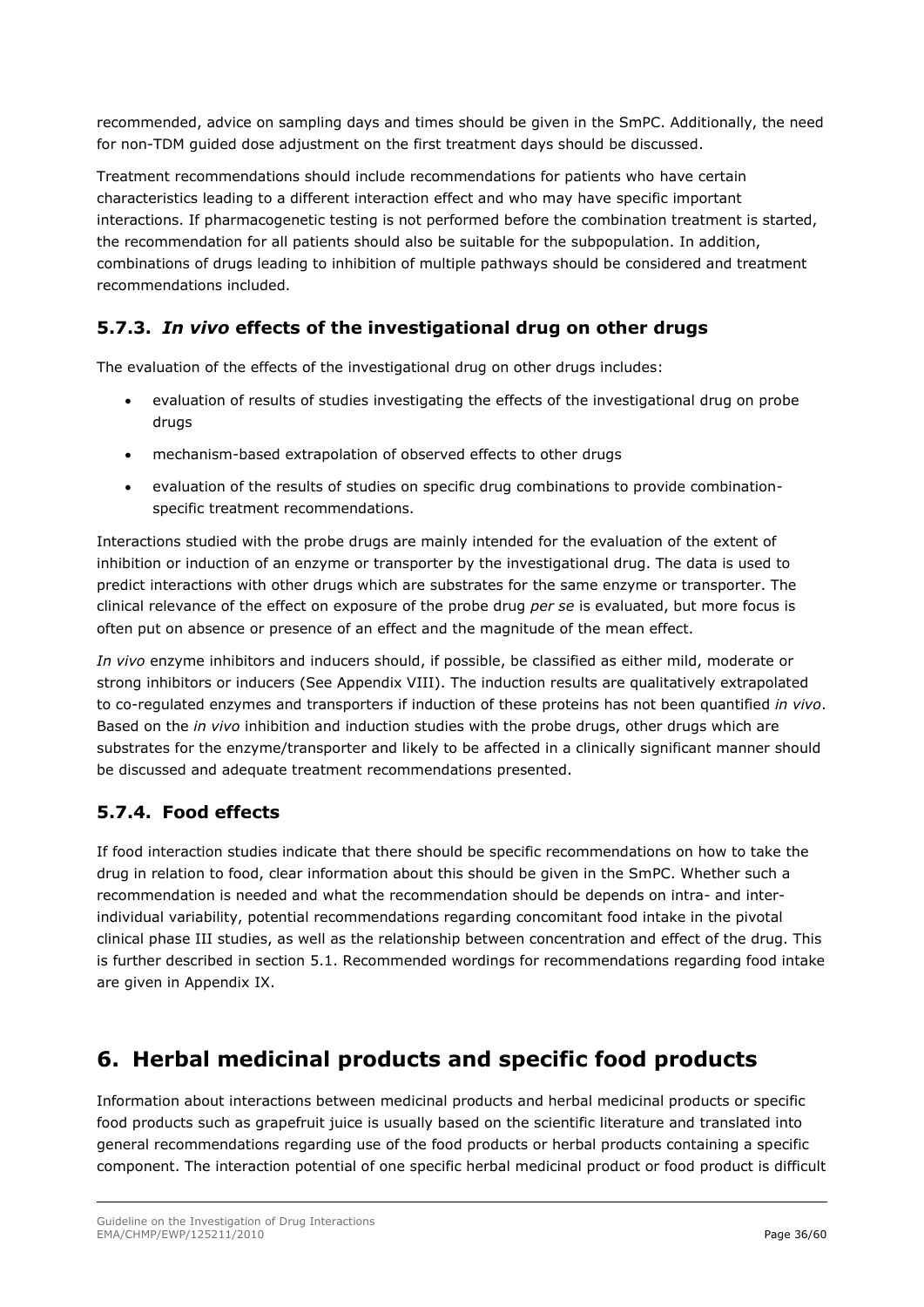to extrapolate to other products produced from the same raw source material. Usually, the interacting substances have not been sufficiently well identified, and therefore analysis of the product contents may not be used to make safe extrapolation of the magnitude of the interaction effect. For new herbal preparations the potential for interactions should be investigated by the applicant. For traditional and well-established herbal preparations the potential for interaction should be clarified if reports point to clinically relevant interactions in humans

Usually there are no data on the pharmacokinetics of the constituents of herbal preparations or herbal substances and consequently the *in vivo* relevance of *in vitro data* cannot be assessed. However, if available *in vivo* information indicates that herbal preparations or the constituents of the herbal preparation may give rise to clinically relevant drug-interactions, *in vitro* studies on the enzyme inhibitory potential of the constituents or the herbal preparations are encouraged as such studies may facilitate the setting of causal relationship and appropriate specifications. In case an *in vivo* interaction study is not performed with a certain herbal preparation, available information on other preparations of the herbal component(s) may be extrapolated to its labelling as a precautionary measure. To obtain product specific information in the labelling of a specific herbal product, an *in vivo* drug interaction study with that product should be considered. Such interaction studies should involve probe drugs if appropriate.

If there is a need to investigate the effect of a herbal medicinal product or a special kind of food (e.g. grapefruit juice) on the pharmacokinetics of a medicinal product in order to substantiate the information about the interaction in the SmPC, effort should be made to choose a specific herbal or food product and mode of intake of the product known to give a marked interaction effect. Inclusion of a probe drug in the study, i.e. a drug shown to interact with the herbal or food component, could be considered to verify the sensitivity of the study. The magnitude of the interaction could be given in the SmPC of the medicinal product but together with information on the difficulty to extrapolate the magnitude to other herbal medicinal products or food products based on the same components.

## <span id="page-36-0"></span>**7. Inclusion of information and recommendations in the SmPC**

The guideline on summary of product characteristics (SmPC) (September 2009 – Eudralex vol. 2C) gives advice on how to present information about interactions.

Information about drug interactions should be presented in the SmPC sections 4.5 and 5.2 (e.g. for food-interactions) and cross-referred to the sections 4.2, 4.3 or 4.4 if relevant. Section 4.5 should contain all detailed information on drug interactions and only the recommendation should be given in the cross-referred sections.

In section 4.5 interactions affecting the investigational drug should be given first, followed by interactions resulting in effects on other drugs. In these subsections, the order of presentation should be contraindicated combinations, those where concomitant use is not recommended, followed by others. The text should be as mechanistically clear as possible to enable mechanism-based prediction of interactions with drugs not mentioned in the text.

Clear treatment recommendations should be given to the prescriber. Wording such as "caution is advised" should be avoided in favour of a recommendation on proposed actions. If a drug combination is stated to be "not recommended", practical recommendations should be presented in case concomitant treatment may not be avoided. The need for time-specific information and recommendations should be considered. Such situations include interactions where the time interval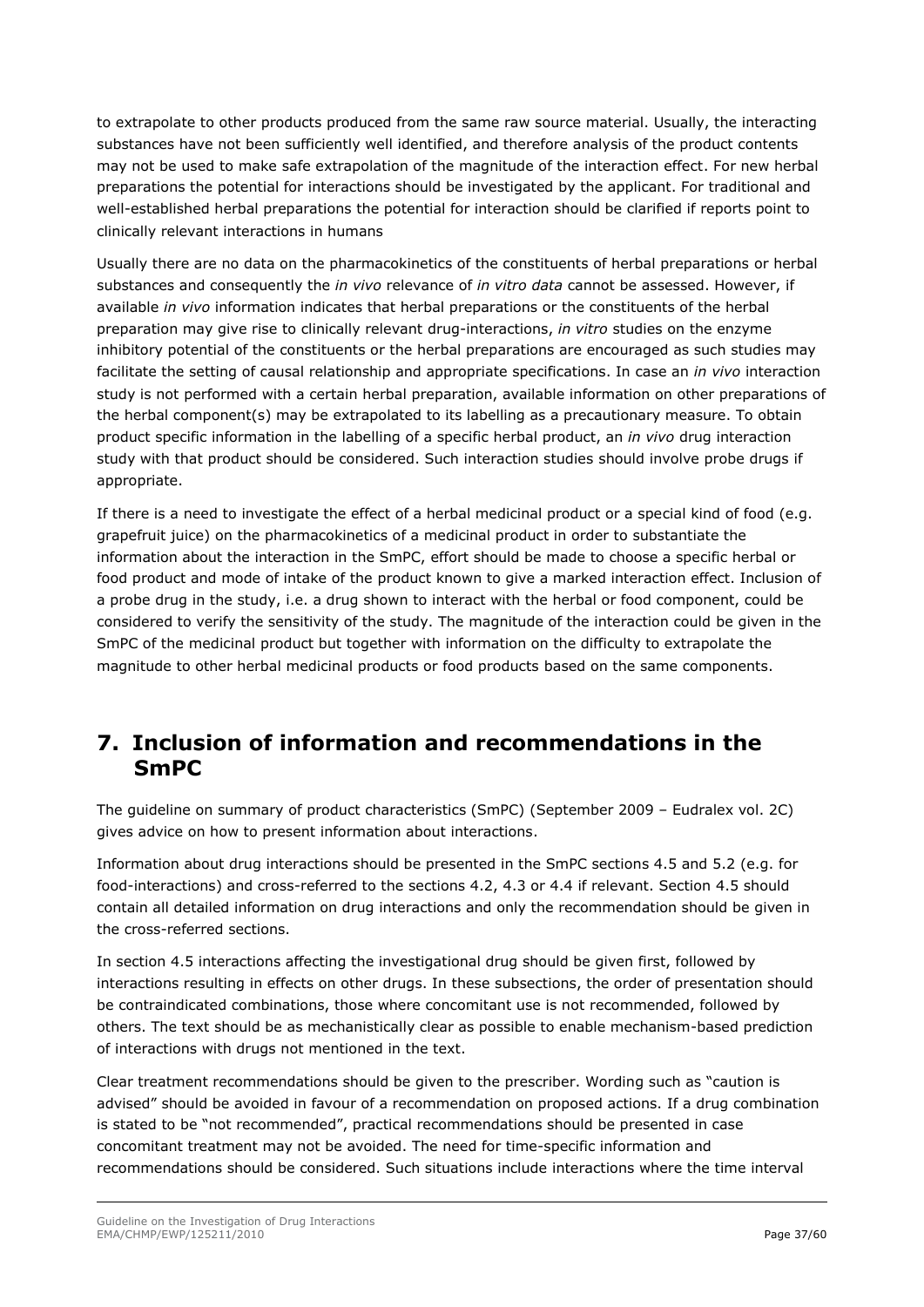between perpetrator and victim drug administration is of particular importance and a certain timeinterval between administrations have been studied, time dependent interactions such as induction or mechanism based inhibition, drugs with long half-lives, etc. The estimated course of onset of the interaction as well as the time-course after ending concomitant treatment should be given as well as, when relevant, time-specific recommendations. If it is likely that the interaction effect would be different with another dose or at another time point than the one studied, this should be reflected in the recommendations.

Information on absence of interactions (supported by *in vivo* data) could be reported briefly if considered of interest to the prescriber.

In special circumstances, where there are very limited therapeutic alternatives due to marked interactions with most drugs of the same class, examples of less interacting drugs could be given as assistance for the prescriber.

When relevant, the interaction potential in specific populations, such as children or patients with impaired renal function, should be addressed.

## <span id="page-37-0"></span>*7.1. Mechanistic information and prediction of non-studied interactions*

Brief information about the major enzymes involved in the elimination of the drug, transporters with a major impact on absorption, distribution or elimination of the drug as well as effects of the investigational drug on enzymes and transporters should be summarised in section 4.5 as a mechanistic basis for the interaction information. Similarly, if it has been shown that the investigational drug inhibits or induces enzymes and transporters *in vivo*, this information should be presented along with the potency as inhibitor and/or inducer according to Appendix VIII. The classification should be clarified by giving an estimation of how much the systemic exposure sensitive substrates of the enzyme/transporters could be affected by the investigational product. Based on the mechanistic knowledge, the results of interaction studies should be extrapolated to other drugs. It is recommended to include a list of drugs likely to be affected to a clinically relevant extent in the SmPC to assist the prescriber. The list should be as extensive as possible and it should be indicated that the list probably does not cover all relevant drugs. In some instances such a list may be too long, such as when the investigational drug affects a very important drug metabolising enzyme (e.g. CYP3A4). In this case, drugs should be selected for inclusion based on the severity of the clinical consequences of the interaction. e.g. "Drug X is a strong inhibitor of CYP3A and may therefore markedly increase the systemic exposure of drugs metabolised by this enzyme such as …" The most important drugs from a clinical relevance perspective should be included in such a list to aid the prescriber. If *in vitro* data indicate that a medicinal product affects an enzyme or a transporter but the available scientific knowledge does not allow predictions of interactions *in vivo*, it is recommended to include the *in vitro* information in the SmPC Section 5.2 for future use.

## <span id="page-37-1"></span>*7.2. Presentation of study results in the SmPC*

The results of relevant studies should be presented as mean effect on the most important exposure parameter. In specific cases where considered relevant for the prescriber, the variability of the effect can be given. Results of interaction studies used to predict other drug-interactions on a mechanistic basis e.g. interaction studies with probe drugs as victim drugs, should be included, even if the interaction effect is not clinically relevant for the specific victim drug studied. Brief, condensed information on the study design needed for the interpretation of those particular study results should be included if it is of value to the prescriber. Such information may include dose (in case a dose range is used for the interacting drugs or if the therapeutic dose has not been used in the study), as well as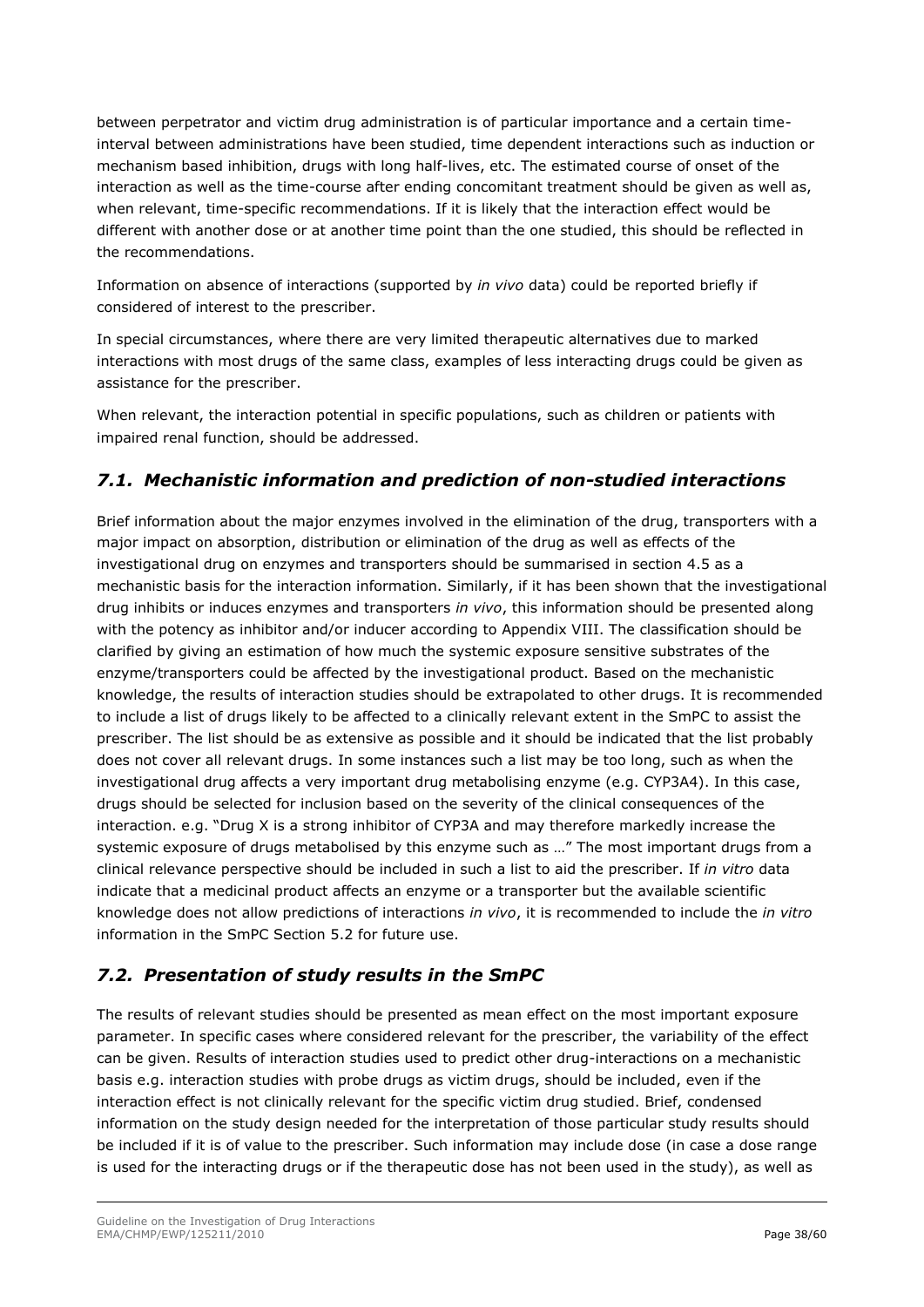timing and duration of treatment (if a time-dependent interaction has been investigated but full induction has not been obtained). In case the interaction effect may be significantly different with a different dose or when the full time-dependent interaction has been obtained, this should be stated in the SmPC. Information on study design that is not of use to the prescriber should not be included in the text. The conclusions of *in vitro* studies indicating an effect on other drugs should be presented if no *in vivo* information is available. However, otherwise, the conclusions of *in vitro* studies should be reported in section 5.2.

The effect of concomitant food intake on the pharmacokinetics should be presented in section 5.2 and clear recommendations given in section 4.2 (see Appendix IX).

## <span id="page-38-0"></span>**Definitions**

| Ae                 | amount of parent drug excreted unchanged in urine                                                  |
|--------------------|----------------------------------------------------------------------------------------------------|
| AhR                | aryl hydrocarbon receptor                                                                          |
| <b>AUC</b>         | area under the plasma concentration-time curve                                                     |
| <b>CAR</b>         | constitutive androstane receptor                                                                   |
| <b>BCRP</b>        | breast cancer resistance protein                                                                   |
| <b>BSEP</b>        | bile salt efflux pump                                                                              |
| CAR.               | constitutive androstane receptor                                                                   |
| Cavg               | average concentration                                                                              |
| <b>CV</b>          | coefficient of variation                                                                           |
| CITCO:             | (6-(4-chlorophenyl)imidazo[2,1-beta][1,3]thiazole-5-carbaldehyde-O-(3,4-<br>dichlorobenzyl) oxime) |
| Cmax               | peak concentration                                                                                 |
| Cmin               | trough concentration                                                                               |
| CL.                | clearance                                                                                          |
| ERL                | elimination rate limited (elimination)                                                             |
| $f_a$              | fraction absorbed                                                                                  |
| fu                 | fraction unbound                                                                                   |
| <b>GFR</b>         | glomerular filtration rate                                                                         |
| GR.                | glucocorticoid receptor                                                                            |
| $k_a$              | absorption rate constant.                                                                          |
| Κi                 | inhibition constant                                                                                |
| $K_I$              | the inhibitor concentration producing half the maximal rate of inactivation                        |
| $k_{\text{inact}}$ | maximum inactivation rate constant                                                                 |
| <b>MATE</b>        | multidrug and toxin extrusion proteins                                                             |

OAT organic anion transporter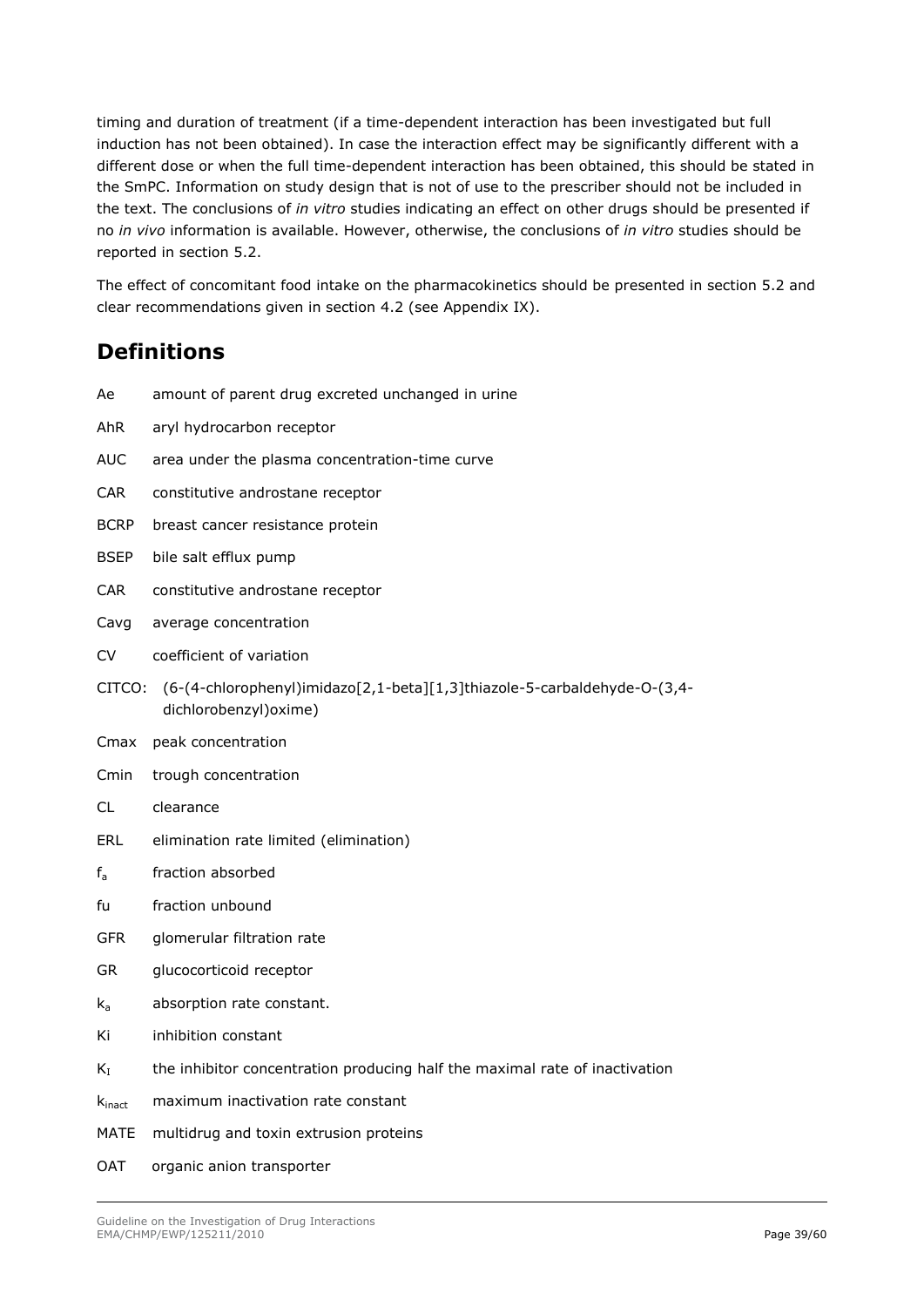- OATP organic anion transporting polypeptide
- OCT organic cation transporter
- PEPT1 intestinal peptide transporter I
- Pgp P-glycoprotein
- PXR pregnane X receptor
- Qent enterocyte blood flow
- SmPC summary of product characteristics
- TDM therapeutic drug monitoring
- Tmax time when Cmax occurs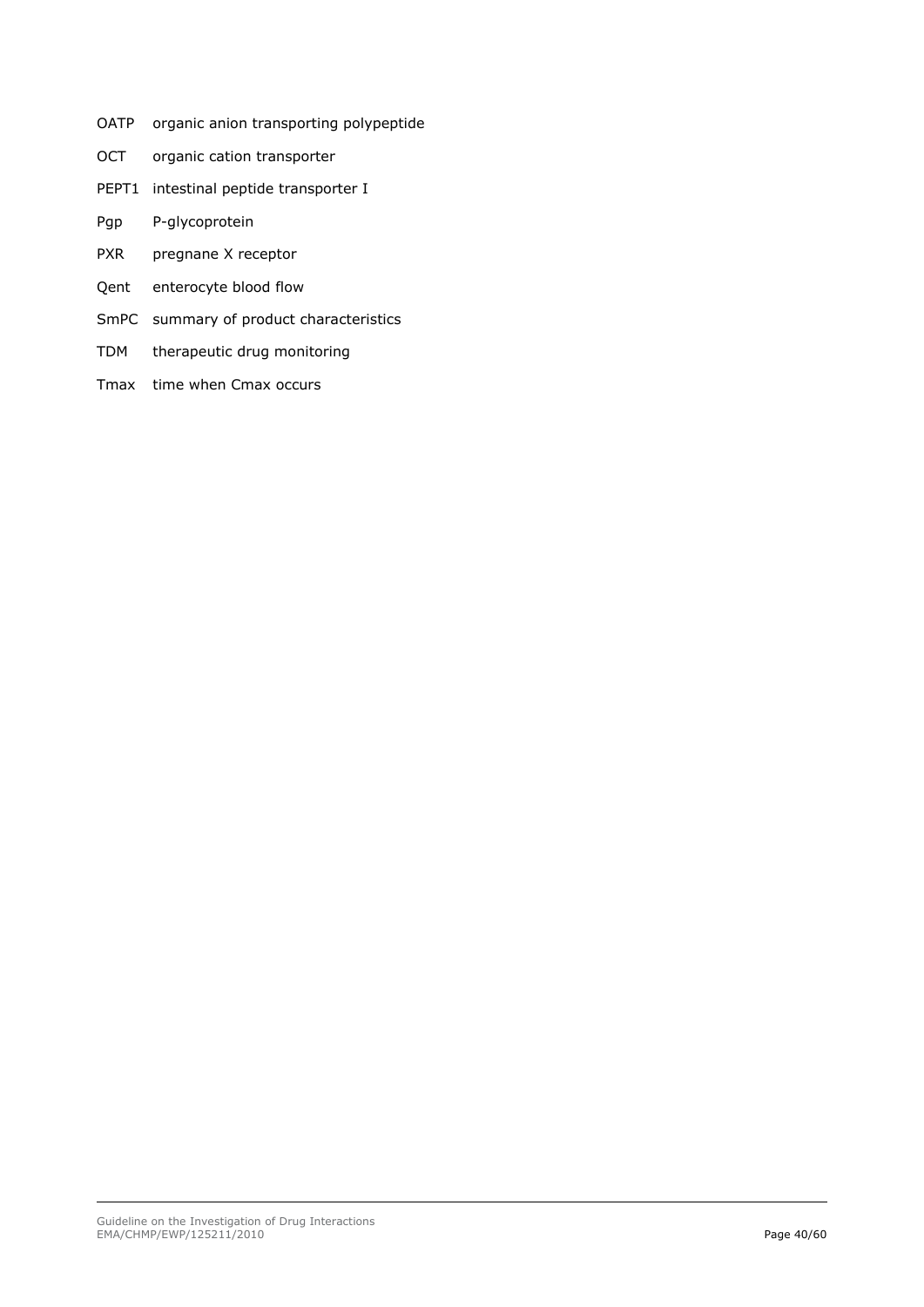## <span id="page-40-0"></span>**Appendix I**

#### **Standard procedures for food interaction studies**

A single-dose of the investigational drug is administered with 240 ml of water after a 10-hour fasting period and 30 minutes after intake of a meal has been started. Except for the meal, the subjects should refrain from food for at least 4 hours after dosing and all food -intake should be standardised for at least 12 hours post-dose. The recommended composition of a high fat meal and a moderate meal are described below. In case a single dose study may not be performed in healthy subjects or patients, a multiple-dose, steady state study with administration of doses under fasting and fed conditions, respectively may be satisfactory.

#### *The standardised high-fat meal*

The high fat meal should contain 800-1000 kcal with 500-600 kcal from fat and 250 kcal from carbohydrates. A typical standard test meal can be two eggs fried in butter, two strips of bacon, two slices of toast with butter, 120 ml of hash brown potatoes and 240 ml of whole milk. Substitutions in this test meal can be made as long as the meal provides similar amounts of calories from protein, carbohydrate, and fat and has comparable meal volume and viscosity.

#### *The moderate meal*

The moderate meal could contain approximately 400-500 kcal with fat contributing to ca. 150 kcal.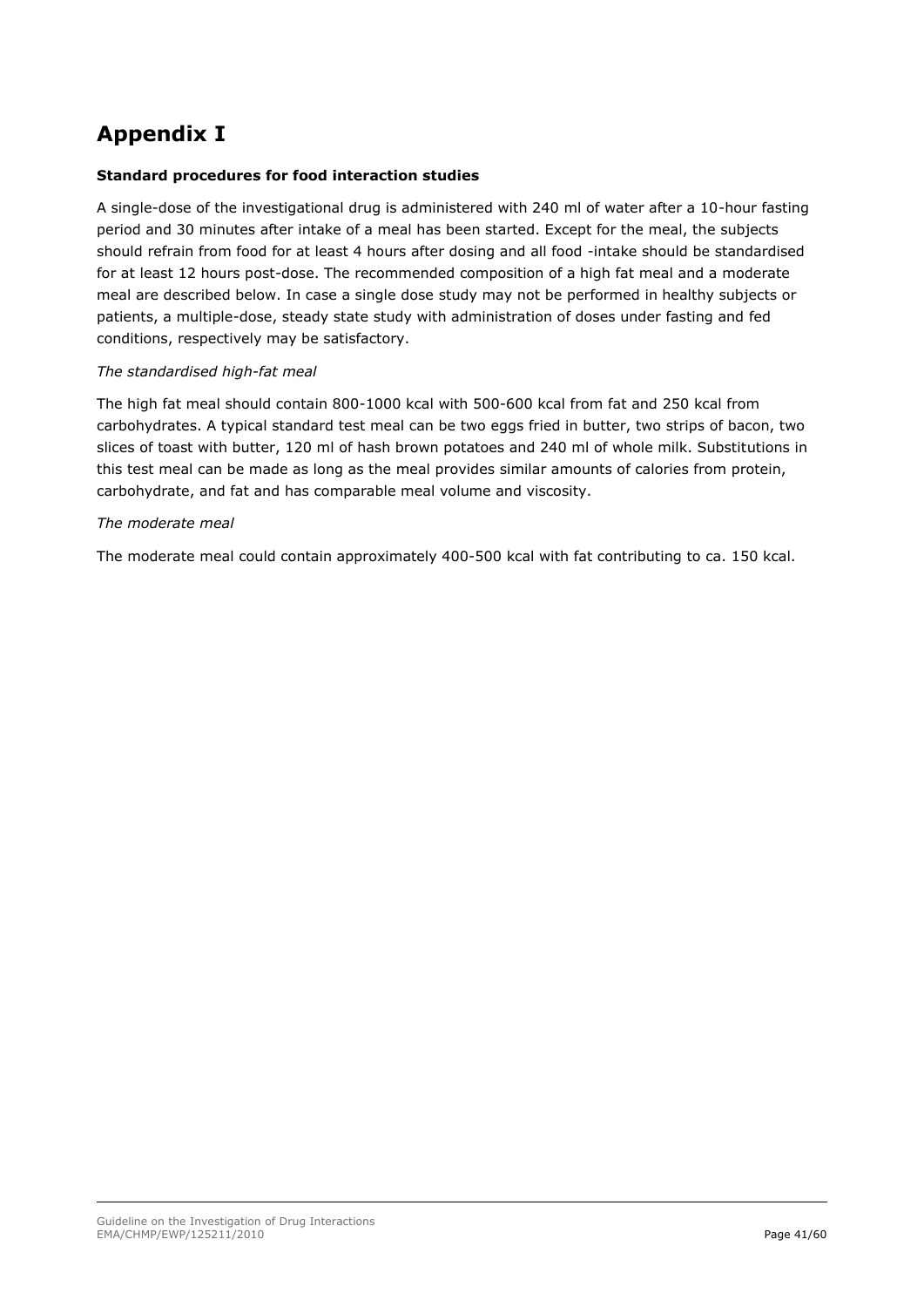## <span id="page-41-0"></span>**Appendix II**

## *In vitro* **investigations of involvement of transporters in drug absorption and determinations of the apparent permeability constant**

The *in vitro* investigation of transporter involvement at an intestinal level usually begins with Caco-2 experiments. In these cells, the intestinal permeability may also be qualitatively assessed. Several transporters may be present in the Caco-2 cells. Other *in vitro* systems may be used as well to investigate transporter involvement and may have advantages depending on if specific inhibitors are available. This appendix focuses on Caco-2 cell studies, while other *in vitro* systems are discussed in Appendix III.

The *in vitro* Caco-2 cell study needs to be performed under well-controlled conditions. The permeability of the drug should be investigated in both directions, preferably under sink conditions (the concentration on the receiver side is less than 10% of the concentration on the donor side) unless the absence of sink-conditions is compensated for in the calculations. At least four different physiologically relevant concentrations should be studied. For intestinal transport the studied range could be 0.01 to 1-fold the dose/250 ml unless solubility limits the concentration range.

To verify adequate expression of Pgp in the cells, a positive control, i.e. an adequate Pgp probe substance, should be investigated and its permeability ratio found sufficiently high based on published literature. Presence of adequate expression of other transporters, such as BCRP, PEPT-1, etc could be investigated in a similar manner if there are indications based on physiochemical properties or knowledge on similar substances that these transporters could be involved.

It is recommended that a pH of 7.4 is used on both sides when efflux is investigated. If a proton gradient is needed to investigate the involvement of a certain transporter, the degree of ionisation and likely influence on the study results should be discussed. Determination of mass-balance (% recovery of the applied amount of drug in the receiver and donor side) is recommended unless the absorption predicted from the *in vitro* data is complete. The conditions on both sides of the membrane/cells should be as similar as possible. Thus if plasma protein/albumin is added, it should be added on both sides, so as not to influence the permeation of drug over the membrane. The impact of solubility, organic solvents used, potential degradation and metabolism of the drug substance *in vitro* on study results should be discussed.

In Caco-2 cell studies, the permeation of drug from the apical (A) to the basolateral (B) side of the cells is compared with the permeation in the opposite direction (B to A). If the ratio of the B to A and A to B permeation is  $> 2$  or  $< 0.5$ , this suggests involvement of an efflux transporter, or an active uptake transporter, respectively.

If intestinal active transport is concluded, the permeability in the absence of transporters could be taken into account, estimating the importance of the transporter for drug absorption. To estimate the permeability in the absence of transporters, the permeability constant is determined at concentrations high enough to completely saturate the transporters (assessed as an B to A/A to B ratio of 0.5 – 2). If this is not possible, e.g. due to cell toxicity or insufficient solubility, inhibitors of the transporters may be used. If this approach is chosen, it should be established that the cell-layer is unaffected. The investigation should include a well validated, high and low permeable reference substance (e.g. metroprolol and mannitol). If the permeability in the absence of transporters is high ( $\geq$  the permeability constant of the highly permeable drug metoprolol), the effect of active drug transport will be negligible as compared to the passive, concentration-gradient driven, absorption of the drug.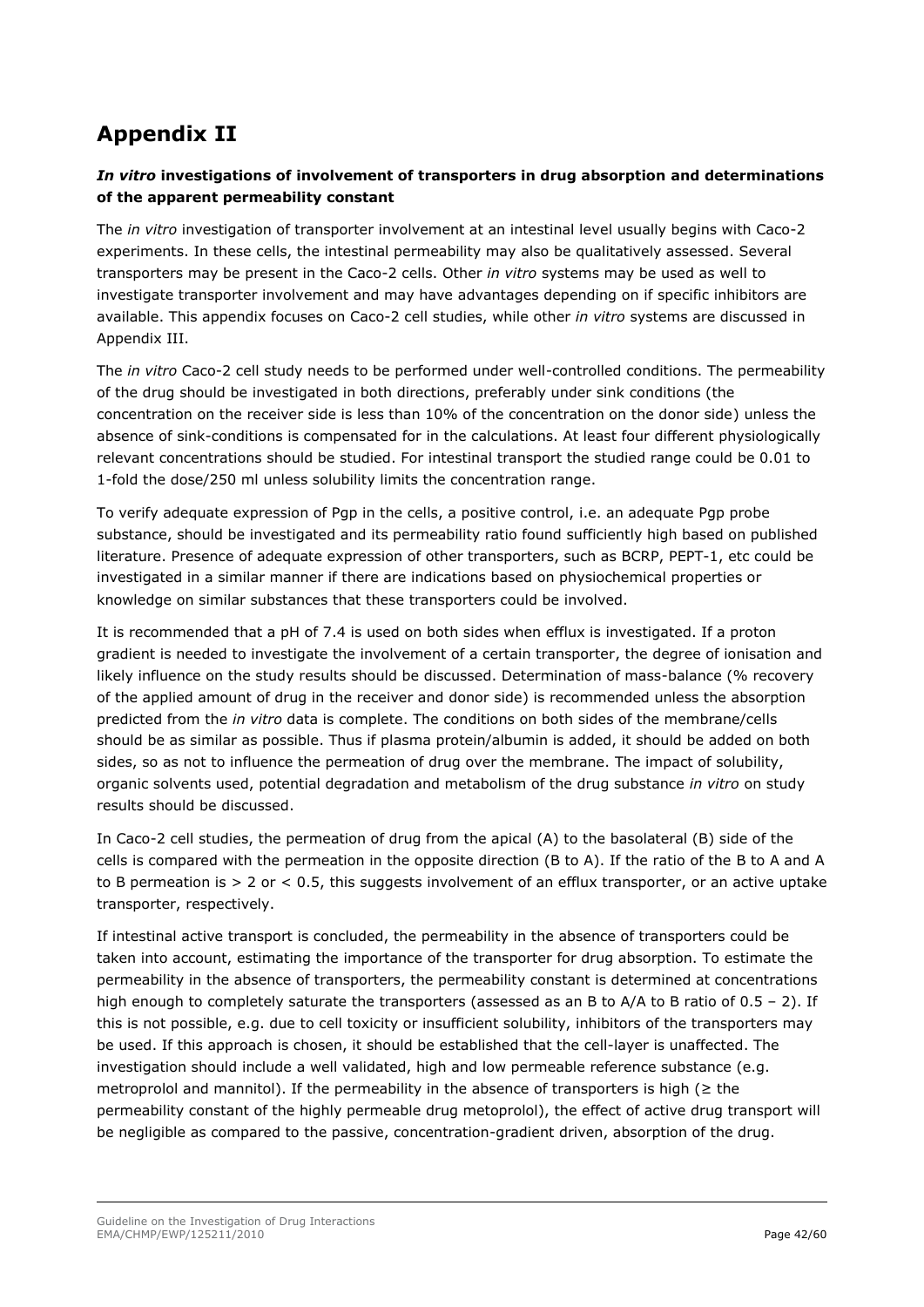If there are indications that the active transport may be of clinical importance, attempts should be made to identify the transporter. In the Caco-2 cell study, this is usually investigated by determining the permeability rate and ratio with and without adding a selective inhibitor to the cells.

The use of Caco-2 cell permeability is presently semi-quantitative as described above. Use of multiple controls in combination with well established permeability ranges for each control may make quantitative prediction possible in the future. It is also possible that other *in vitro* systems may be used. In these cases, the system should have been validated for its use.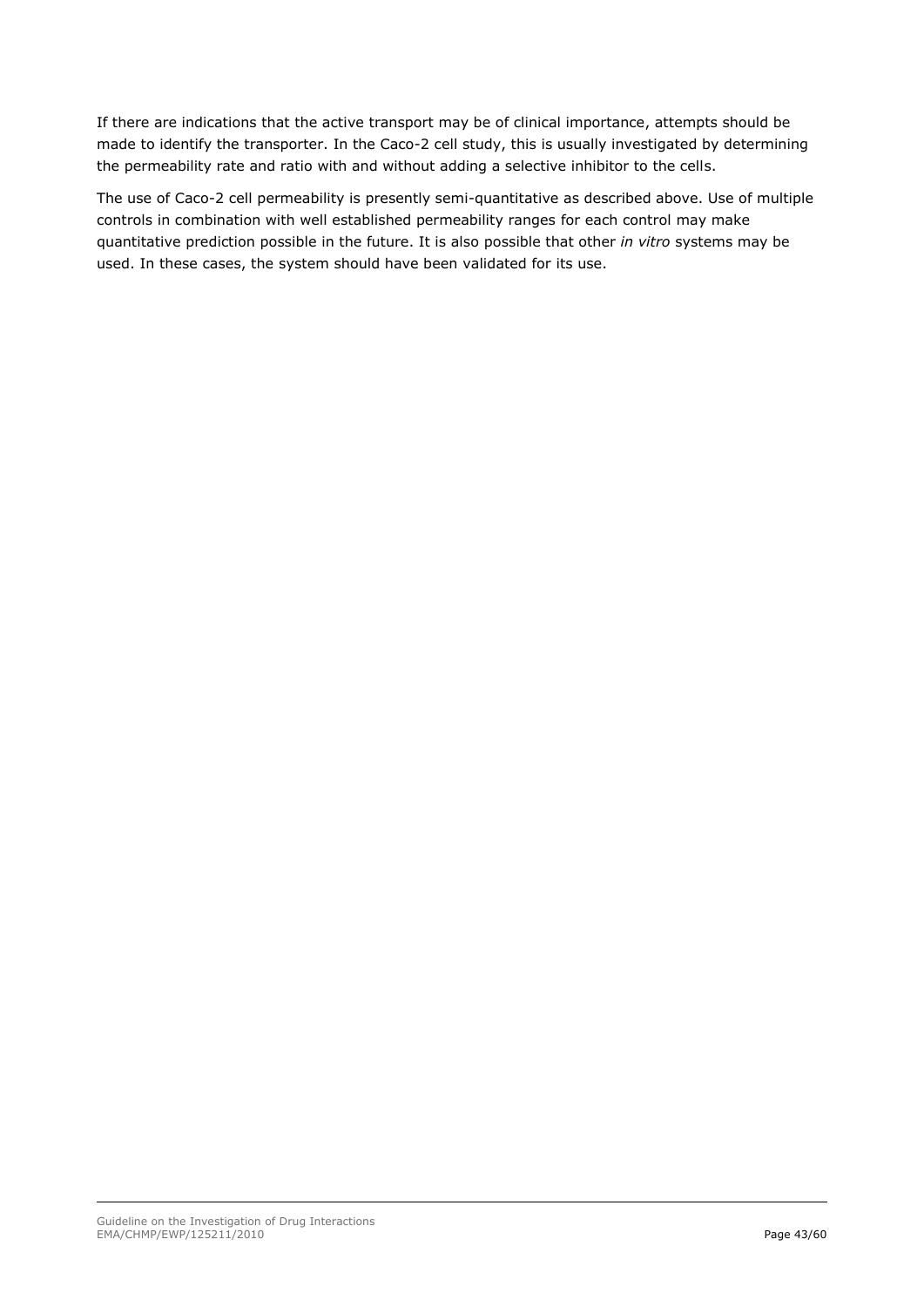# <span id="page-43-0"></span>**Appendix III**

#### *In vitro* **studies identifying transporters involved in drug disposition**

The identification of which transporter is involved in an identified uptake or efflux process affecting drug disposition may be done *in vitro* through transport studies intended to isolate the effect of a specific transporter.

*In vitro* studies investigating drug transport with and without presence of the specific transporter activity are usually the first steps in the identification process. There are several systems available as well as several ways of modulating the transporter activity. These presently include but are not limited to: (over-)expressing the transporter in vector systems and comparing to normal vectors, using selective inhibitors to inhibit one specific transporter, inhibiting transporter expression either by knocking out the gene or through the use of silencing mRNA, etc. The choice of *in vitro* system used should be justified based on scientific literature and on the physiochemical properties, such as membrane permeability of the substance. It is recommended to use an *in vitro* system where the human *in vivo* transport functions of the transporter are preserved. The concentration range of investigational drug should be relevant to the site of transport. Thus, if involvement of the transporter is possible at sites exposed to markedly different concentrations, e.g., such as Pgp potentially involved in the intestine as well as the kidneys/liver/blood-brain barrier, different concentration ranges needs to be studied. The concentration interval studied should cover a ca 100-fold difference in concentration and should have as therapeutically plausible concentration as possible in the middle of the range. The choice of concentration range should be justified. At least 4 different concentration of the investigational drug should be tested. In contrast to the transporter inhibition assays, it is important not to study too high concentrations as this may saturate transporters active at lower concentrations. To validate the assay, the study should include known substrates investigated with and without the transporter activity. The choice of controls and inhibitors should be justified by appropriate scientific references or in house data. The specificity requirements for inhibitors used are dependent on whether other transporters are present in the *in vitro* system.

The *in vitro* studies will investigate whether the investigational drug can be transported by the transport protein. However, in case there is no *in vivo* data to support the potential quantitative importance of the transporter, making a quantitative estimate of the potential influence of the transporter on the pharmacokinetics of the drug is presently difficult. For hepatically eliminated drugs potentially subject to hepatic uptake transport, an attempt to assess the *in vivo* importance of the transporter could be made by determining the uptake into hepatocytes with or without inhibitor or saturation of the transporter. In such an investigation, controls need to certify that adequate amount of the uptake transporter activity is present in the cells. In the future, this may be a possible approach but at present, the applicant is encouraged to follow the literature and to apply a scientific approach.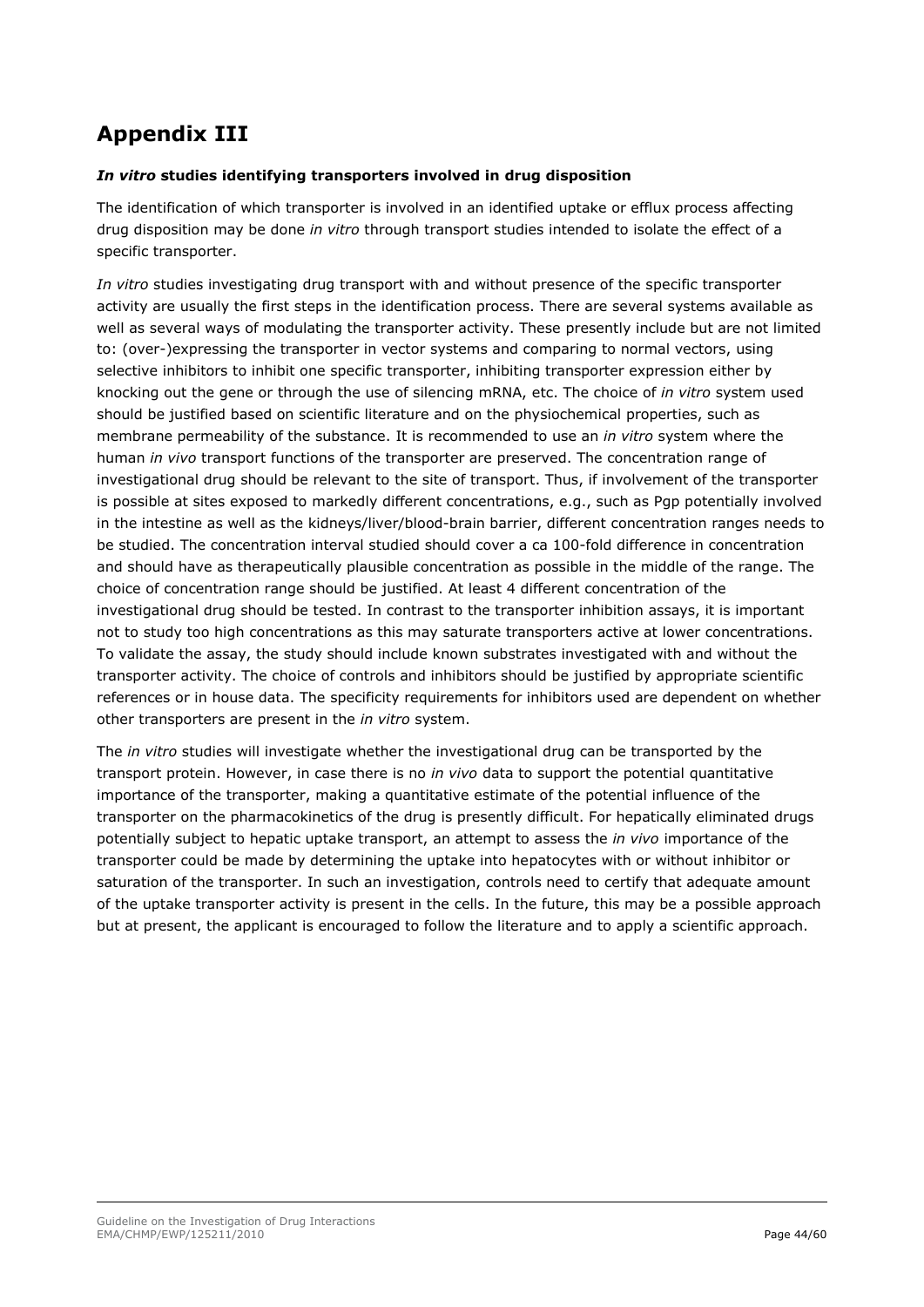# <span id="page-44-0"></span>**Appendix IV**

#### *In vitro* **investigations of which enzymes are catalysing the main elimination pathways**

The metabolism of an investigational drug, and the formation and metabolism of clinically relevant active metabolites, is usually first investigated through *in vitro* incubations with human liver microsomes (HLMs), hepatocytes, recombinant cells expressing human liver enzymes, liver S9 fractions etc, depending on which enzymes are investigated. CYP and UGT enzymes are present in all systems mentioned (recombinant cells usually express only one single enzyme). Cytosolic enzymes such as sulphotransferases, glutathione transferases, aldehyde dehydrogenase and alcohol dehydrogenase etc are present in S9 fractions and hepatocytes. Hepatocytes may also express transporters to some extent. The *in vitro* system(s) used should be carefully considered when interpreting study results. The *in vitro* metabolism studies should be performed at therapeutically relevant concentrations under linear conditions. In multi-enzyme systems, enzyme specific inhibitors (see table 2) are added to evaluate the contribution of separate enzymes to the metabolism of the investigational drug. In cases where the inhibitor is not sufficiently specific, it is recommended to perform the study in an *in vitro* system where no other CYPs than the particular enzyme is expressed. Specific antibodies may be used instead of inhibitors if the specificity is adequately supported. The metabolism may be investigated as rate of disappearance of drug and/or as formation of metabolites. If possible, it is recommended to follow metabolite formation to enable the identification of the metabolic pathway catalysed by a particular enzyme. It is recommended to include positive controls (marker substrates) for enzyme activity in the studies. Correlation studies, correlating a certain enzyme activity (probe substrate metabolism) with the metabolism of the investigational drug, is of less value than *in vitro* studies with inhibitors due to the often seen correlation between enzyme activities of different enzymes. If the main enzymes involved in the *in vitro* metabolism are identified, one *in vitro* system may be enough for this investigation. However, it is generally recommended to verify the results by performing studies in another *in vitro* system. If no or little metabolism is observed *in vitro* but is present *in vivo*, effort should be made based on structure and published data to find an *in vitro* system with which the enzyme involved may be identified. In table 2 and 3 examples of well validated specific inhibitors and marker reactions/substrates are given. Please check the available literature regarding which concentration to use in the *in vitro* incubations.

The *in vitro* data are combined with *in vivo* data such as results from an *in vivo* mass-balance study (see Appendix V) with investigational drug in order to predict which elimination pathways are the main pathways *in vivo*.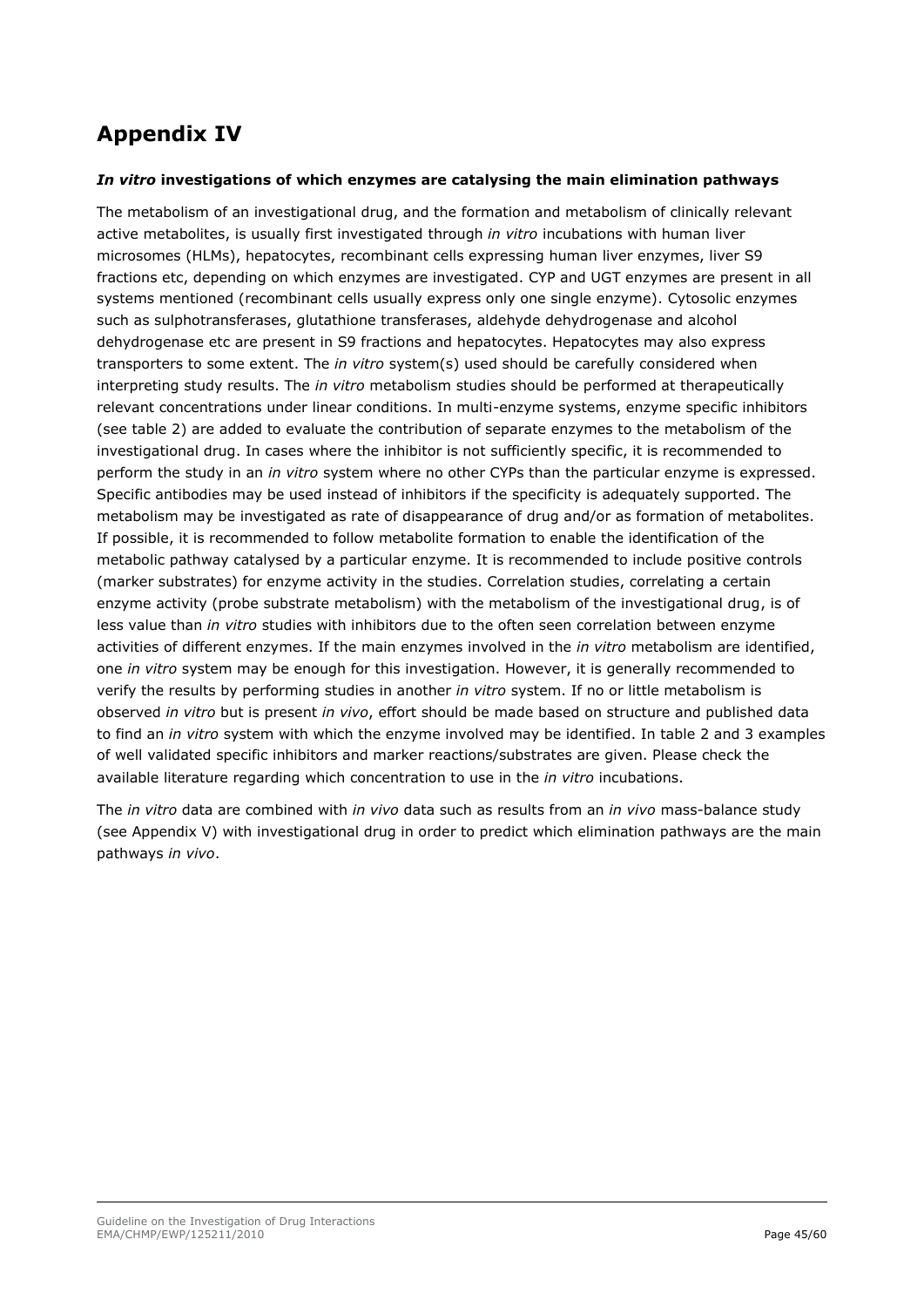#### **Table 2 Examples of well validated inhibitors of specific enzyme activities** *in vitro*

| <b>ENZYME</b>                   | <b>INHIBITOR</b>                                      |
|---------------------------------|-------------------------------------------------------|
| CYP1A2                          | furafylline                                           |
| $CYP2B6*$                       | ticlopidine, thiotepa                                 |
| CYP <sub>2</sub> C <sub>8</sub> | montelukast                                           |
| CYP <sub>2</sub> C <sub>9</sub> | sulfaphenazole                                        |
| $CYP2C19*$                      | -(-)-N-3-benzyl-phenobarbital, nootkatone, loratadine |
| CYP2D6                          | quinidine                                             |
| CYP3A                           | ketoconazole, itraconazole                            |

\*presently no specific inhibitor known for *in vitro* use. Listed inhibitor(s) are not specific but can be used together with other information or in a mono-enzyme system.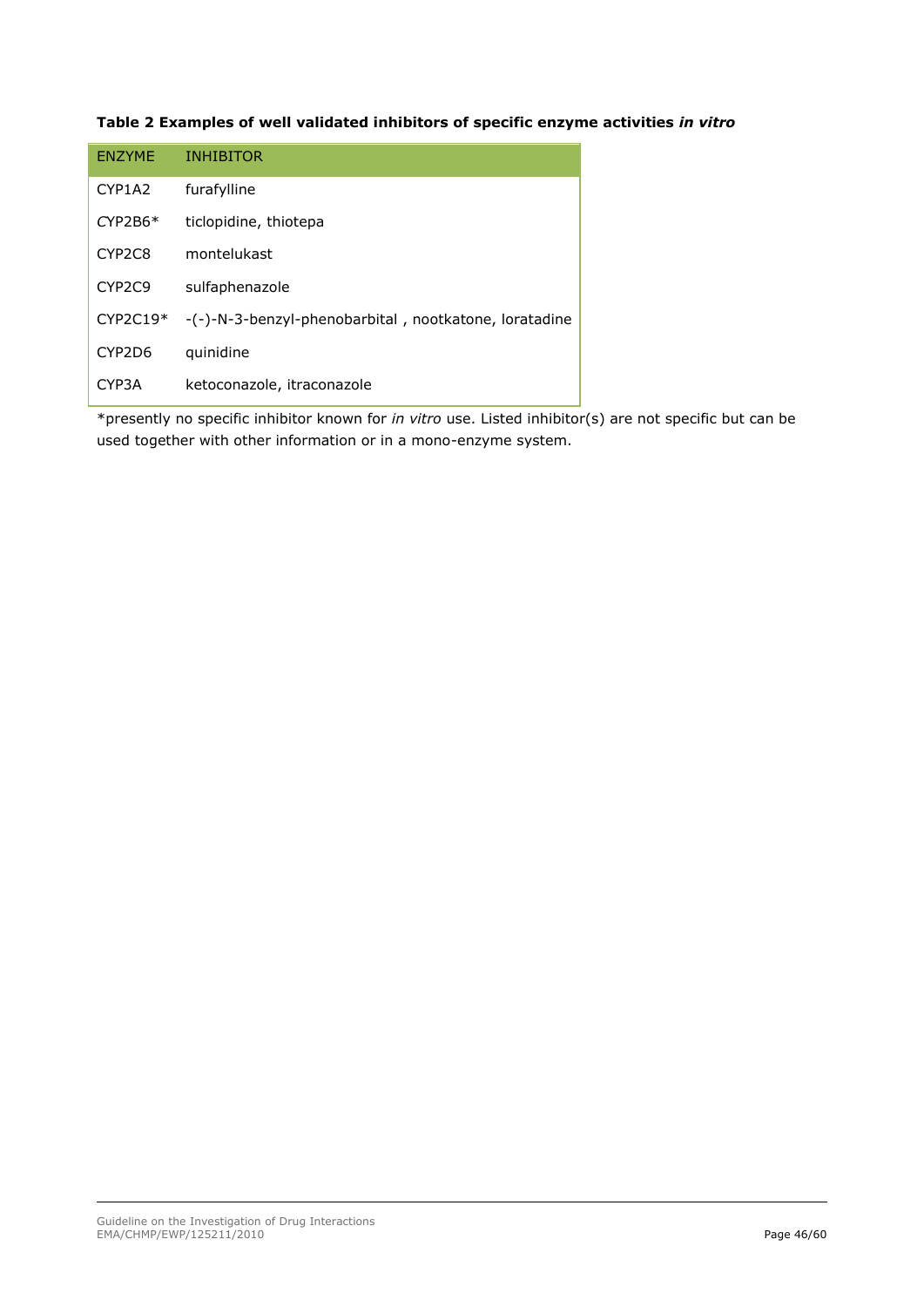## <span id="page-46-0"></span>**Appendix V**

#### **Identifying and quantifying the main elimination pathways** *in vivo* **using the mass balance study**

The drug is administered with a radioactive label in a metabolically stable position. In some cases two separate labelling positions have to be used to follow the fate of the investigational drug. If there are no dose- or time-dependencies in the first-pass metabolism or elimination of the drug, a single dose study is sufficient. If the elimination is nonlinear, the design and degree of saturation should mimic the therapeutic situation. For drugs with dose-dependent elimination and significant accumulation under multiple-dosing, it should be considered to administer the radiolabelled single dose when steady state has been obtained with unlabelled drug. Alternatively, a supratherapeutic single dose could be used. The steady state dosing approach is also suitable if there drug has time-dependent pharmacokinetics. In the mass-balance study, the systemic exposure of parent drug and metabolites in relation to total exposure of radioactive material is obtained as well as the excretion of parent drug and metabolites in urine and faeces. A longer half-life of radioactivity than for parent compound indicate metabolites with slower, ERL (elimination rate limited), elimination. Effort should be made to identify as much of the dose related material as possible. It is generally recommended that metabolites contributing to > 10% of the AUC of drug related material (e.g. radioactivity in a well performed mass-balance study) are structurally characterised. Preferably total recovery of radioactivity in urine and faeces should exceed 90% of the dose and more than 80% of the recovered radioactivity be identified.

A likely metabolism schedule is proposed based on knowledge of possible metabolic reactions and metabolites observed in the study. The quantitative contribution of the different elimination pathways are estimated based on the amount of dose excreted as primary and secondary metabolites along specific routes. The contribution of primary pathways to total drug elimination (including first-pass) is estimated as the sum of amounts found in excreta of all metabolites originating from one primary pathway divided by the dose or total amount of drug related material found in excreta if considered more suitable. If a significant amount of unchanged drug is found in faeces and it may not be verified that this is originating from biliary (or gut wall) secretion, the denominator in the calculation should be the amount of drug related material found in excreta subtracted by the amount of unchanged drug found in faeces. This will constitute a worst case estimation from this respect of the contribution of the different (primary) elimination pathway.

The estimation above based on oral mass-balance data is a rough estimation of the importance of elimination pathways. The presence of first-pass metabolism or poor absorption may lead to both under- and over-estimations of the importance of an elimination pathway for the clearance of a drug. Information on oral bioavailability adds important information for understanding the role of biliary and/or gutwall secretion to drug elimination if a large fraction of the drug is found unchanged in faeces. (The i.v. clearance data gained may also be used to estimate the contribution of hepatic first-pass to an incomplete bioavailability.) If there are indications that the bioavailability is markedly formulation dependent, the likely bioavailability of the formulation used in the mass-balance study should be discussed.

If there is first-pass metabolism, i.v. mass-balance data can provide a true estimate of the contribution of the elimination pathways to drug clearance. Therefore, if an i.v. formulation can be produced, the added knowledge obtained by an i.v. mass-balance study should carefully be considered.

Contribution of pathways to active metabolite elimination is estimated in a similar way based on the ratio of the amount of a secondary metabolite originating from the active metabolite found in excreta divided by the total sum of secondary metabolites of the active metabolite excreted plus any active metabolite excreted unchanged. Usually, only one pathway contributes to active metabolite formation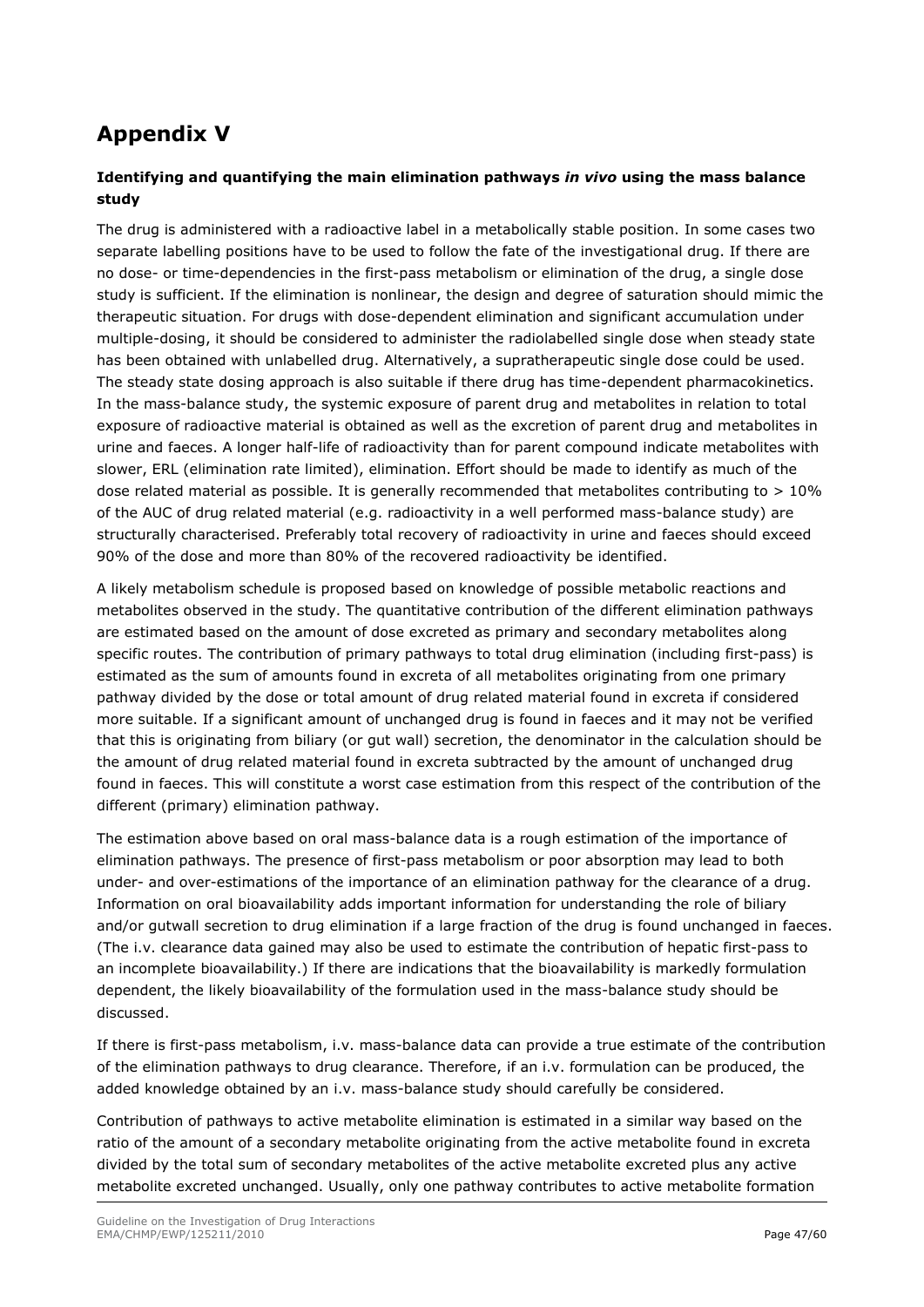but in some cases, more than one pathway is involved. If possible, a similar approach may be used in these circumstances.

If the pharmacokinetics of the drug is linear in the therapeutic dose range, the mass-balance data can be extrapolated from the dose of the mass-balance study to any dose administered in the range. However, in case the elimination shows dose-dependency, this should be considered when extrapolating the data to other doses than the one administered in the mass-balance study. In addition, if (oral) clearance under multiple-dose conditions is different from at single-dose conditions using the same dose, extrapolation of the results to the steady state situation should be performed with caution and investigation of mass-balance after a single radiolabelled dose at steady state conditions could be considered.

When the quantitatively important metabolism pathways have been determined, *in vitro* and *in vivo* studies will provide information supporting which enzymes or transport proteins mainly are involved in these pathways. As the ability to predict interactions affecting the investigational drug is dependent on the identification of these proteins, extensive studies may be needed in case less known enzymes are involved.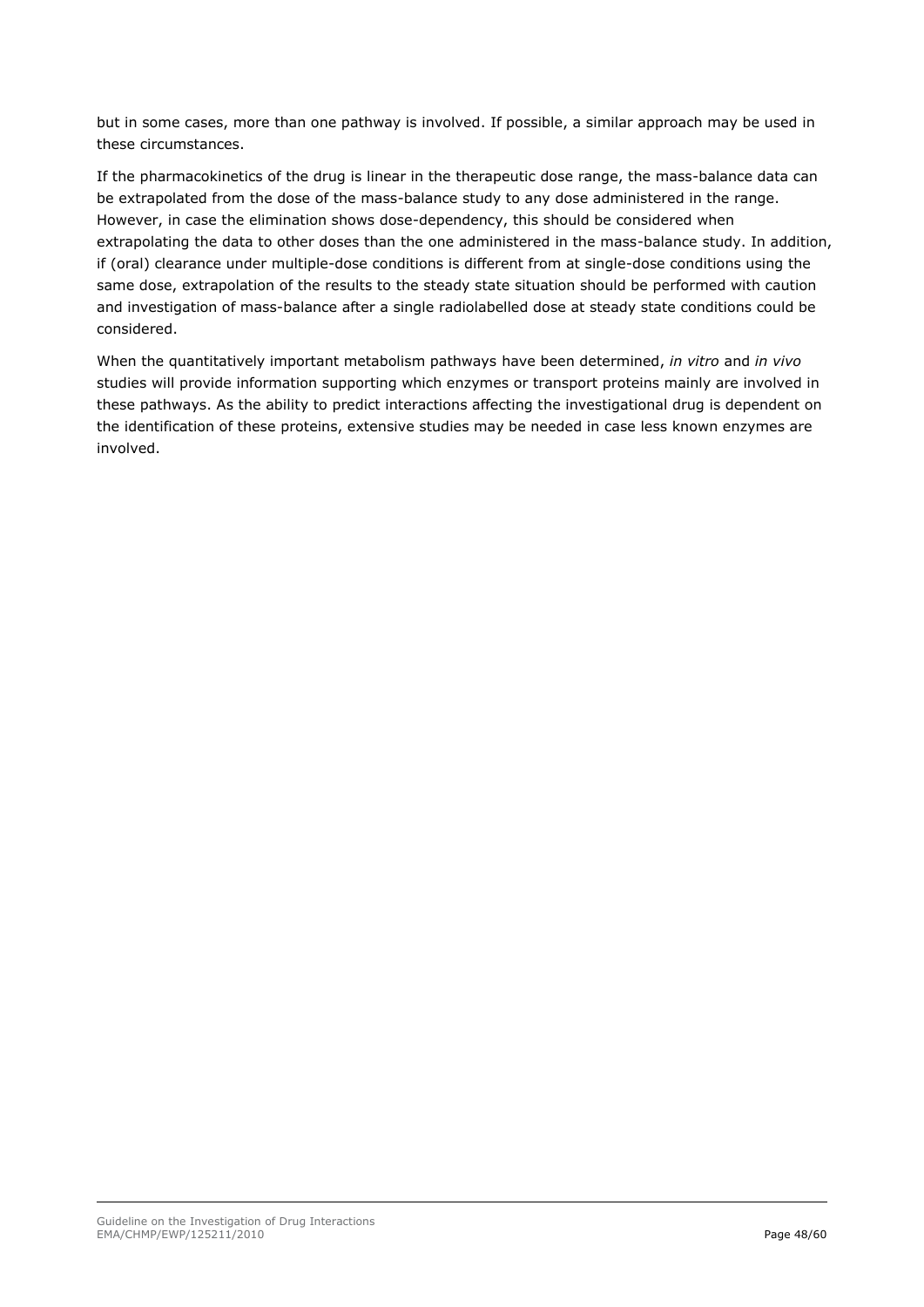# <span id="page-48-0"></span>**Appendix VI**

#### **Table 3 Examples of strong inhibitors of specific enzyme activities in vivo**

| ENZYME                          | <b>INHIBITOR</b>                                      |  |
|---------------------------------|-------------------------------------------------------|--|
| CYP1A2                          | enoxacine                                             |  |
| CYP2B6                          | ticlopidine                                           |  |
| CYP2C8                          | qemfibrozil                                           |  |
| CYP <sub>2</sub> C <sub>9</sub> | $fluconazole*$                                        |  |
| CYP2C19                         | omeprazole*                                           |  |
| CYP2D6                          | quinidine, paroxetine, fluoxetine                     |  |
| CYP3A                           | itraconazole, ketoconazole, ritonavir, clarithromycin |  |

\*moderate/weak inhibitors as no strong inhibitors are presently available or suitable for *in vivo* use. If possible, investigating the effect of pharmacogenetics may be preferable for quantifying enzyme contribution.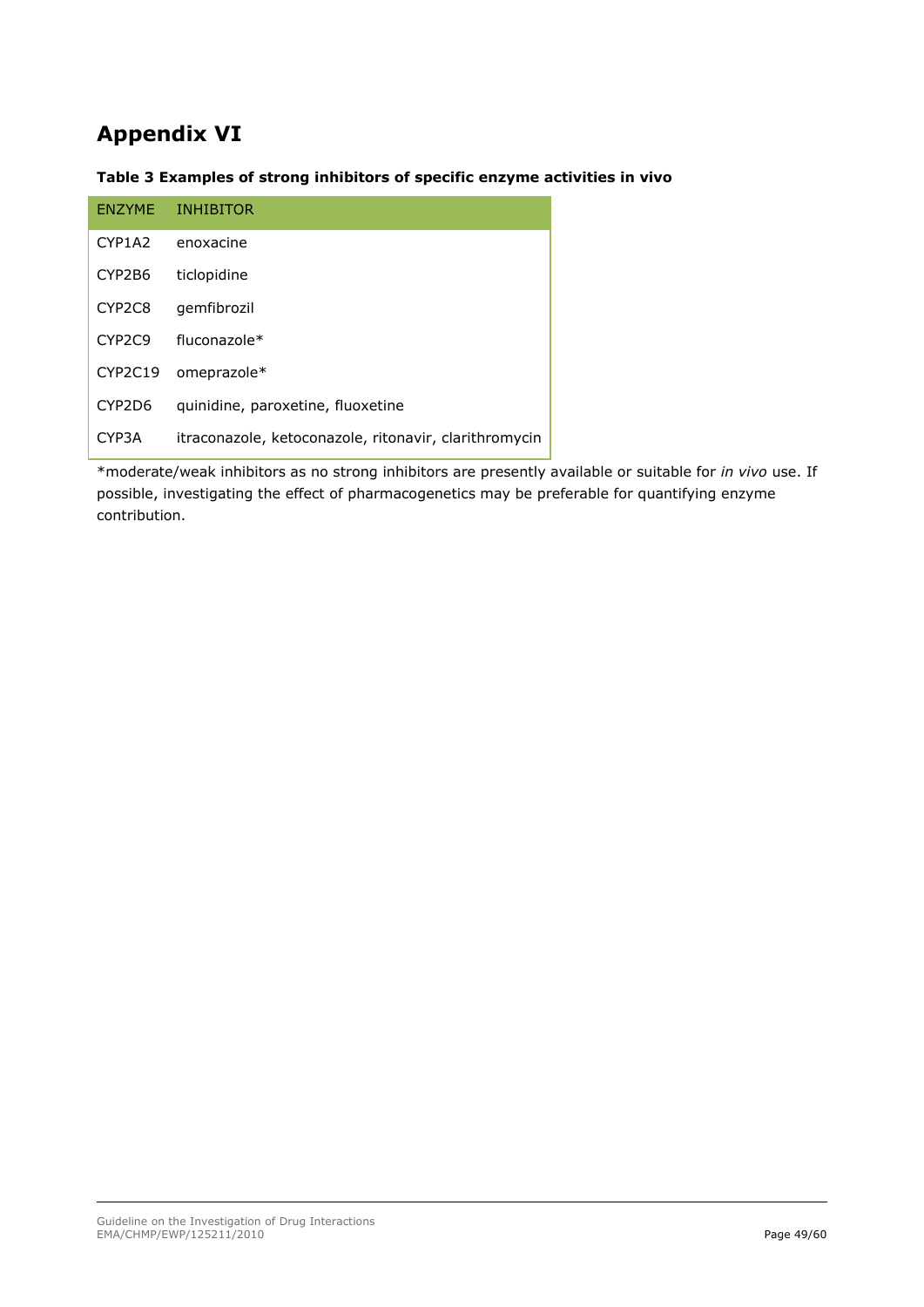# <span id="page-49-0"></span>**Appendix VII**

#### *In vitro* **marker reactions for specific enzymes**

The investigation of enzyme inhibitory potency usually starts with *in vitro* investigations of the inhibitory effect of certain marker reactions. These reactions should be selectively catalysed by the enzyme investigated. Below are examples of well validated marker reactions.

| Table 4 Examples of well validated enzyme marker reactions in vitro |  |  |  |  |
|---------------------------------------------------------------------|--|--|--|--|
|                                                                     |  |  |  |  |

| <b>ENZYME</b>                   | <b>MARKER REACTION</b>                                       |
|---------------------------------|--------------------------------------------------------------|
| CYP1A2                          | phenacetin O-deethylation                                    |
| CYP2B6                          | efavirenz hydroxylation, bupropion hydroxylation             |
| CYP <sub>2</sub> C <sub>8</sub> | paclitaxel 6-hydroxylation, amodiaguine N-deethylation       |
| CYP <sub>2</sub> C <sub>9</sub> | S-warfarin 7-hydroxylation, diclofenac 4 -hydroxylation      |
| CYP2C19                         | S-mephenytoin 4 -hydroxylation                               |
| CYP2D6                          | bufuralol 1'-hydroxylation                                   |
| CYP3A                           | midazolam 1-hydroxylation and testosterone 68-hydroxylation* |

\*CYP3A inhibition should be investigated using both marker reactions

#### **Probe drugs for** *in vivo* **use**

A probe drug is a drug which is metabolised mainly through one enzyme *in vivo*. The relative enzyme contribution to the (oral) clearance of the probe drug should be supported by well performed *in vivo* studies. Below is a list of probe drugs for use in interaction studies. Other probe drugs may be used if justified through available scientific literature. In induction studies the importance of specificity, i.e. the risk of overestimation of the induction potential of a specific enzyme due to induction of parallel pathways, should be considered.

#### **Table 5 Examples of probe drugs**

| <b>ENZYME</b>                   | <b>PROBE DRUG</b>                         |
|---------------------------------|-------------------------------------------|
| CYP <sub>1</sub> A <sub>2</sub> | theophylline, caffeine                    |
| $CYP2B6*$                       | efavirenz, S-bupropion (hydroxylation)    |
| $CYP2C8*$                       | amodiaguine (N-deethylation), repaglinide |
| CYP <sub>2</sub> C <sub>9</sub> | S-warfarin, tolbutamide                   |
| $CYP2C19*$                      | omeprazole (single dose)                  |
| CYP2D6                          | metoprolol, desipramine                   |
| CYP3A                           | $midazolam**$                             |

\*There is no well-documented probe-drug at present but these alternatives may be used (See section 6.4.2). Well validated probe drugs of these enzymes may be established in the future and it is advisable to follow the scientific literature.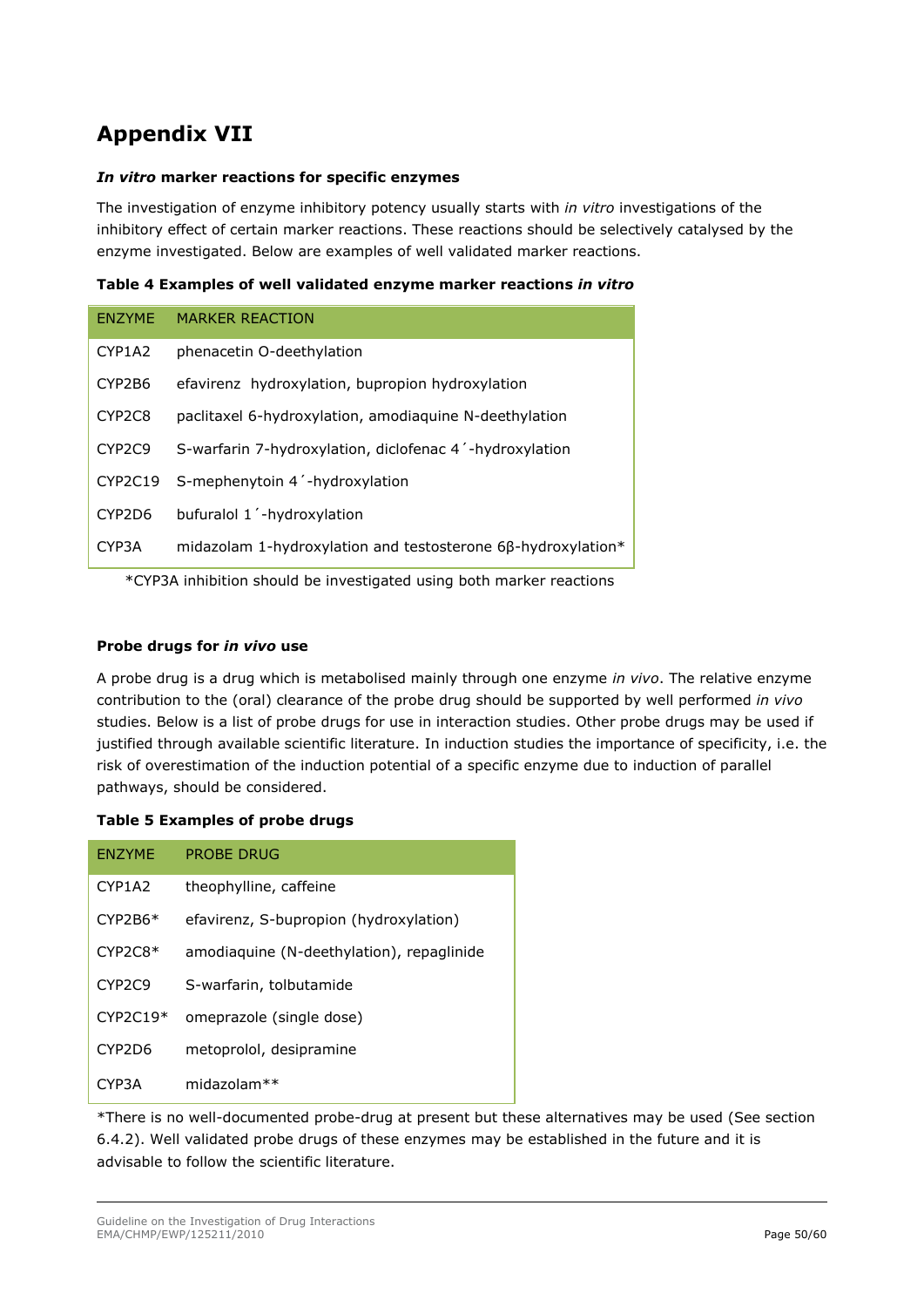\*\* Midazolam should be used regardless of which CYP3A4 marker reaction was associated with the lowest Ki *in vitro*. In the future, a structure based choice of probe drug and structure/correlation-based interaction predictions may be possible.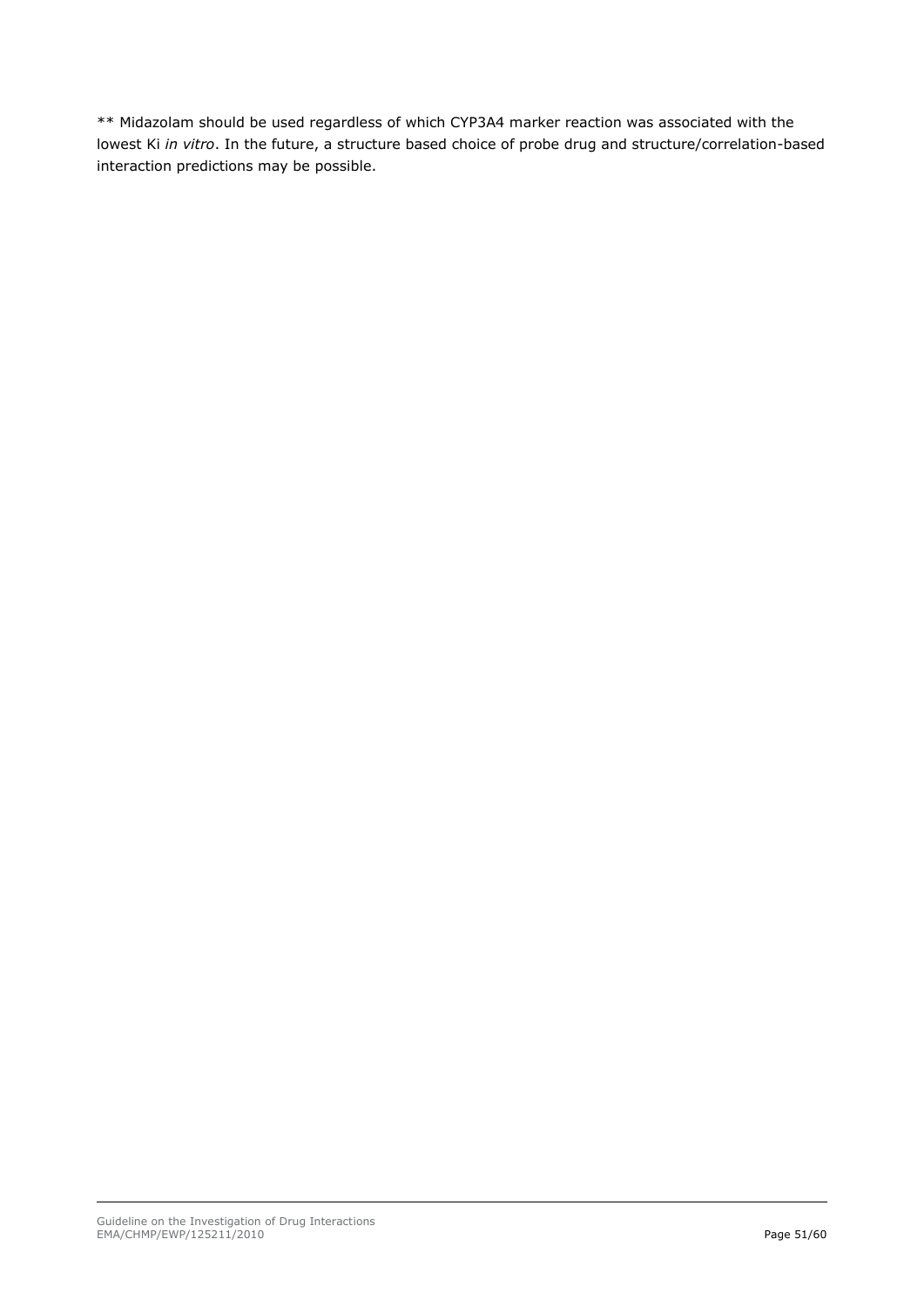# <span id="page-51-0"></span>**Appendix VIII**

#### **Classification of inhibitors and inducers according to potency.**

Enzyme inhibitors may be classified based on their potency, i.e. magnitude of the mean effect on mean oral clearance of a probe drug for the enzyme when the inhibitor is administered at its highest therapeutic dose. A strong inhibitor causes a > 5 fold increase in the plasma AUC values or  $\geq 80\%$ decrease in oral clearance, a moderate inhibitor causes a > 2-fold increase in the plasma AUC or 50 - ≤ 80% inhibition of oral clearance, a mild inhibitor causes 1.25 to 2 fold increase in the plasma AUC or ≤ 50% inhibition of oral clearance. Depending on the probe drug used and its bioavailability, the increase in AUC may be different. This is especially the case for substrates of the CYP3A subfamily, due to varying extent of intestinal first-pass metabolism. Therefore oral midazolam is recommended when classifying a drug as a CYP3A inhibitor.

Inducers of CYP3A should be classified based on the effect on oral midazolam clearance or plasma AUC. A ≤ 50%, > 50 - ≤ 80% and > 80% reduction in midazolam AUC after oral administration classifies an investigational drug as mild, moderate and strong inducer, respectively. Induction of other enzymes, should if possible, be classified in a similar way if the effect was investigated using an orally administered probe drug metabolised practically exclusively by that enzyme.

The dose-dependency of both classifications should be remembered, and if a dose range is recommended for the investigational drug, additional studies reflecting the effect of lower doses may be needed.

The potency classification of a drug should be presented in the SmPC together with the magnitude of interaction effect observed.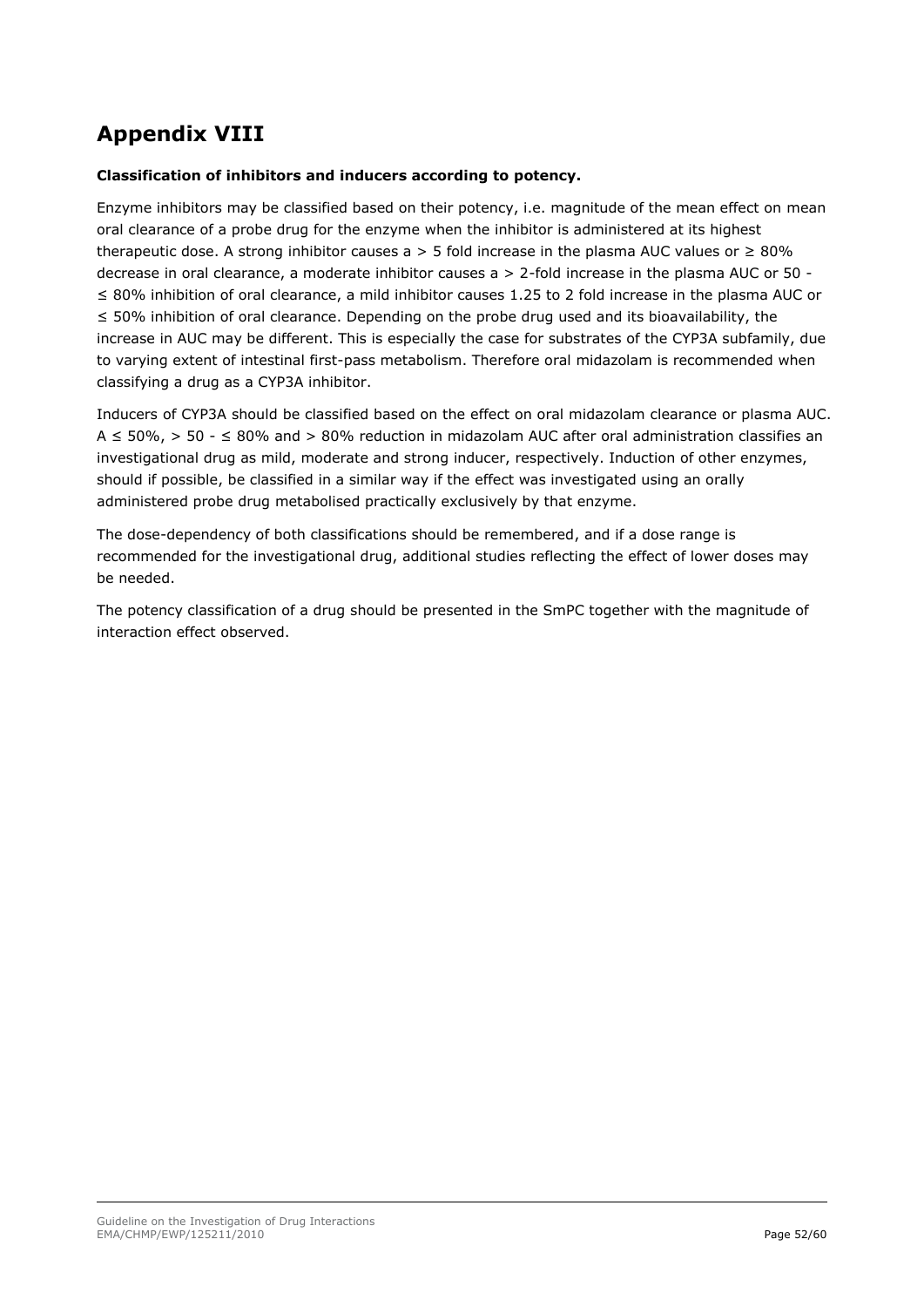# <span id="page-52-0"></span>**Appendix IX**

#### **Preferred SmPC wordings for recommendations regarding food intake**

The effect of concomitant food intake on the pharmacokinetics should be presented in section 5.2 and clear recommendations given in section 4.2. These are the preferred wordings in recommendations regarding drug intake in relation to meals:

*[Medicinal product] can be taken with or without meals.*

*[Medicinal product] should be taken on an empty stomach, at least X hours before or X hours after a meal.*

*[Medicinal product] should be taken on an empty stomach 1 hour before breakfast*

*[Medicinal product] should be taken together with a meal.*

*[Medicinal product] should be taken with a light meal.*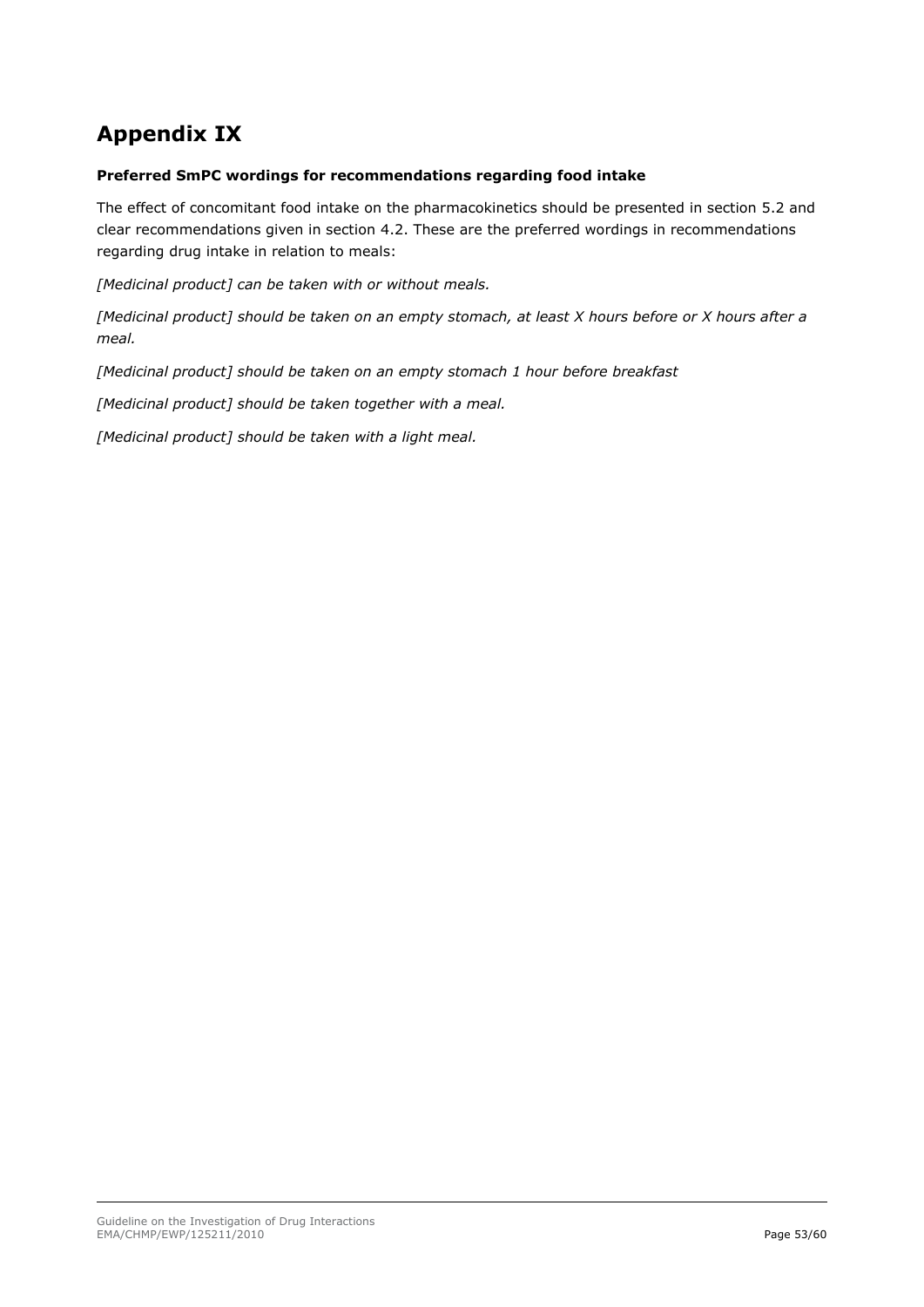# <span id="page-53-0"></span>**Appendix X**

**Decision trees**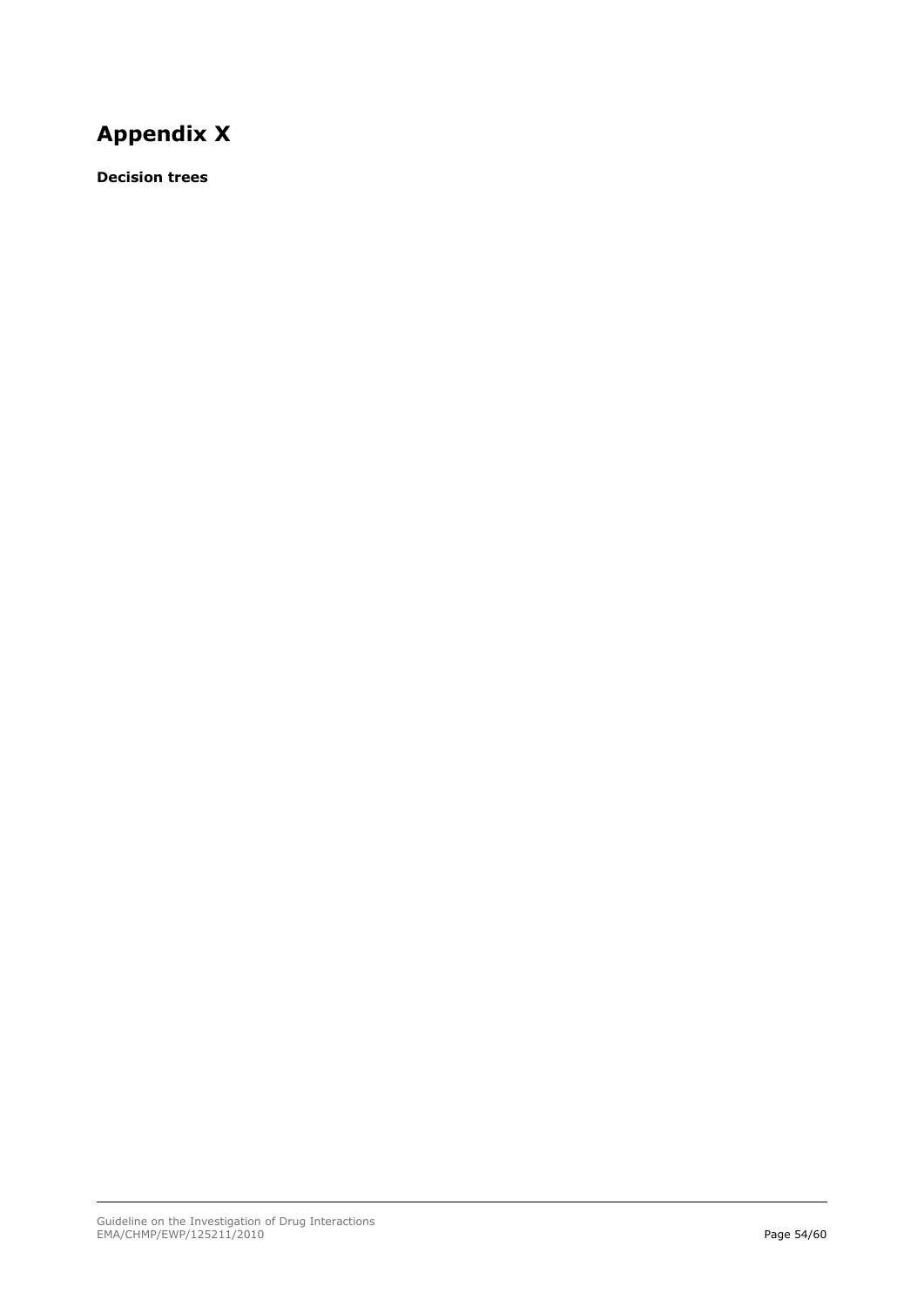1. Investigations of enzymes catalysing drug metabolism and formation/metabolism of pharmacologically active metabolites (section 5.2.3 and Appendix IV, V and VI)



\*based on in vitro potency and unbound metabolite concentrations \*\*or pharmacogenetic subgroup with markedly reduced activity \*\*\*unless the results are highly predictable and likely to result in a contraindication.

1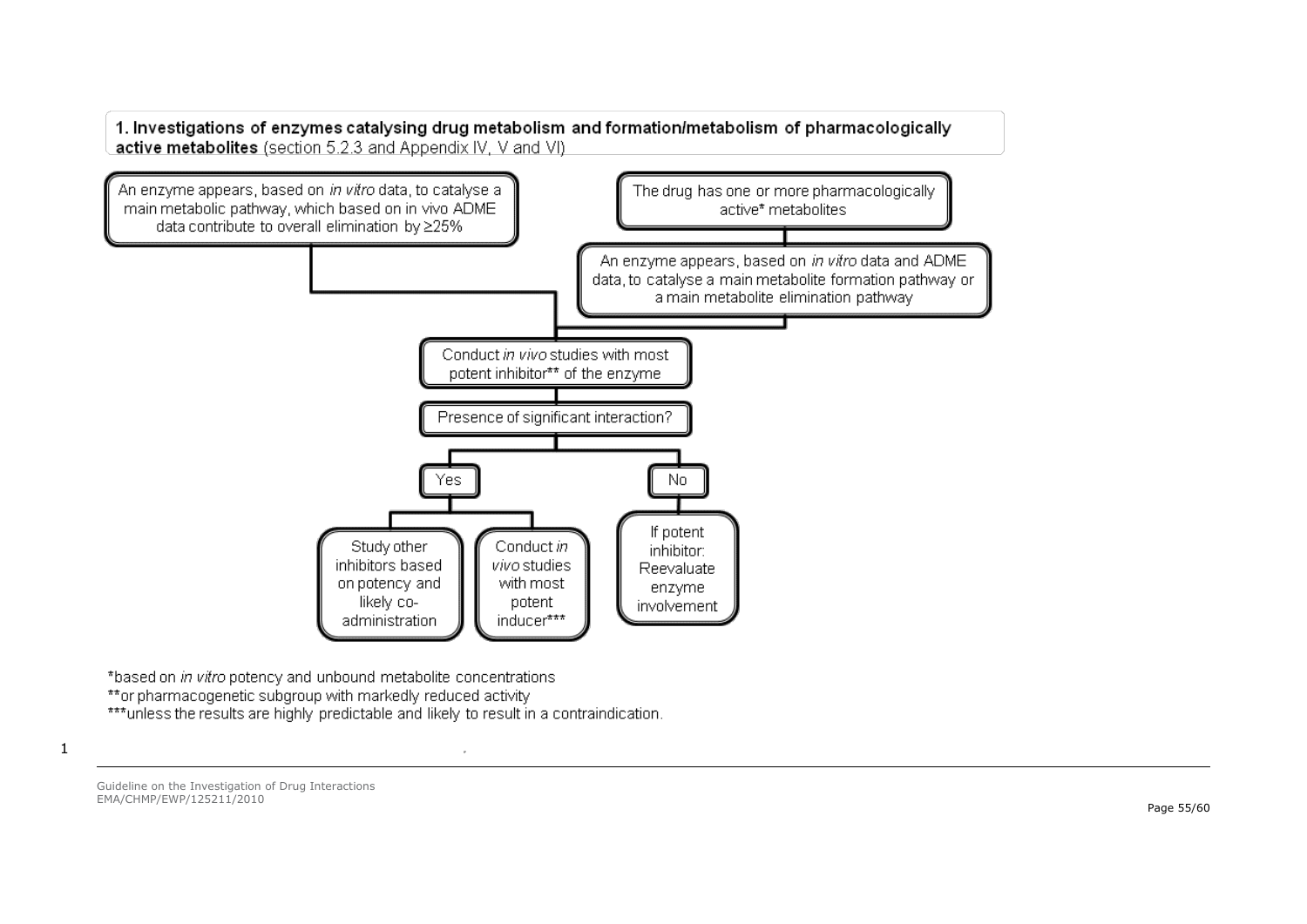2. In vivo investigations of intestinal transporter involvement (Section 5.2.1., Appendices II and III)



\*See quideline\_text

\*\* Or pharmacogenetic subgroup with markedly reduced activity

2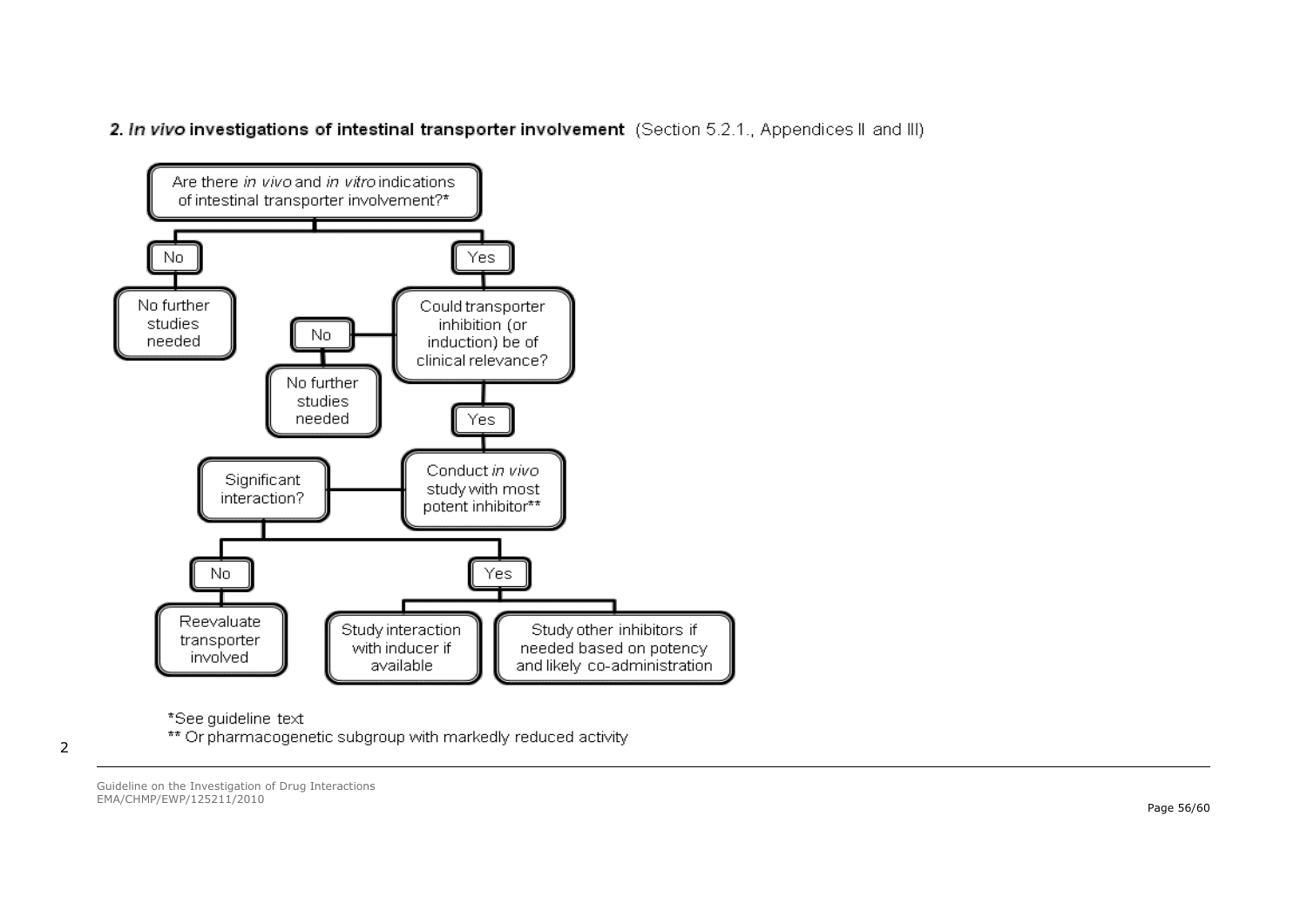



 $\cdot$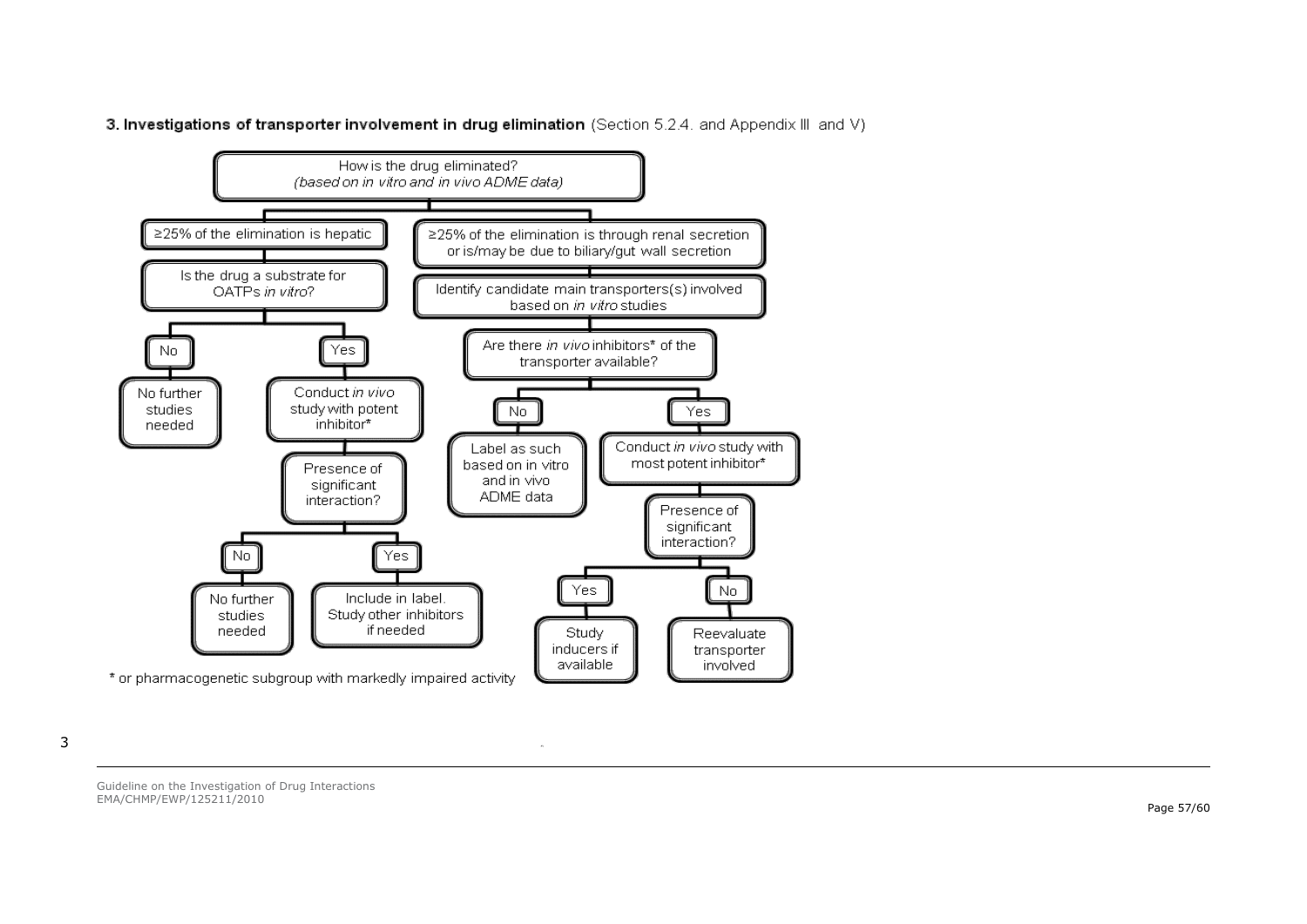4. Investigations of the enzyme inhibitory potential of a drug (Section 5.3.3.1 and Appendices VII and VIII)



4

Guideline on the Investigation of Drug Interactions EMA/CHMP/EWP/125211/2010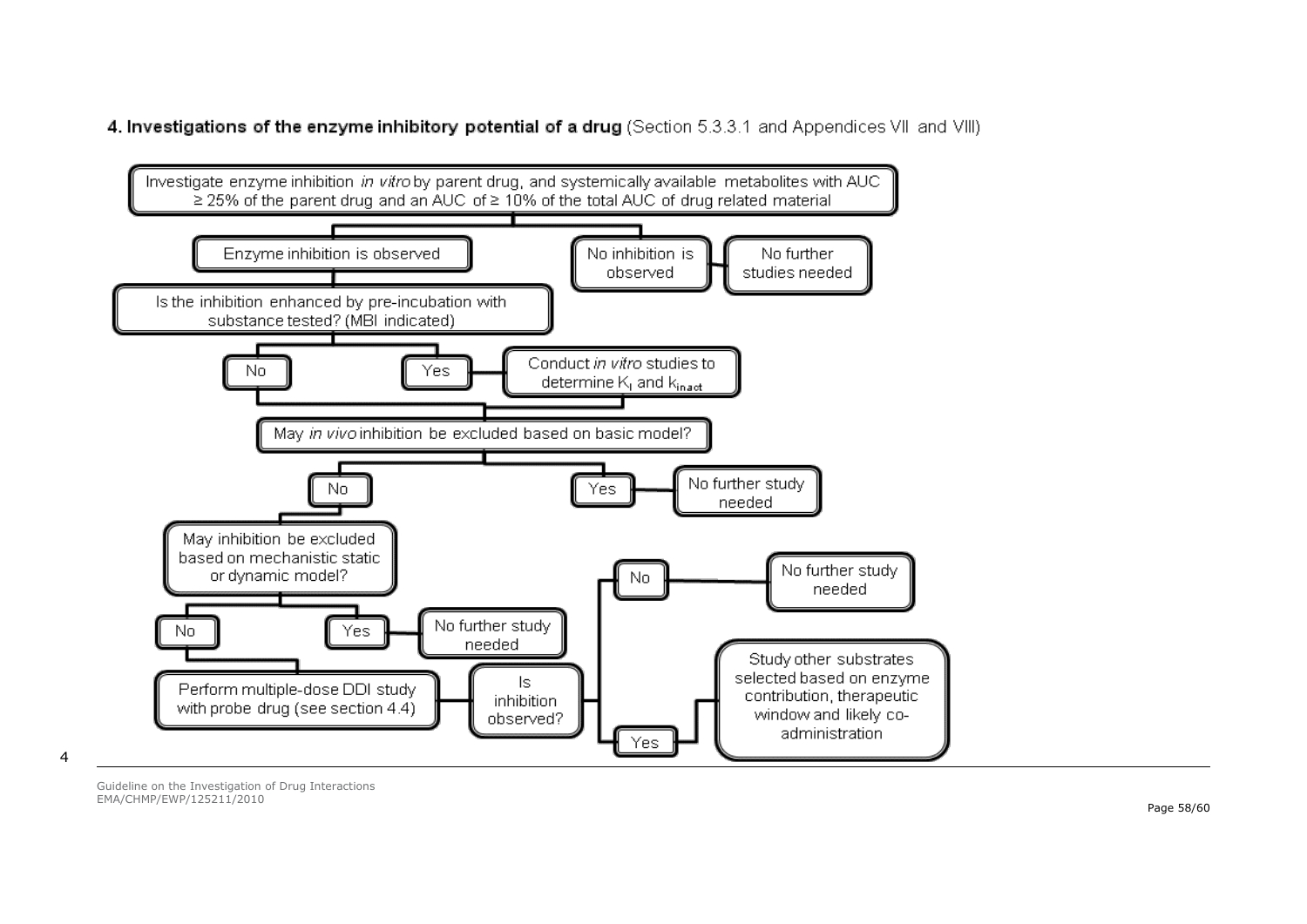